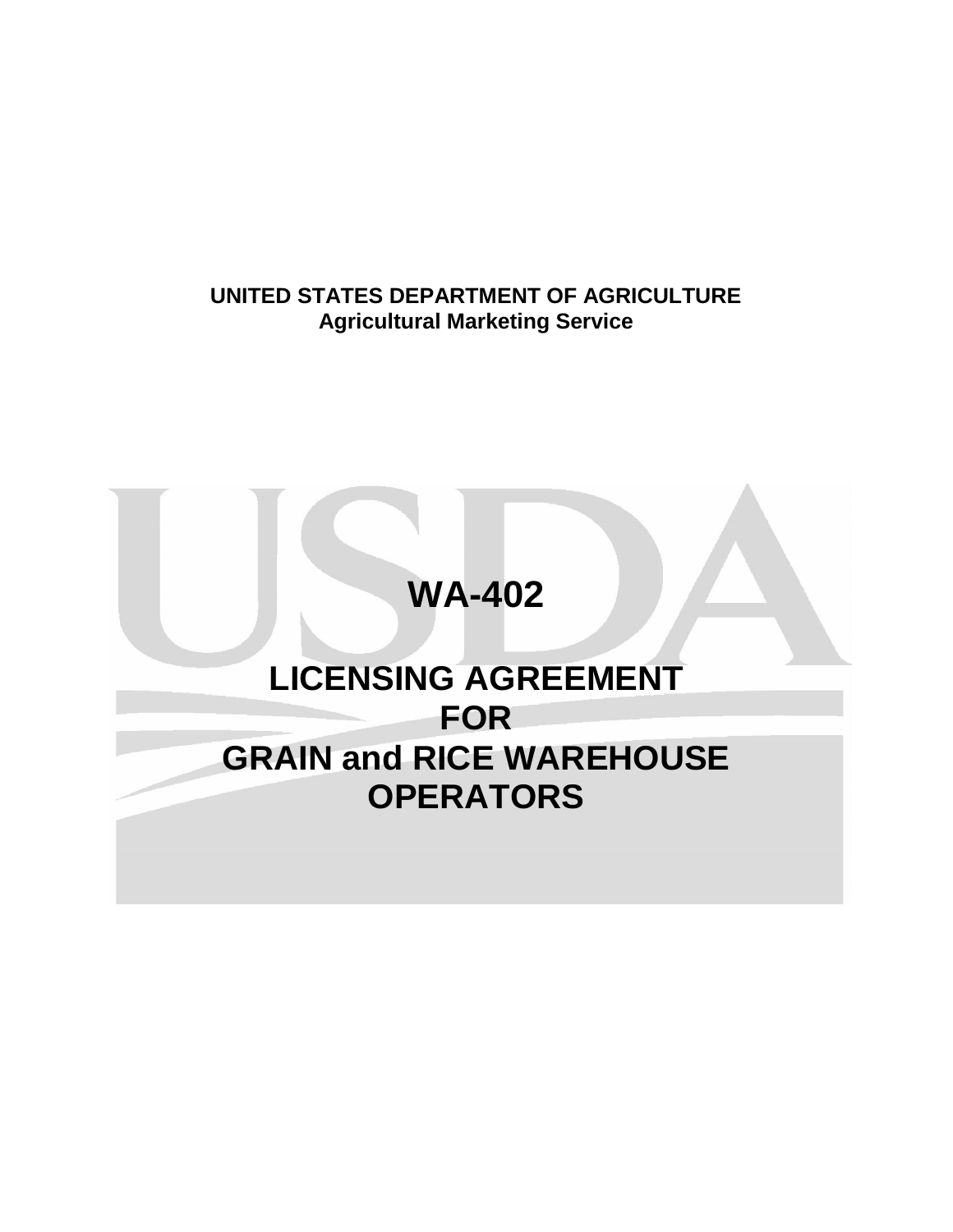| <b>WA-402</b> |  |  |
|---------------|--|--|
| $(07-31-18)$  |  |  |

 $\label{eq:form:Form:Form:1} \textbf{Form A  
proved - OMB No. 0581-0305}$  <br> U. S. DEPARTMENT OF AGRICULTURE **Agricultural Marketing Service** United States Warehouse Act

## **Licensing Agreement For Grain And Rice Warehouse Operators**

| 1.  |  |
|-----|--|
| 2.  |  |
| 3.  |  |
| 4.  |  |
|     |  |
| 1.  |  |
| 2.  |  |
|     |  |
| 1.  |  |
| 2.  |  |
| 3.  |  |
| 4.  |  |
| 5.  |  |
| 6.  |  |
| 7.  |  |
| 8.  |  |
| 9.  |  |
| 10. |  |
| 11. |  |
| 12. |  |
| 13. |  |
| 14. |  |
| 15. |  |
| 16. |  |
| 17. |  |
| 18. |  |
| 19. |  |
| 20. |  |
| 21. |  |
| 22. |  |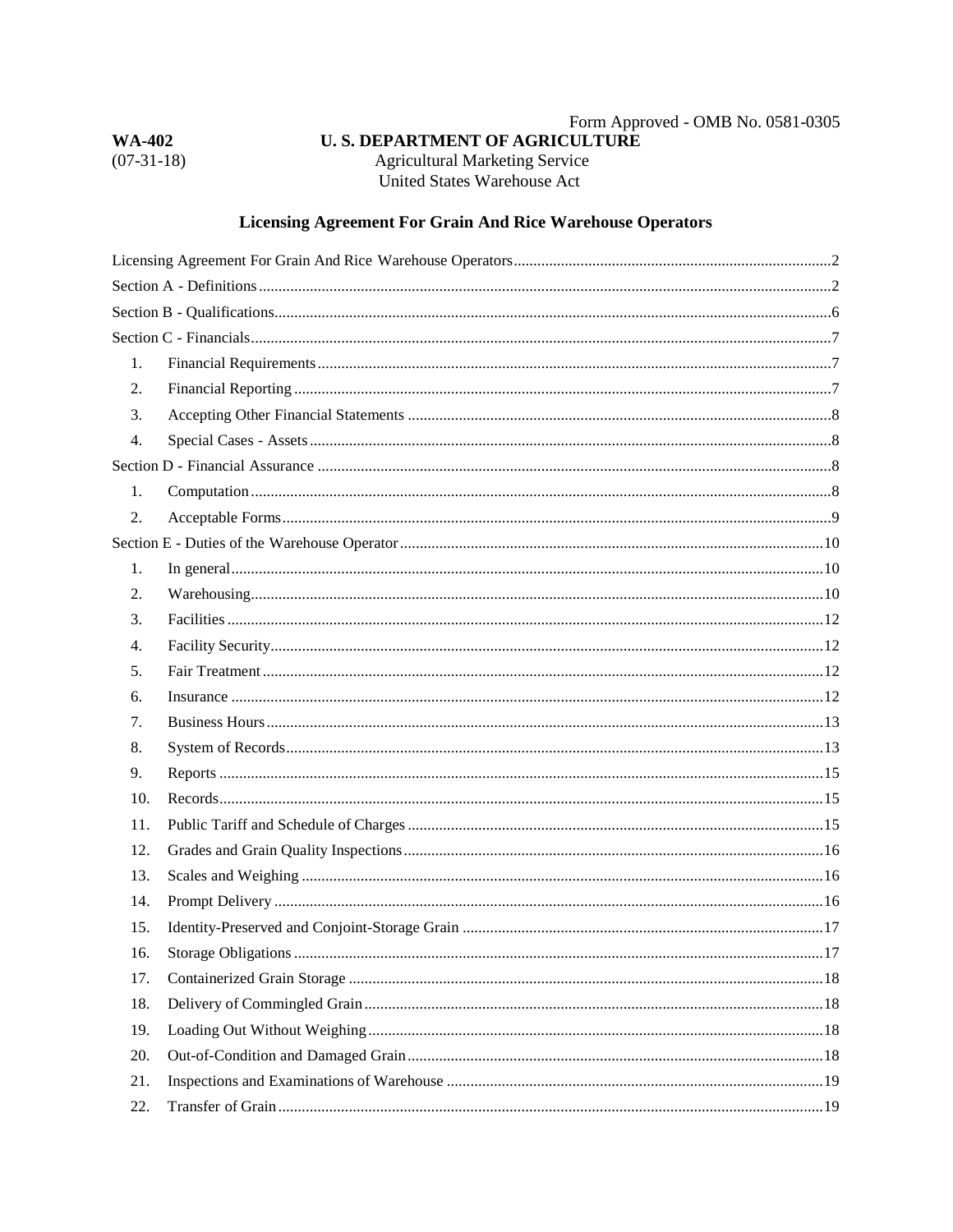| 1. |  |  |  |  |
|----|--|--|--|--|
| 2. |  |  |  |  |
| 3. |  |  |  |  |
|    |  |  |  |  |
| 1. |  |  |  |  |
| 2. |  |  |  |  |
| 3. |  |  |  |  |
| 4. |  |  |  |  |
|    |  |  |  |  |
| 1. |  |  |  |  |
| 2. |  |  |  |  |
| 3. |  |  |  |  |
|    |  |  |  |  |
| 1. |  |  |  |  |
| 2. |  |  |  |  |
|    |  |  |  |  |
| 1. |  |  |  |  |
| 2. |  |  |  |  |
| 3. |  |  |  |  |
| 4. |  |  |  |  |
| 5. |  |  |  |  |
|    |  |  |  |  |
|    |  |  |  |  |
|    |  |  |  |  |
|    |  |  |  |  |
|    |  |  |  |  |
|    |  |  |  |  |
|    |  |  |  |  |
|    |  |  |  |  |
|    |  |  |  |  |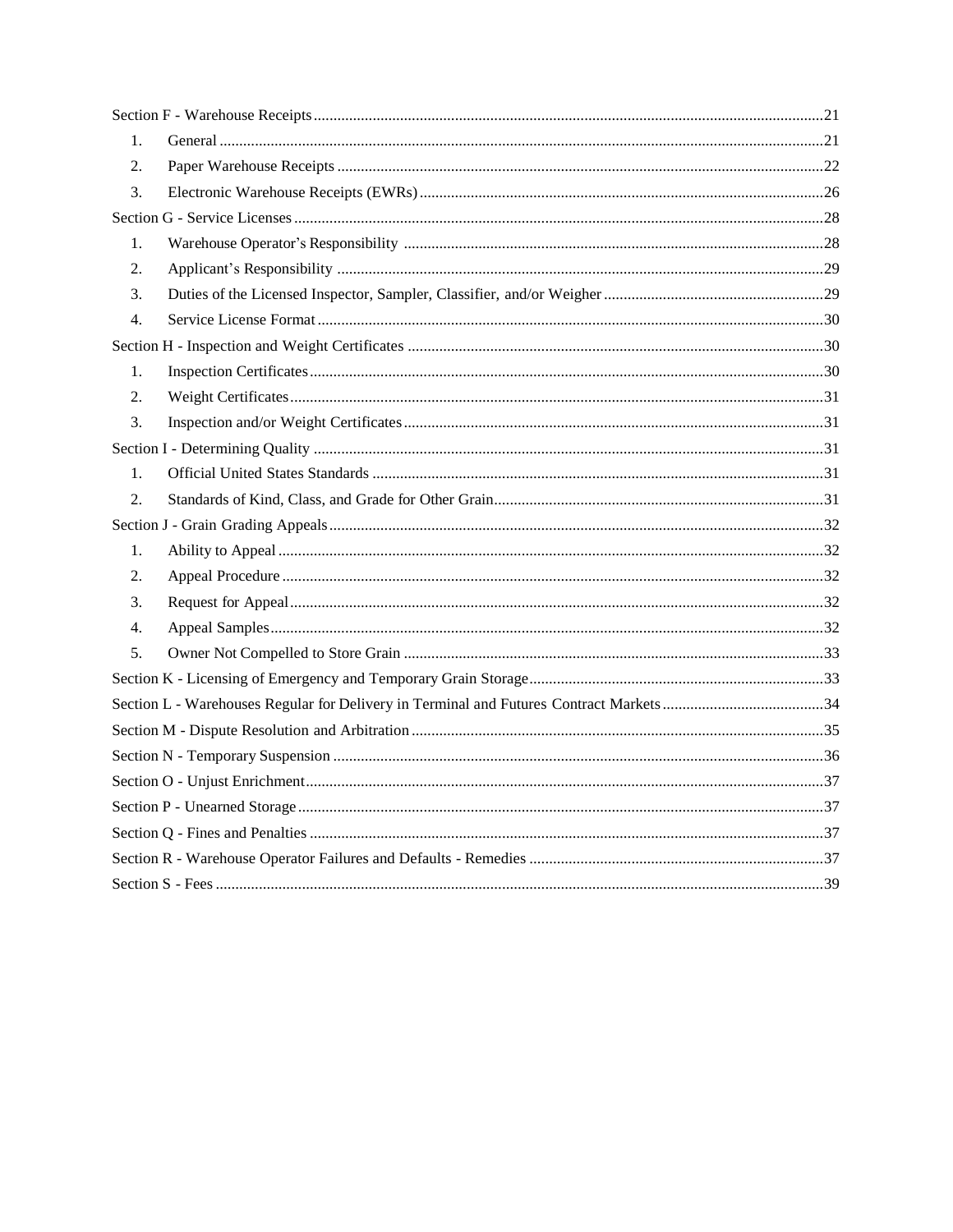## **Licensing Agreement for Grain and Rice Warehouse Operators**

As a condition of initial licensing and continued licensing under the United States Warehouse Act (USWA), administered by the Administrator of the United States Department of Agriculture (USDA), Agricultural Marketing Service (AMS), the Warehouse Operator agrees to the terms and conditions set forth in this WA-402 Licensing Agreement for Grain and Rice Warehouse Operators (Agreement) and the regulations found at 7 CFR Part 735 and the statute found at 7 U.S.C. § 241 *et seq*.

No person may represent themselves as licensed under the USWA unless holding a valid (neither suspended nor revoked) license under the USWA.

Any person engaged in business as a Warehouse Operator, but not licensed under the USWA, is barred from participation in or benefit from any USWA activity or its claimants from any of the USWA protections or coverage.

The USWA, regulations located at 7 CFR Part 735, this Agreement and its addenda prevail to the extent that the USWA, the regulations located at 7 CFR Part 735, this Agreement and its addenda conflict with the laws, regulations or practices of the various states, localities or municipalities.

The following are included by reference:

United States Warehouse Act (7 U.S.C. § 241 *et seq).* 

Agricultural Marketing Act of 1946 (7 U.S.C. § 1621-1627), as amended.

Commodity Exchange Act (7 U.S.C. § 1-22), as amended.

United States Grain Standards Act (7 U.S.C. § 71-87).

Provider Agreement to Electronically File and Maintain Warehouse Receipts and United States Warehouse Act Documents (AMS form WA-460) and its applicable addenda and appendices.

*Inspecting Grain: Practical Procedures for Grain Handlers* and other training materials issued by the USDA's Agricultural Marketing Service [Federal Grain Inspection Service] (AMS-FGIS).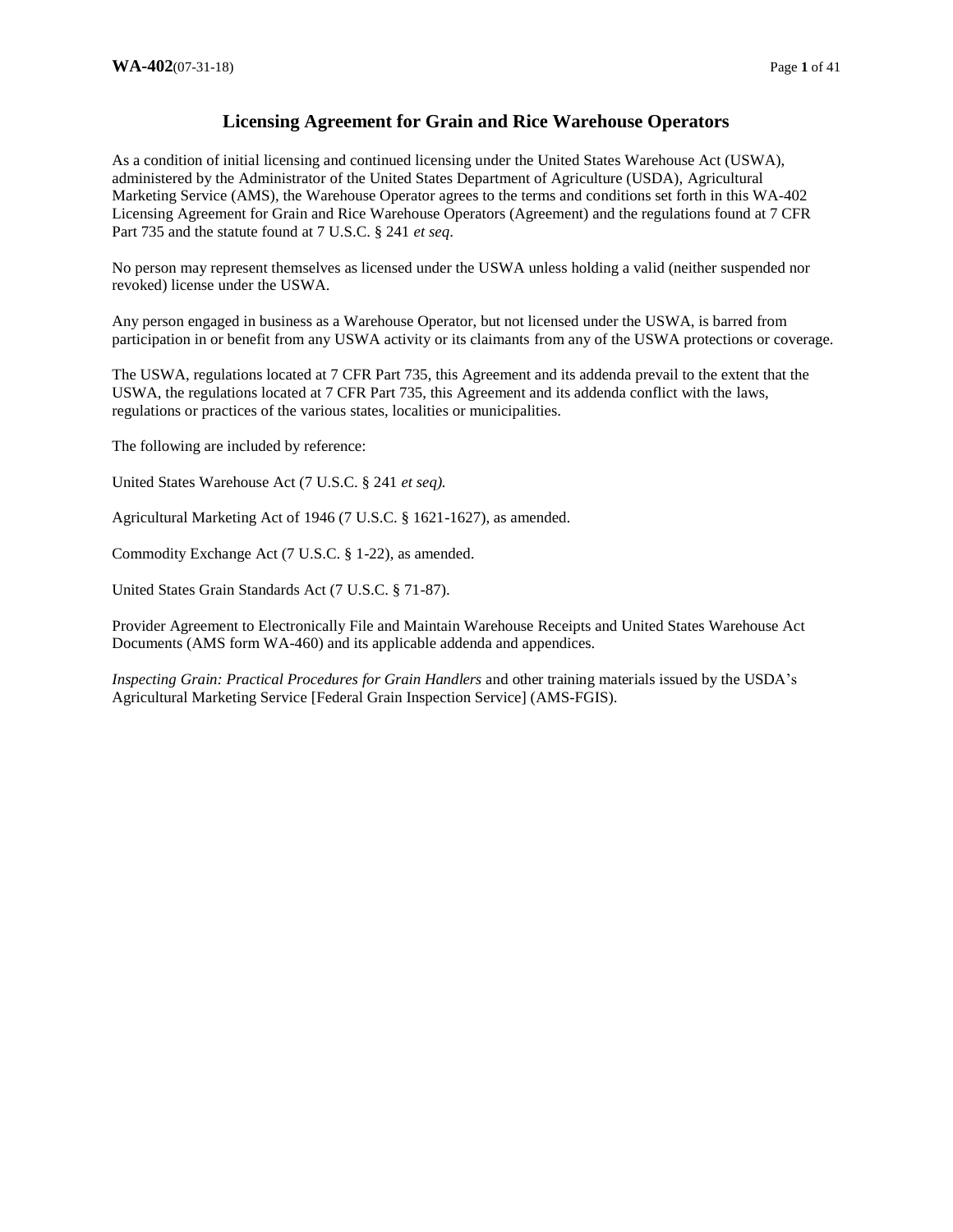## **Section A - Definitions**

**Administrator.** The AMS designee under whose general direction and supervision all provisions and activities regulated under the USWA are administered.

**Agricultural Marketing Service.** An agency of the USDA whose jurisdiction includes administration of the USWA.

**Authorized Individual.** An individual, including a warehouse examiner, designated by AMS to engage in activities authorized under the USWA.

**Bin.** A bin, tank, interstice, or other container in a warehouse or other space as approved by AMS in which bulk grain may be stored.

**Board of Trade.** A designated futures contract market authorized under the Commodity Futures Modernization Act of 2000, as amended.

**Business Day.** A calendar day, excluding Saturday, Sunday, or legal holidays (unless business activity occurred) as observed by the Chicago Board of Trade (CBOT), a designated contract market.

**Central Filing System (CFS).** An electronic filing system operated and maintained by a provider, as a disinterested third party, authorized by AMS, where information relating to warehouse receipts, USWA documents, and other electronic documents is recorded and maintained in a confidential and secure fashion independent of any outside influence or bias in action or appearance.

**Certificate.** A USWA document that bears specific assurances under the USWA or warrants a person to operate or perform in a certain manner and sets forth specific responsibilities, rights, and privileges granted to the person under the USWA.

**Collateral Warehouse Receipts.** Negotiable warehouse receipts issued by Warehouse Operators to themselves that enable Warehouse Operators to pledge unencumbered company-owned grain stored within their licensed warehouse space as loan security or collateral.

**Commingled.** The storage or handling of bulk grain under any circumstance other than identity-preserved or conjoint-grain storage, including all depositor and company-owned grain transferred or delivered to a third-party Warehouse Operator for storage or handling.

**Company-Owned Grain.** Grain for which legal title has passed to the Warehouse Operator.

**Composite Sample.** The combining and splitting of a depositor's representative grain sample drawn from multiple conveyances to determine the aggregate quality of a specific lot.

**Conjoint Storage.** A storage obligation for grain to multiple depositors that identifies and denotes specific binning methods that result in the segregated storage and handling of such grain with like characteristics apart and separate from all other grain.

**Contract.** A legally binding agreement between the producer/depositor/owner and the Warehouse Operator that establishes certain specific, legal obligations between the parties.

**Control of the Warehouse.** The Warehouse Operator's ultimate responsibility for the operation and integrity of the warehouse storage facility by ownership, lease, or operating agreement.

**Conveyance.** The individual transportation unit (truck, railroad car, unit train, barge, vessel, or other such unit) as determined by AMS, used in receiving or shipping grain.

**Crop Year.** The 12-month period following a crop's normal harvest period.

**Current Assets.** Assets, including cash, reasonably expected to be realized in cash or sold or consumed during the normal operating cycle of the business, or within one year if the operating cycle is shorter than one year.

**Current Liabilities.** Those financial obligations that are expected to be satisfied during the normal operating cycle of the business, or within one year if the operating cycle is shorter than one year.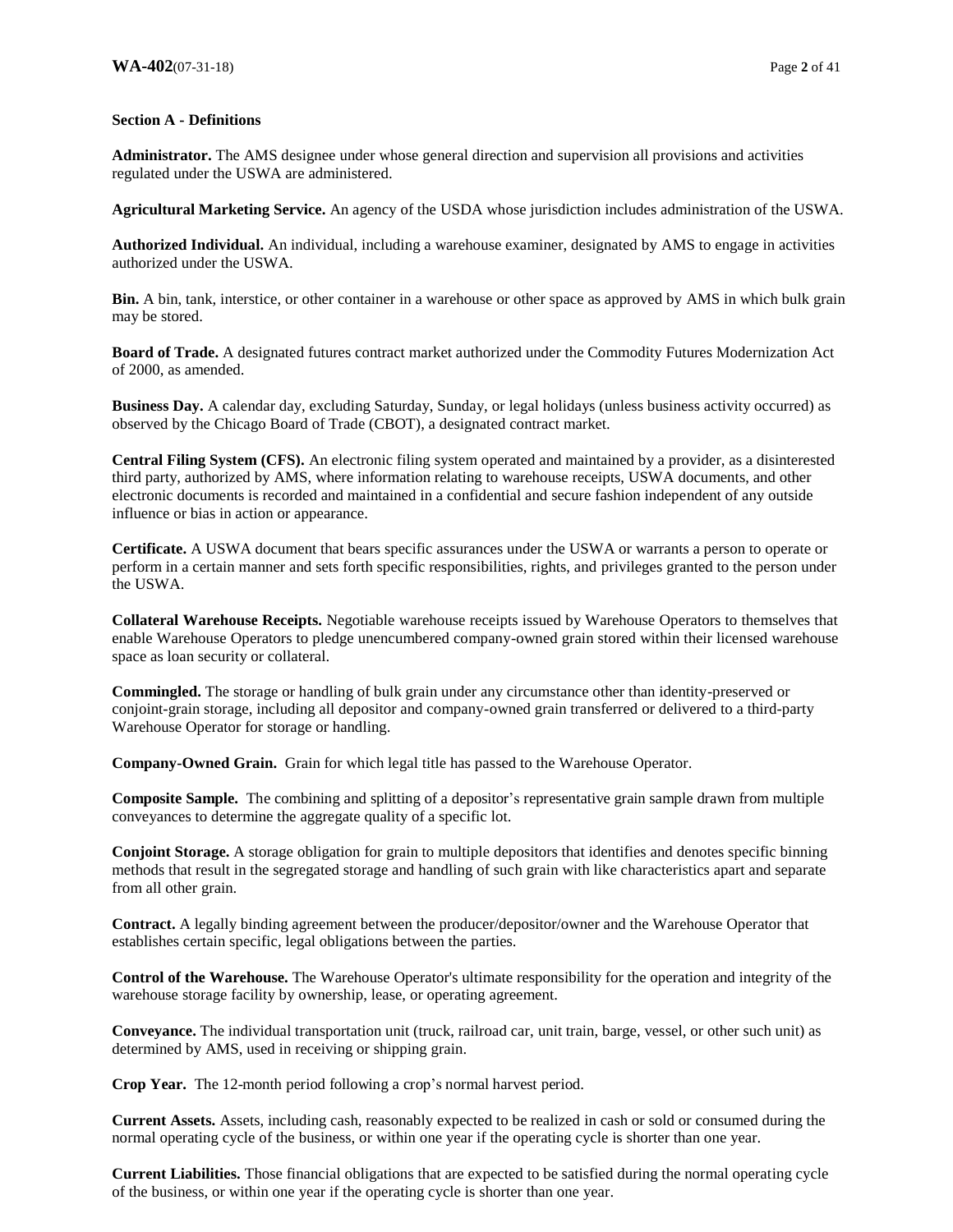**Daily Position Record.** A record of grain inventory status summarizing all grain stored, handled, or under the control of the Warehouse Operator in licensed space.

**Depositor.** The person or legal title holder depositing grain in a licensed grain warehouse for storage and who maintains title to the grain.

**Direct Shipments.** Grain delivered for the account of the Warehouse Operator at a location other than the Warehouse Operator's USWA-licensed warehouse facility.

**Dockage.** Material removed from an original grain sample as defined by the United States Standards.

**Electronic Document.** A document that is generated, sent, received, or stored by electronic, optical or similar means, including, but not limited to, electronic data interchange, advanced communication methods, electronic mail, telegram, telex or telecopy.

**Electronic Warehouse Receipt (EWR).** A warehouse receipt authorized by AMS to be electronically issued or transmitted under the USWA.

**EWR Provider.** A person or entity authorized by AMS as a disinterested third party that maintains one or more confidential and secure electronic systems independent of any outside influence or bias in action or appearance.

**Examiner.** An individual designated by AMS for the purpose of examining warehouses or for any other activities authorized under the USWA.

**Field Warehouse Agreement.** A third-party financing and operational lease agreement whereby USWA Warehouse Operators relinquish partial or full control of their USWA-licensed facility to a field warehouse company (and its disinterested local third-party custodian) who may issue non-USWA warehouse receipts for commingled commodities, as financing collateral for the benefit of its specific client(s).

**Financial Assurance**. The surety bond or other financial obligation authorized by AMS that is a condition of receiving a license or authorization under the USWA.

**Force Majeure***.* Severe weather conditions, fire, explosion, flood, earthquake, nuclear incident, nuclear reaction, nuclear radiation, radioactive contamination, insurrection, riot, strike, labor dispute, acts of terrorism, acts of civil or military authority, non-availability of transportation, or any other cause beyond the control of the Warehouse Operator or provider that renders performance impossible, as determined by AMS.

**Foreign Material.** Material remaining in a grain sample after removal of dockage as defined by the United States Standards.

**Futures Contract Market.** Any grain market designated as a futures contract market under authority of the Commodity Exchange Act, as amended.

**Grain.** All products commonly referred to as grain, such as wheat, corn, oats, barley, rye, rice, soybeans, emmer, sorghum, triticale, millet, pulses (other than dry edible beans), sunflower seed, rapeseed, canola, safflower, flaxseed, mustard seed, crambe, sesame seed, or any oilseed designated by the Secretary for the purpose of this agreement, and other products as are ordinarily stored in grain warehouses, subject to the approval of AMS.

**Grain Bank.** Grain belonging to others intended to be returned to the depositor or lawful owner for use.

**Holder.** A person who has possession, in fact or by operation of law, of a paper or electronic warehouse receipt,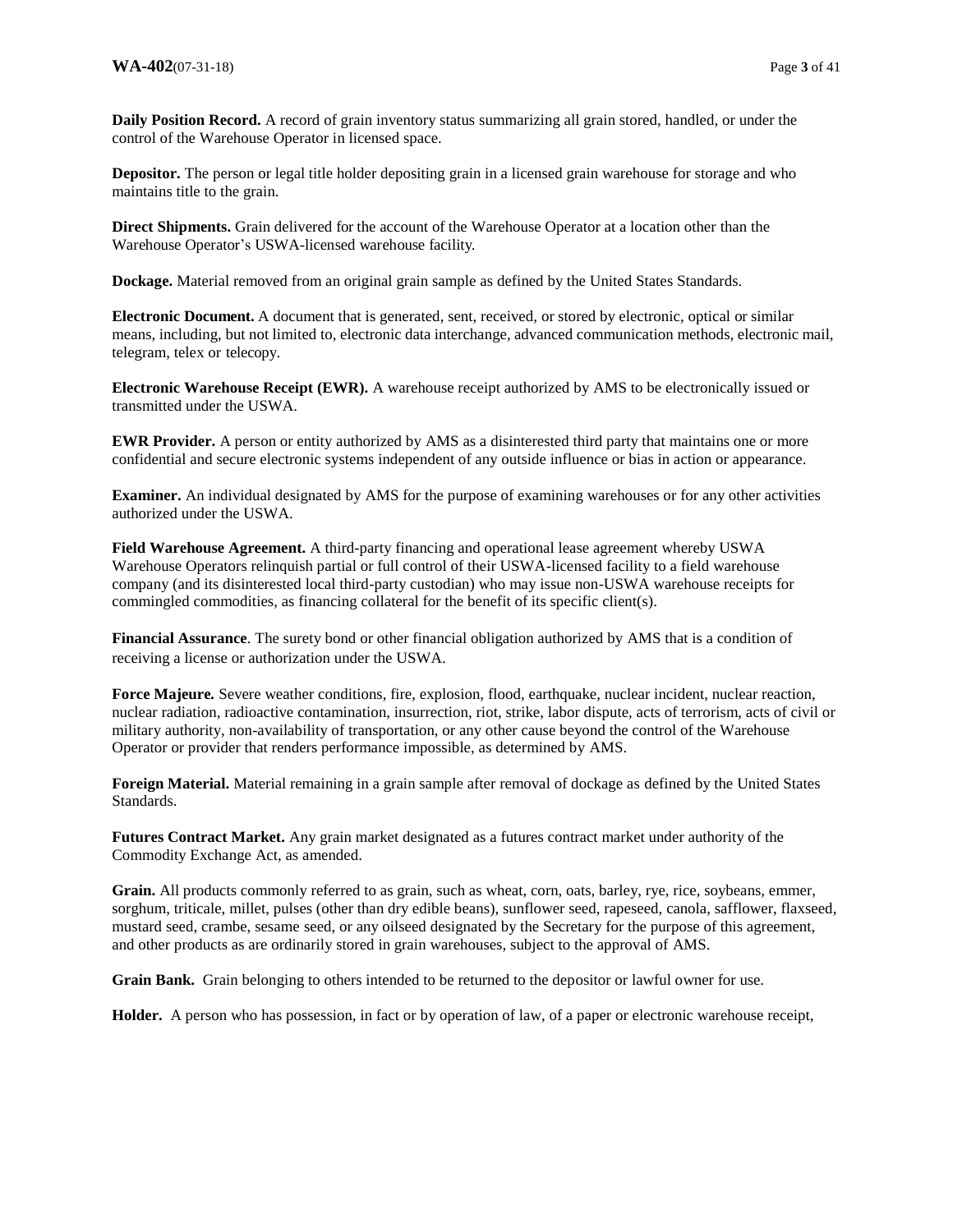USWA electronic document, or any electronic document.

**Identity Preserved.** The practice of storing and handling grain separate from all other grain, so the actual grain deposited in the warehouse, and no other, may be delivered to the person holding title to such grain.

**Inspector, Sampler, Classifier, and/or Weigher.** A person licensed under the USWA to inspect, sample, classify, and/or weigh grain who determines the grade and/or weight of grain stored at a warehouse licensed under the USWA.

**Lawful Owner.** The person or legal entity that has legal title to grain.

**Load Out.** The removal of grain from the Warehouse Operator's licensed warehouse space.

Lot. The quantity and quality of single or multiple deliveries of grain received into a warehouse for which one inspection certificate is issued by a licensed inspector, sampler, classifier and/or weigher at a warehouse licensed under the USWA.

**Master Daily Position Record.** A record of grain inventory status summarizing the location daily position record (DPR) including all grain stored, handled, or under the control of the Warehouse Operator by license.

**Negotiable Warehouse Receipt.** A paper or electronic document of title in which the ownership of the grain represented by the warehouse receipt is transferrable by delivery or endorsement.

**Net Weight.** The weight of grain after foreign material, dockage, and excess moisture weight have been deducted.

**Net Worth.** The balance amount after financial liabilities are subtracted from allowable assets. In determining allowable assets, credit may be given for appraisal of real property, less improvements, and for the appraisal of insurable property, such as buildings, machinery, equipment and merchandise inventory, only to the extent that such property is protected by insurance against loss or damage by fire, lightning and other risk. Such insurance must be in the form of lawful insurance policies issued by insurance companies authorized to conduct such business and subject to service of process in the State in which the warehouse is located. AMS will determine what assets are allowable and under what conditions appraisals may be used.

**Non-Negotiable Warehouse Receipt.** A paper or electronic document that cannot be transferred by endorsement or delivery to another holder or person.

**Non-Storage Grain***.* Grain received temporarily into a warehouse for conditioning, transferring or assembling for immediate shipment, or specific lots of grain moving through a warehouse for current marketing or other use, against which no warehouse receipts are issued and no storage charges assessed. Examples include, but are not limited to, custom drying of grain, cleaning of seed, etc.

**Official Service Provider.** An agency and/or laboratory authorized by Federal Grain Inspection Service (FGIS) to provide official inspection and/or weighing services authorized under the United States Grain Standards Act, as amended (USGSA).

**Open-Storage Grain.** Grain obligations to others that are not warehouse-receipted or company-owned.

**Out-of-Condition Grain.** Grain with quality deterioration due to moisture migration, mold, insect damage, heat damage, or other factors.

**Persons.** Individuals, corporations, companies, associations, firms, partnerships, societies, and joint stock companies, a State, or a political subdivision of a State.

**Principal.** An officer, director, owner, partner, member, or key employee who has major oversight and managerial responsibilities within the company applying for or holding a USWA license.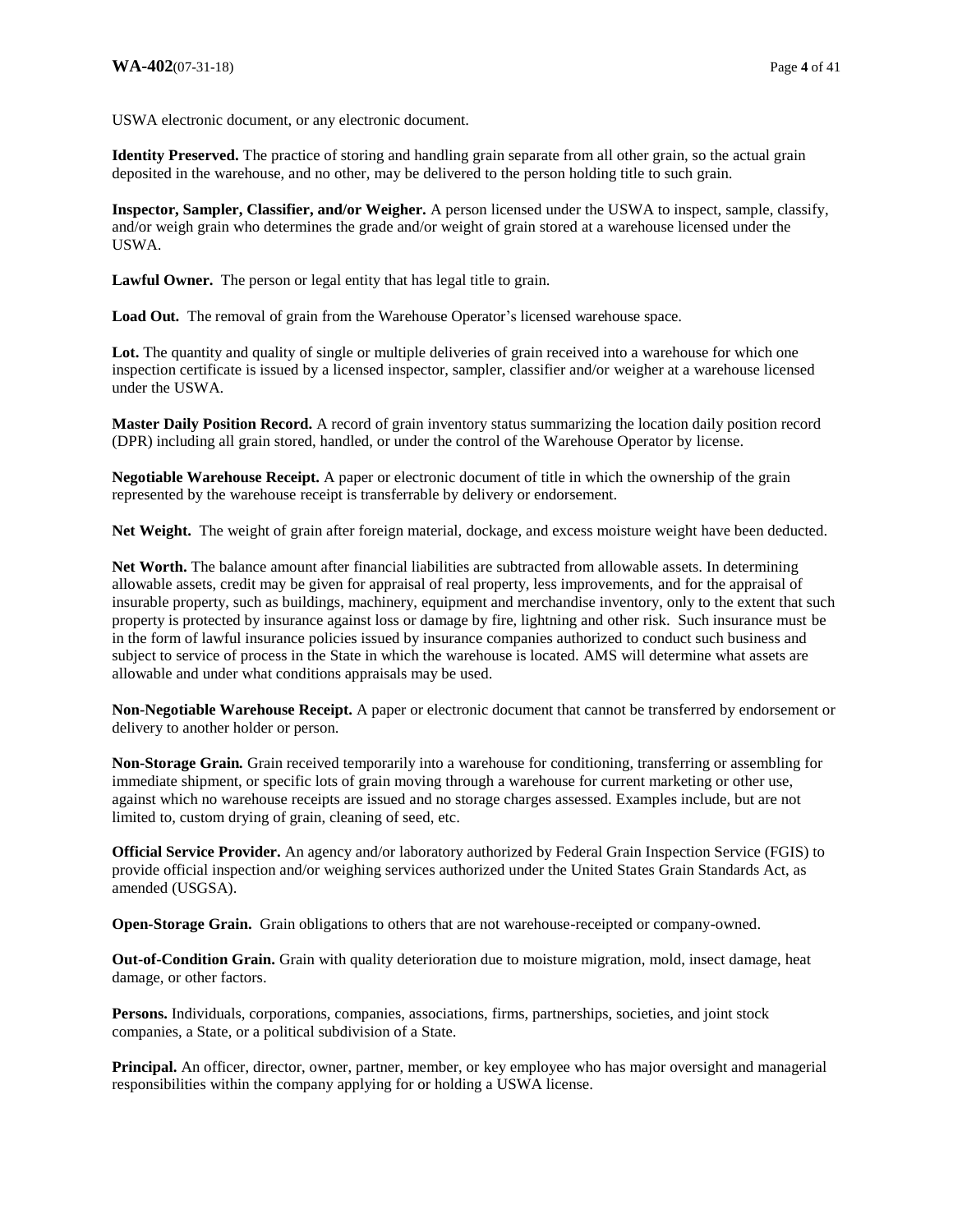**Quality and Quantity.** The legal, operational, managerial, and financial liability of the Warehouse Operator for any grain obligation(s), including company-owned grain, handled or stored by the Warehouse Operator.

**Schedule of Charges.** The public tariff or uniform rate or amount charged by the Warehouse Operator for specific services offered or rendered under the USWA.

**Schedule of Fees.** Those fees charged and assessed by the Secretary for licensing, provider agreements, or services furnished under the USWA to help defray the costs of administering the USWA.

**Screenings.** The portion of cereal grains, oilseeds or legume seed crop refuse remaining after cleaning that contains variable proportions of damaged, cracked, and small whole kernels, weed seeds, forage residue, chaff, dirt, dust and/or other foreign materials.

**Secretary.** The Secretary of the United States Department of Agriculture.

**Signature.** Any name, mark, or writing used with the intention of authenticating a document**.** It may be a handinscribed original, facsimile, digital, electronic, or any other form of authentication as approved by AMS.

**Split Sample.** The portion of a retained representative sample derived from grain delivered for, or into, storage in accordance with authorized grain-evaluation procedures. If an appeal of the original inspection result is requested, the split sample is to be provided to the official inspection agency conducting the appeal inspection for independent evaluation.

**Storage Grain.** All grain received into, stored within, or delivered out of the warehouse that is not classified as non-storage.

**Transfer of Grain.** When, under certain circumstances, the Warehouse Operator transfers or forwards grain by physical movement or by other methods to a Warehouse Operator for continued storage, subject to the approval of AMS.

**United States Standards.** The quality standards maintained for agricultural products regulated by either the Agricultural Marketing Act of 1946 as amended (AMA), or the USGSA.

**Unreceipted Obligations.** Grain deposited in the warehouse which is not represented by a warehouse receipt, but for which the Warehouse Operator has a storage obligation. This includes, but is not limited to, open storage grain, grain bank, and unsettled company-owned obligations.

**USWA Inspection and/or Weight Certificate***.* The source document that establishes the grade and/or weight obligation of each specific grain lot accepted for storage in and/or loaded out of the Warehouse Operator's licensed warehouse space.

**Warehouse.** A structure or other authorized storage facility, as determined by AMS, in which any agricultural product may be stored or handled for the purpose of interstate or foreign commerce.

**Warehouse Capacity.** The maximum quantity of grain that the warehouse will accommodate when stored in a manner customary to the warehouse and within the limits of the amount of financial assurance that the Warehouse Operator provides, as determined by AMS.

**Warehouse Operator.** A person lawfully engaged in the business of storing or handling agricultural products.

**Warehouse Receipt.** A document of title (receipt) issued in accordance with the USWA, including an electronic receipt, which evidences a Warehouse Operator's storage obligation to the depositor or owner of an agricultural product in the warehouse.

**Warehousing Activities and Practices.** Legal, operational, managerial, or financial duties that the Warehouse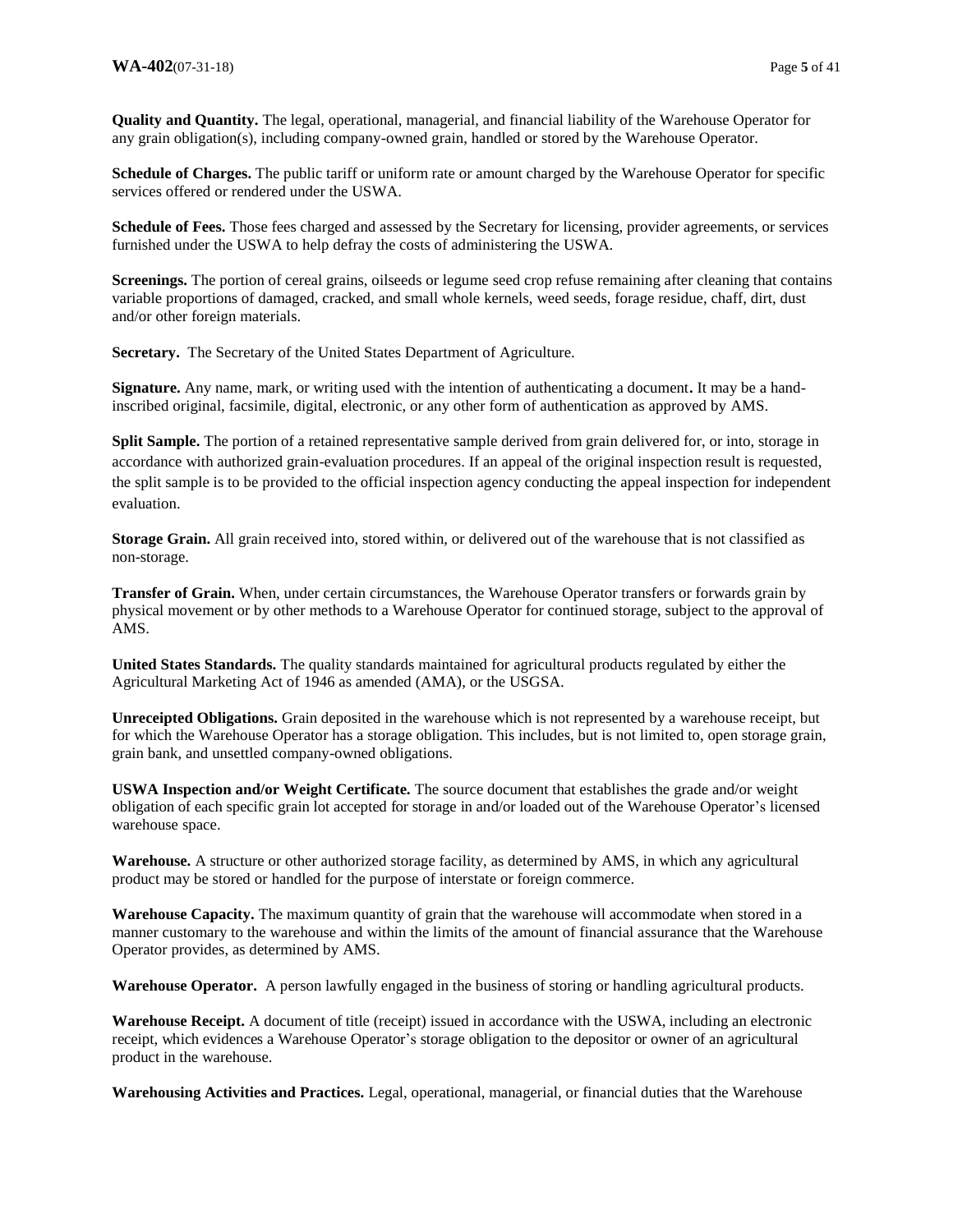Operator has regarding grain handled or stored at the USWA warehouse.

#### **Section B - Qualifications**

In general, the Warehouse Operator under the USWA shall (**each** of the following applies):

- 1. be a responsible person or principal with a good business reputation, who:
	- A. is in the business of public warehousing and has knowledge of, and experience in, generally accepted grain warehousing and handling practices.
	- B. is competent and willing to conduct such a warehouse in accordance with the USWA, Federal regulations, and this Agreement.
	- C. has not committed a fraudulent or criminal offense indicating a lack of business integrity or business honesty that seriously or directly undermines the person's responsibility as a Warehouse Operator.
- 2. have facilities that:
	- A. are physically and operationally suitable for the proper storage of grain and that specifically:
		- (1) are of sound construction and in good repair;
		- (2) have adequate equipment, installed and maintained in good working order, for the movement of grain into, out of, and within the warehouse;
		- (3) have adequate ventilation, installed and maintained in good working order, for the proper storage and preservation of grain quality;
		- (4) have adequate lighting;
		- (5) are free from materials and substances that may adversely affect the quality of stored grain;
		- (6) have a safe and clean work environment; and
		- (7) ensure adequate security and protection of stored or handled grain from tampering or adulteration.
	- B. allow for the accurate and efficient inspection, sampling, classifying, and weighing of the grain in store; and
	- C. are under the Warehouse Operator's control, extending to the immediate surrounding property upon which the Warehouse Operator's facility is located.
- 3. have personnel or contractors available who:
	- A. have knowledge and experience in inspecting, sampling, classifying, and/or weighing of grain;
	- B. are licensed under the USWA to inspect, sample, classify, and*/*or weigh grain;
	- C. have integrity, good judgment, and proven performance; and
	- D. are sufficiently knowledgeable to assist AMS warehouse examiners with inspections and examinations.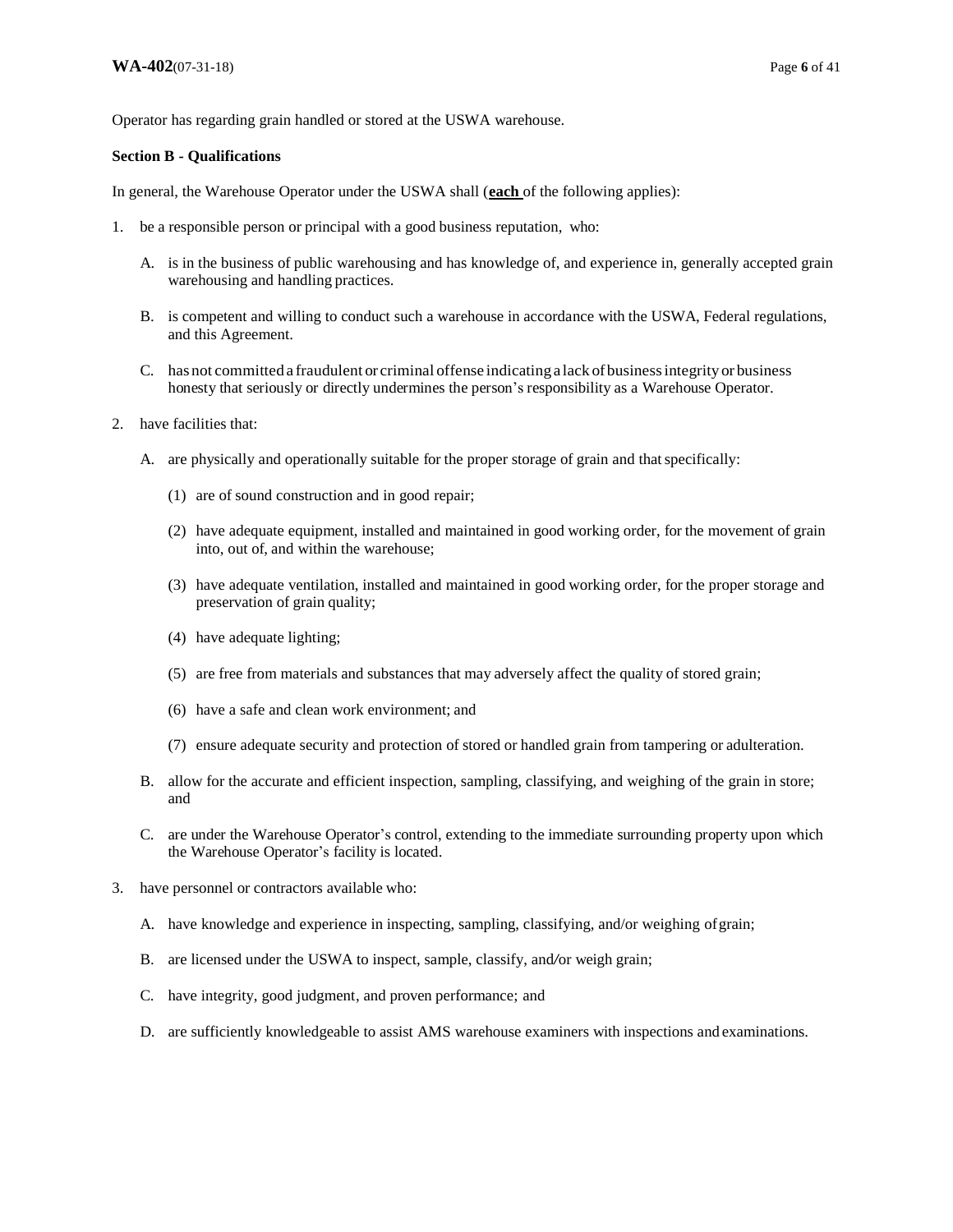#### **Section C - Financials**

1. Financial Requirements

The Warehouse Operator agrees:

- A. to have and maintain (**each** of the following):
	- (1) total allowable net worth of at least the amount obtained by multiplying \$0.25 by the warehouse capacity in bushels; however, no person may be licensed or remain licensed as a Warehouse Operator unless that person has an allowable net worth of at least \$200,000. (Any deficiency in allowable net worth above the \$200,000 minimum may be supplied by an increase in the amount of the financial assurance); and
	- (2) total allowable current assets equal to or exceeding total current liabilities or evidence acceptable to AMS that funds will be and will remain available to meet current obligations.
- B. to have adequate insurance covering all depreciable fixed assets and inventory claimed on their financial statement; and
- C. that, if operating multiple warehouses under one or more licenses, the maximum capacity of **all** storage space under the licensed warehouses, as determined by AMS, will be the capacity considered in determining whether the Warehouse Operator meets the net worth requirements.
- 2. Financial Reporting

The Warehouse Operator agrees:

- A. to provide annually to AMS, within 90 calendar days of the fiscal year end, or more frequently if required, current financial statements from the Warehouse Operator's records prepared according to generally accepted accounting principles.
- B. that the required financial statements will include, but not be limited to (**each** of the following):
	- (1) a balance sheet;
	- (2) a statement of income (profit and loss);
	- (3) a statement of retained earnings;
	- (4) a statement of cash flows; and
	- (5) notes to the financial statement.
- C. that authorized representatives for the Warehouse Operator will certify under penalty of perjury that the statements, as prepared, accurately reflect the financial condition of the licensed warehouse as of the date designated, and fairly represent the results of operations for the period designated.
- D. to have the required financial statements reviewed or audited by a certified public accountant or an independent public accountant, as approved by AMS.
- E. that reviews and audits by independent certified public accountants and independent public accountants are to be made in accordance with standards established by the American Institute of Certified Public Accountants. The accountant's certification, assurances, opinion, comments, and notes on this statement must be furnished, along with the financial statements. The notes of the financial statements are to include a detailed list of company-owned inventories, including unpaid grain.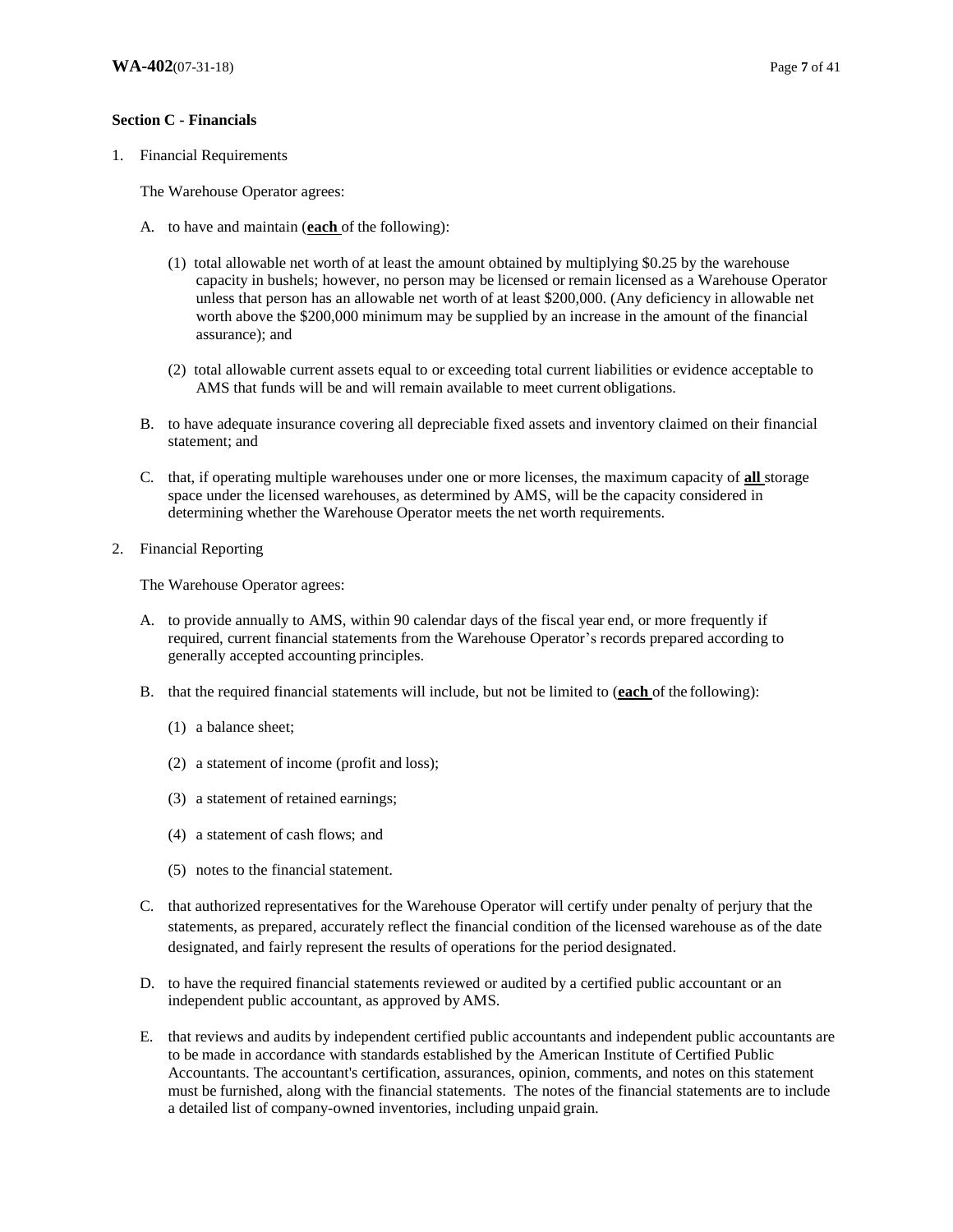- F. that reviews and audits without a physical measurement of inventory and its resultant qualified opinion may subject the Warehouse Operator to an inventory determination by USDA personnel and the assessment of fees to compensate USDA.
- G. that if any financial statement is restated, recalculated, or republished, the Warehouse Operator shall notify AMS immediately.
- 3. Accepting Other Financial Statements

The Warehouse Operator may meet the financial and reporting requirements of Section C, subsections 1 and 2, subject to AMS approval, with (**any** of the following):

- A. consolidated financial statements of a parent company that separately identifies the financial position of the Warehouse Operator as a subsidiary; or
- B. guaranty agreement from a parent company submitted on behalf of a wholly-owned subsidiary which meets the requirements of subsections 1 and 2 of Section C; or
- C. guaranty agreement accompanied by an audit-level financial statement meeting the requirements of subsections 1 and 2 of Section C of an entity with substantial interest in the Warehouse Operator.
- 4. Special Cases Assets
	- A. subject to such terms and conditions as AMS may prescribe and for the purposes of determining allowable net assets, appraisals of the value of fixed assets in excess of the book value claimed in the financial statement submitted by the Warehouse Operator to conform to the requirements may be allowed if **each** of the following conditions are met:
		- (1) the assessment is prepared by independent certified appraisers and according to established appraisal criteria acceptable to AMS; and
		- (2) the assets are fully insured against casualty loss. The Warehouse Operator must provide written notice to AMS not less than 30 calendar days before the insurer(s) intends to cancel insurance coverage.
	- B. all grain purchased in-store or at another warehouse location can only be shown as an asset to the limit of the verifiable equity paid, adjusted for current market value, as determined by AMS.

## **Section D - Financial Assurance**

1. Computation

The Warehouse Operator agrees to furnish (**each** of the following):

- A. financial assurance computed at the rate of \$0.20 per bushel for the first million bushels of USWA-licensed warehouse capacity, \$0.15 per bushel for the second million bushels of grain capacity and \$0.10 per bushel in excess of two million bushels of grain capacity, with a minimum of \$50,000 and up to a maximum of \$500,000 for each State in which licenses are held;
- B. additional financial assurance, if necessary, as determined by AMS, by adding to the amount of financial assurance an amount equal to any deficiency in net worth in excess of the \$200,000 minimum requirement; and
- C. additional financial assurance, if AMS finds that conditions exist which warrant requiring additional financial assurance.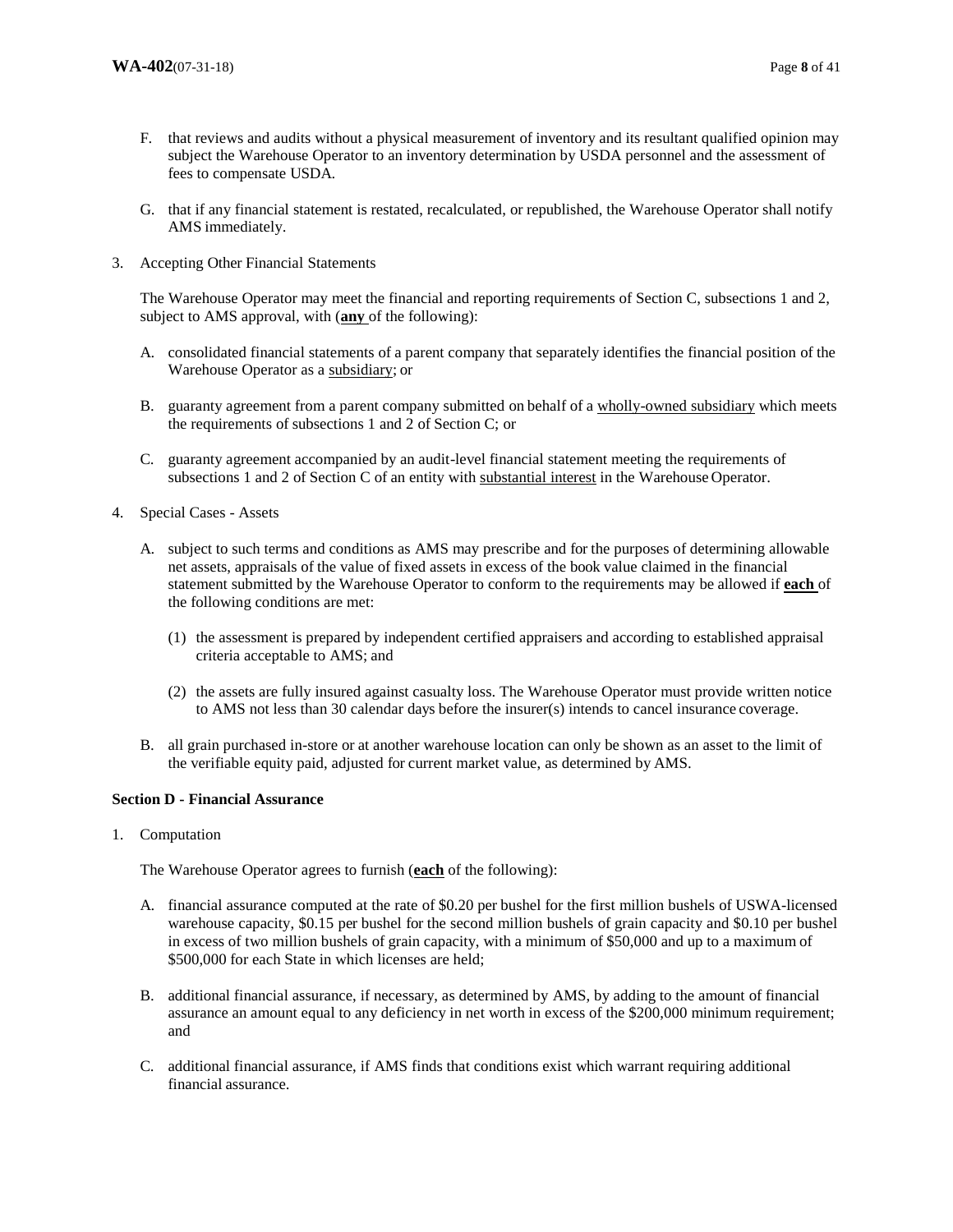#### 2. Acceptable Forms

The Warehouse Operator may offer as financial assurance **any** of the following:

- A. a Warehouse Operator's surety bond, or
- B. a deposit with AMS of U.S. bonds, U.S. Treasury notes or other public debt obligations of the United States or obligations that are unconditionally guaranteed as to both interest and principal by the United States, subject to **each** of the following restrictions:
	- (1) the obligation deposited will **not** be considered a part of the Warehouse Operator's assets;
	- (2) any deficiency in allowable net worth exceeding the \$200,000 minimum may be offset by the Warehouse Operator furnishing an acceptable financial assurance for the difference. The deposit may be replaced or continued in the required amount from year-to-year; and
	- (3) the deposit will **not** be released until one year after revocation of the license that it supports, or until after satisfaction of any claim against the deposit, whichever is later or approved by AMS; or
- C. an irrevocable letter of credit issued to AMS, on a form approved by AMS, to which **each** of the following apply:
	- (1) the letter of credit is issued for a term of not less than two (2) years, provided that:
		- (a) the issuer of the letter of credit provides 120-day notification in the event the letter of credit will not be renewed; and
		- (b) USDA shall provide written notice that it will draw upon the letter of credit in full ten (10) days prior to its cancellation date if replacement financial assurance is not provided. These funds will be held until such time as all obligations are settled or replacement is provided.
	- (2) the letter of credit is issued by a commercial bank, payable to AMS by sight draft and insured by the Federal Deposit Insurance Corporation or by an institution in good standing regulated by the Farm Credit Administration; and
	- (3) its supporting funds on deposit are **not** considered an asset of the company.
- D. participation in, and coverage by, a State indemnity or insurance fund established and maintained by a State, as approved by AMS, provided that:
	- (1) the fund is backed by the full faith and credit of the State;
	- (2) the fund guarantees depositors in the USWA licensed warehouse full indemnification for any breach of any of the Warehouse Operator's obligations created under the terms of the USWA;
	- (3) the Warehouse Operator files with AMS a yearly certification of their participation and coverage in the fund;
	- (4) in the event of a deficiency in the Warehouse Operator's net worth to cover the total net worth requirement under the USWA, the certification of participation and coverage may be used only to cover deficiencies in net worth above the minimum net worth requirement; and
	- (5) the Warehouse Operator must, at all times, meet the minimum net worth requirement.
- E. other alternative instruments and forms of financial assurance approved by AMS.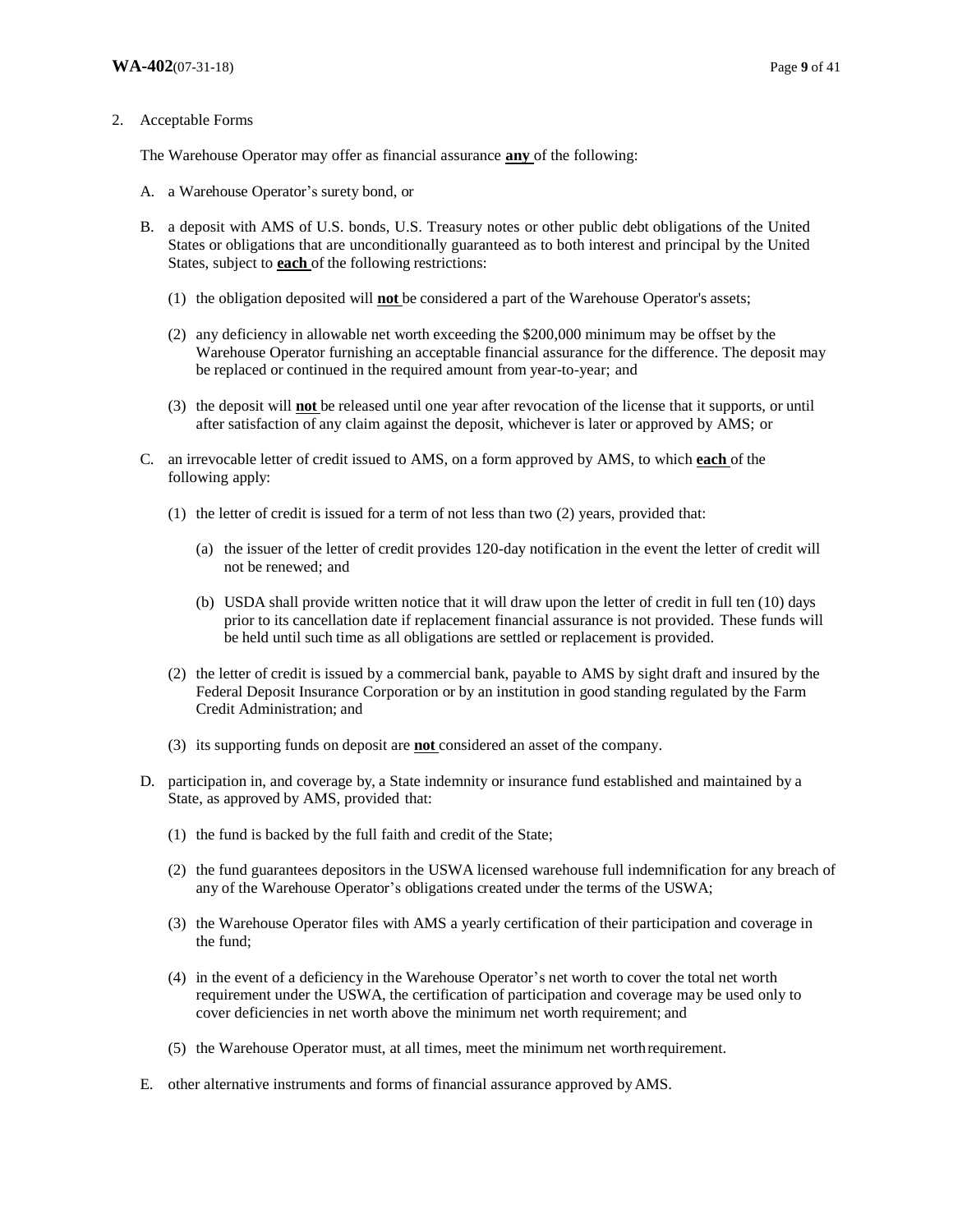## **Section E - Duties of the Warehouse Operator**

1. In general

The Warehouse Operator agrees, unless prevented from doing so by force majeure, to (**each** of the following):

- A. **exercise** at all times such care in regard to maintaining the standard of quality and quantity of grain in custody as a reasonably careful owner would exercise under the same circumstances and conditions, and to keep the grain from going out-of-condition;
- B. **not differentiate** among depositors or lawful owners regarding use of and access to services, except that available storage space may be allocated;
- C. **provide** all necessary assistance in the execution of inspections and examinations by authorized warehouse examiners;
- D. **maintain,** at all times, legal and operational control of all licensed storage space;
- E. **apply** for licensing all warehouse space or facilities controlled by the Warehouse Operator at a specific location, among which grain may be transferred without weighing, unless that space or those facilities are physically separated and specifically exempted from the license by AMS;
- F. **apply** for an amendment to their license when adding or deleting bins, locations or other space that alters the licensed storage capacity;
- G. **post** for public access at all locations, copies of certificates of licensing, current tariff and any special rules;
- H. **report immediately** the occurrence of a fire, disaster, or loss, and the extent of damage to AMS;
- I. **ensure** that all grain claimed as company-owned is paid for or applied to fully executed contracts within 30 days of final delivery; and
- J. **ensure** that contracts involving the application of producer open-storage or credit-sale grain are executed by both parties within 30 days of final application of the grain against the contract and fully reflect the terms of settlement.

#### 2. Warehousing

The Warehouse Operator agrees, unless prevented from doing so by force majeure, to (**each** of the following):

- A. **accept** for storage only storable grain;
- B. **accept** all storage and non-storage grain and, at the request of the depositor or lawful owner, deliver out (other than in the case of specially-binned grain) all storage and non-storage grain in accordance with the weight and grade of that grain as determined by a person duly licensed to inspect, sample, classify and/or weigh that grain. (Disputes are addressed in Section J - Grain Grading Appeals);
- C. **accept** and deliver out of storage grain in accordance with the factors determined as the result of an appeal of the original inspection results;
- D. **ensure** all grain accepted for storage is stored in the Warehouse Operator's licensed warehouse space;
- E. **issue** a USWA Inspection and/or Weight Certificate for each individual conveyance (or for multiple railcars provided that each railcar is identified separately) that delivers grain received for storage or that is loaded out of the Warehouse Operator's licensed warehouse space;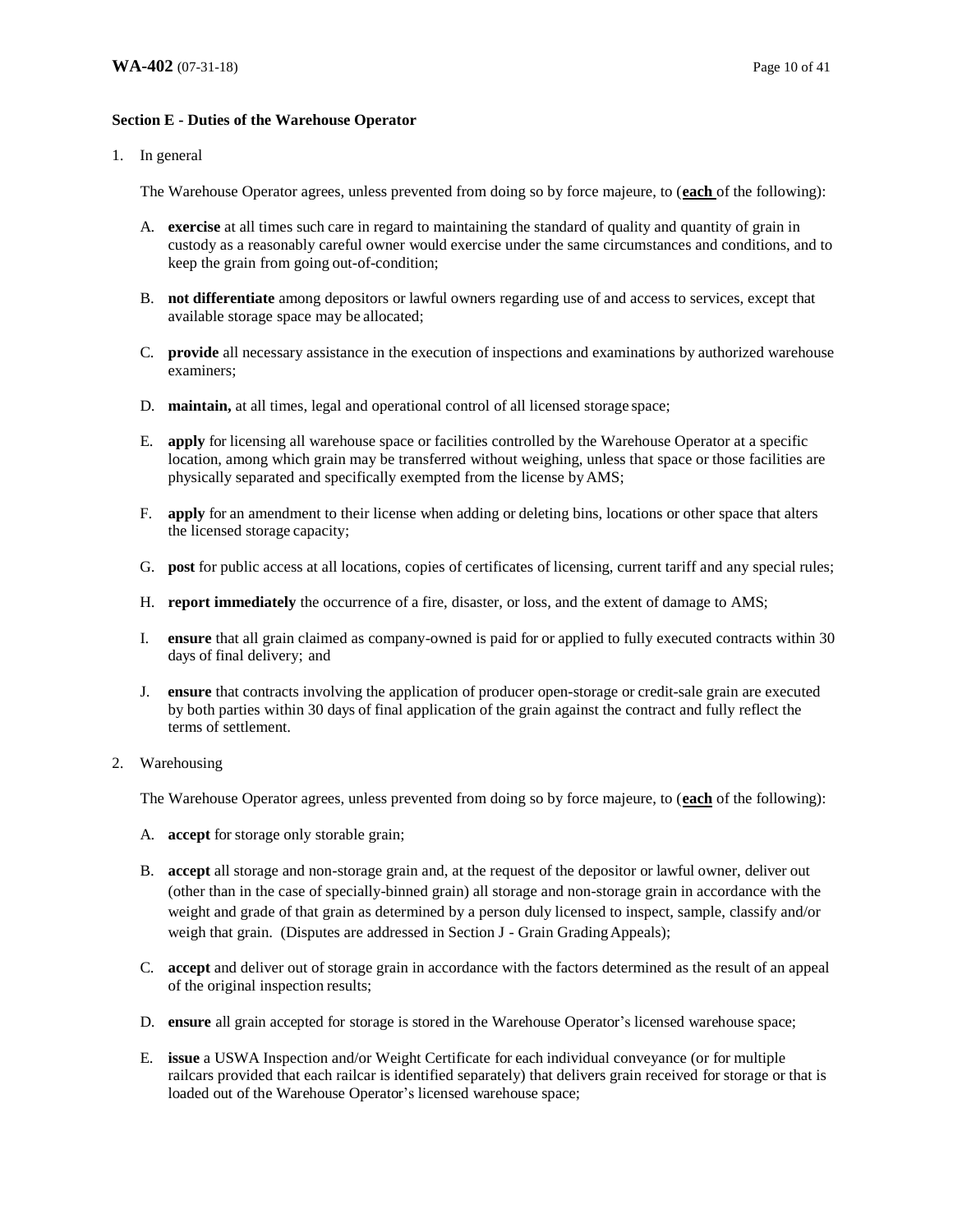- F. **deliver** stored grain without unnecessary delay and in a commercially reasonable manner;
- G. **not deliver** infested or adulterated grain as defined under the United States Standards, USDA/AMS/FGIS, Food and Drug Administration (FDA), Environmental Protection Agency regulations, or other Federal laws or standards;
- H. **not load or deliver** grain in a conveyance that places the quality or quantity of the grain at risk;
- I. **not redeliver, ship or remove** any warehouse-receipted grain from licensed storage space based on written or oral orders from the current holder or other lawful person without the Warehouse Operator first being made the final holder of the EWR or having physical possession of the paper warehouse receipt or other document of release for such grain;
- J. **promptly cancel** warehouse receipts representing any grain **prior to** shipping or removing grain from licensed storage space;
- K. **resolve** any claim for noncompliance with the shipping of grain or any other dispute in a U.S. district court of competent jurisdiction or through mutually agreed-upon arbitration procedures. The arbitration procedures will be nondiscriminatory and provide equal access and protection relating to the shipping of grain;
- L. **maintain** sufficient inventory, at all times, of grain in licensed storage space that reflects the quality and quantity represented by outstanding storage obligations (including warehouse-receipted and unreceipted grain). In the event the quality or quantity of stored grain becomes out of balance with quality or quantity represented by outstanding storage obligations, the Warehouse Operator is to effect the necessary corrective actions to regain a balanced position for quality and quantity in a timely manner;
- M. **attach**, upon acceptance for storage of any lot of bagged grain, a durable tag or stencil in a manner that readily makes possible the identification of the lot at all times. Such tags or stencil must show:
	- (1) lot number;
	- (2) warehouse receipt number issued for such grain, if warehouse receipt is requested;
	- (3) number of bags in the lot, if applicable;
	- (4) kind and class of grain;
	- (5) quality factors, if determined;
	- (6) gross weight of the screened grain when it entered storage, and
	- (7) date the grain entered storage.

**Note:** The tags on bagged grain must be visible and readily accessible, enabling an accurate count.

- N. **assure** that the physical warehouse inventory record for each kind/class of grain equals the total outstanding warehouse receipt and storage liability obligation records (including company-owned) for the close of each business day and before the start of the next business day;
- O. **not issue** a warehouse receipt for any grain product or co-product which would meet the definition of "screenings"; and
- P. **exercise due care** with respect to non-storage grain while in the Warehouse Operator's custody.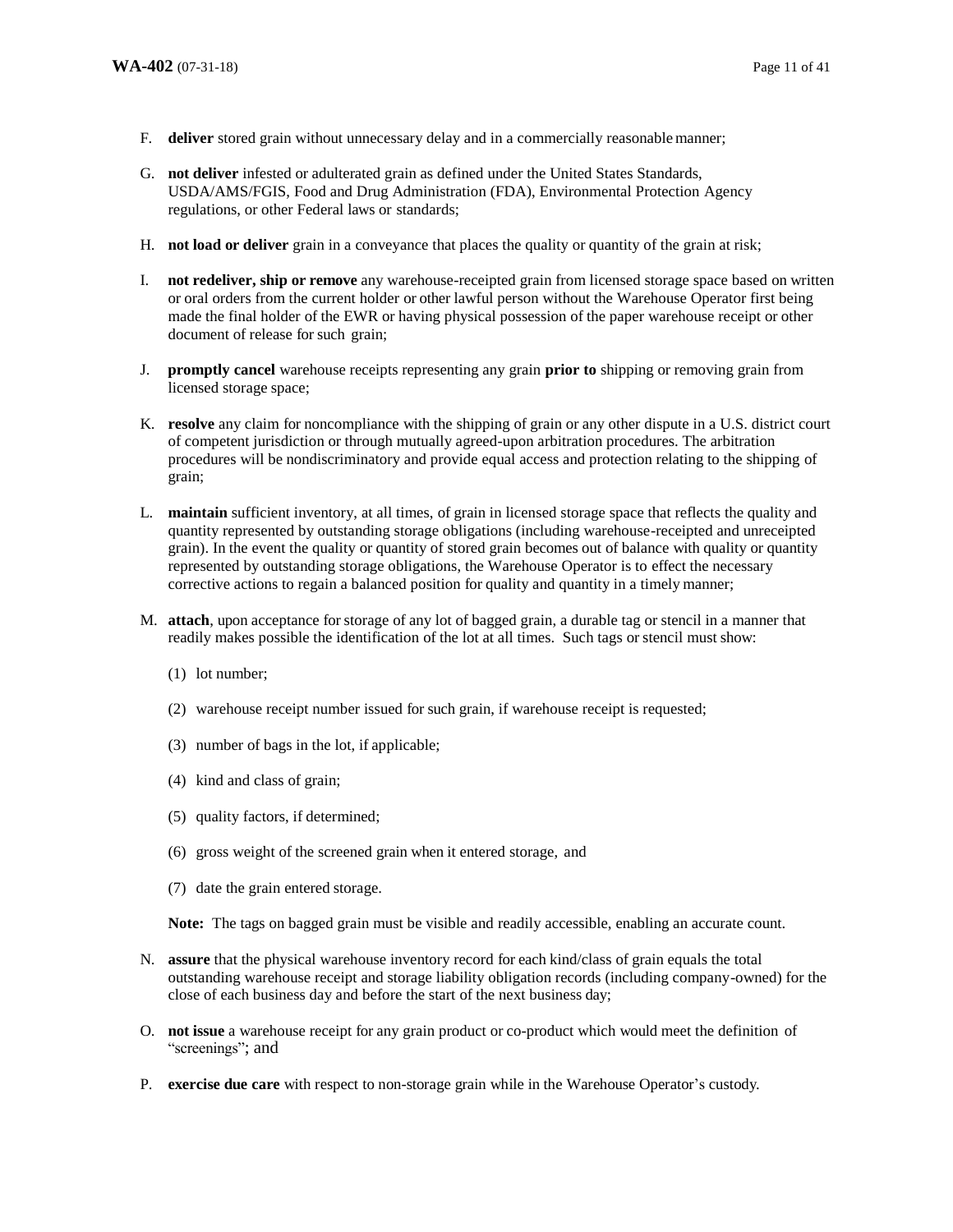3. Facilities

The Warehouse Operator agrees, unless prevented from doing so by force majeure, to (**each** of the following):

- A. **maintain** the warehouse(s) in sound physical condition consistent with good warehousing practices;
- B. **keep** the warehouse and the property on which it is located reasonably clean and safe at all times; and
- C. **securely affix** clearly discernible numbers to identify bulk grain bins and other authorized storage licensed under the USWA for storing grain. The series of designated numbers must be pre-approved by AMS. Bulk grain bins must be numbered so as to be easily identified at the openings on top and also on or near the outlet valves underneath. Other authorized storage must be numbered in such a manner that clearly shows the space covered by each number.
- 4. Facility Security

The Warehouse Operator agrees to (**each** of the following):

- A. **conduct** a facility risk assessment and establish written security procedures that address grain handled and stored under this Agreement with regard to (**each** of the following):
	- (1) general security of the USWA-licensed physical structures and property on which the licensed warehouse is located;
	- (2) shipping and receiving procedures to ensure that grain is not subject to tampering;
	- (3) action to be taken in the event of a national emergency; and
	- (4) contact information for local emergency responders and law enforcement authorities.
- B. **have** a written facility security plan that includes measures which address the vulnerabilities identified during the risk assessment and that protects the safety and purity of the grain handled and stored under the license.
- 5. Fair Treatment
	- A. The Warehouse Operator agrees to deal in a fair and reasonable manner with persons storing or seeking to store grain if **each** of the following conditions are met:
		- (1) the grain is of the kind, type and quality customarily stored or handled in the geographic area;
		- (2) the grain has been tendered to the warehouse in a suitable condition for storage; and
		- (3) the grain is tendered in a manner consistent with the ordinary and usual course of the Warehouse Operator's business.
	- B. The Warehouse Operator may enter into agreements with depositors or lawful owners to allocate available warehouse storage space.
- 6. Insurance

The Warehouse Operator agrees to each of the following requirements:

(1) **secure,** in their own name, insurance on stored grain against loss or damage by fire, lightning, windstorm, cyclone, tornado, or inherent explosion and other special peril risks under forms of policies which automatically attach for the full replacement value of stored grain, as soon as such grain is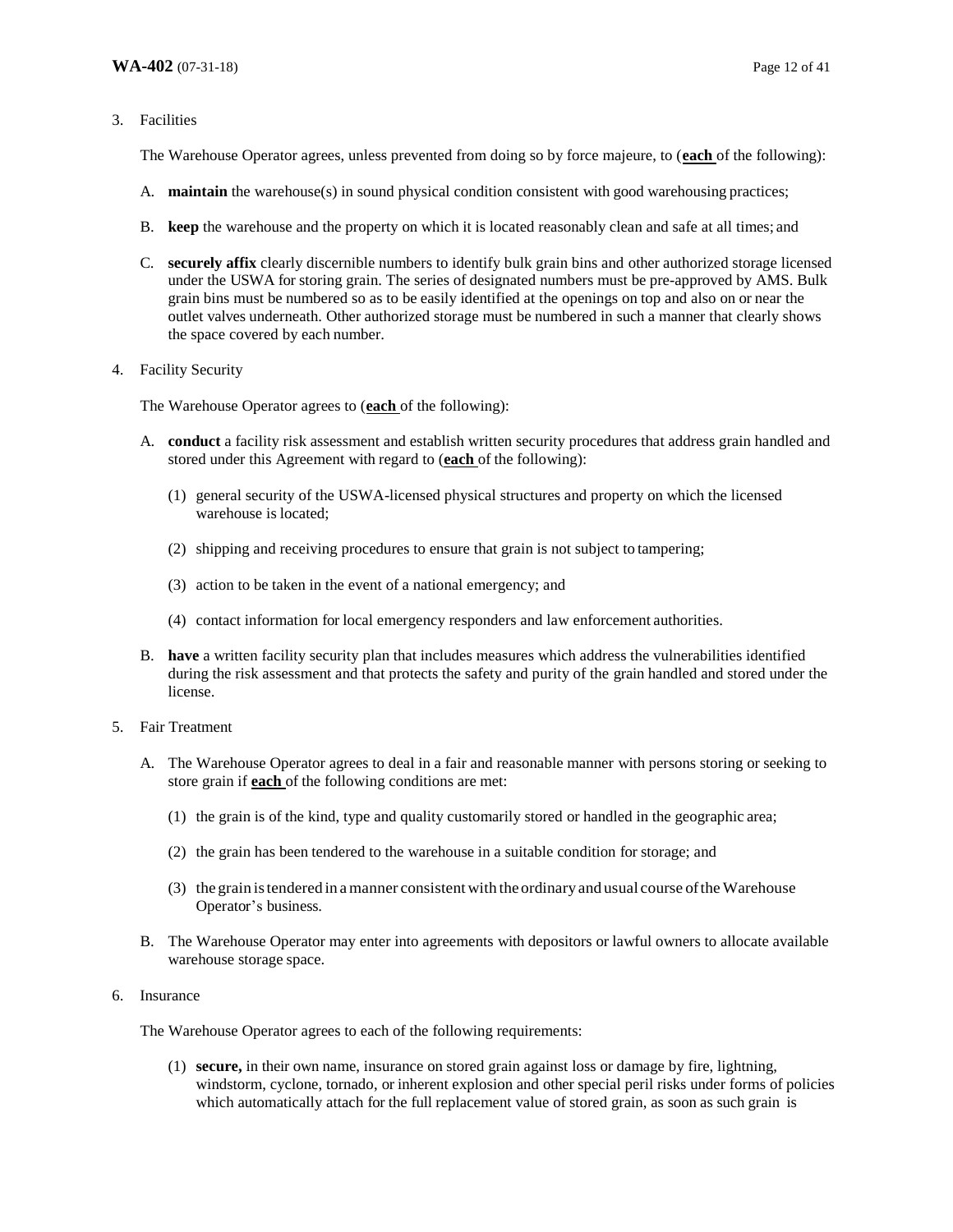placed in their legal custody, and continue such insurance in effect so long as the grain remains in their legal custody. Arrangements between the Warehouse Operator and insurers concerning indemnification of waivers of deductibles are acceptable as long as an insurer covers any loss fully or the Warehouse Operator indemnifies deductibles with a letter of credit, additional bonding or other financial assurance in favor of USDA. AMS may accept consolidated blanket insurance policies of parent companies that separately identify the insurance coverage of the Warehouse Operator as a subsidiary and include the full replacement value of stored grain;

- (2) **keep** a general insurance account showing the policy number, issuing company, amount binding, exclusions, limits of liability, and expiration dates of all insurance policies and in each instance show the property covered by such policies. These insurance policies may be issued by one or more insurance companies;
- (3) **submit** such reports to underwriters as may be required under the terms of such policies;
- (4) **submit** copies of such reports to AMS, as required;
- (5) **include** in the rules and schedule of charges (tariff) the conditions under which stored grain will be insured against loss or damage by fire, lightning, windstorm, cyclone, tornado, or inherent explosion and other special peril risks; and
- (6) **provide** AMS with written notice not less than 30 calendar days before the insurer(s) intends to cancel property and/or stock (inventory) coverage.
- 7. Business Hours

The Warehouse Operator agrees to (**each** of the following):

- A. **be open** for the purpose of receiving grain for storage and delivering grain out of storage and for settlement purposes each business day for a period of not less than six hours between the hours of 8 a.m. and 6 p.m., except as provided in C;
- B. **post business hours** at a conspicuous, publicly accessible location at the licensed warehouse, including the grain receiving area; and
- C. **post notice** in the event that the warehouse is not open during the hours specified in A, the estimated period during which the warehouse is to be closed and the contact information, including address and telephone number of the Warehouse Operator.
- 8. System of Records

The Warehouse Operator agrees to (**each** of the following):

- A. **develop and maintain** a system of records, approved by AMS, on site, unless otherwise provided for in this Agreement's Addenda. These records shall include, but are not limited to, an accurate and concise Master Daily Position Record (DPR) by each kind and class of grain and supported by supplemental DPRs based on source documents that identify the total quantity and quality of each kind, class, subclass, and grade, special grade, specialty traits or use, of grain stored and handled in USWA-licensed space showing **each** of the following categories on a daily basis:
	- (1) total grain (as shown in the record of physical inventory) received into the warehouse;
	- (2) total grain loaded out of the warehouse;
	- (3) total adjustments to grain in the warehouse;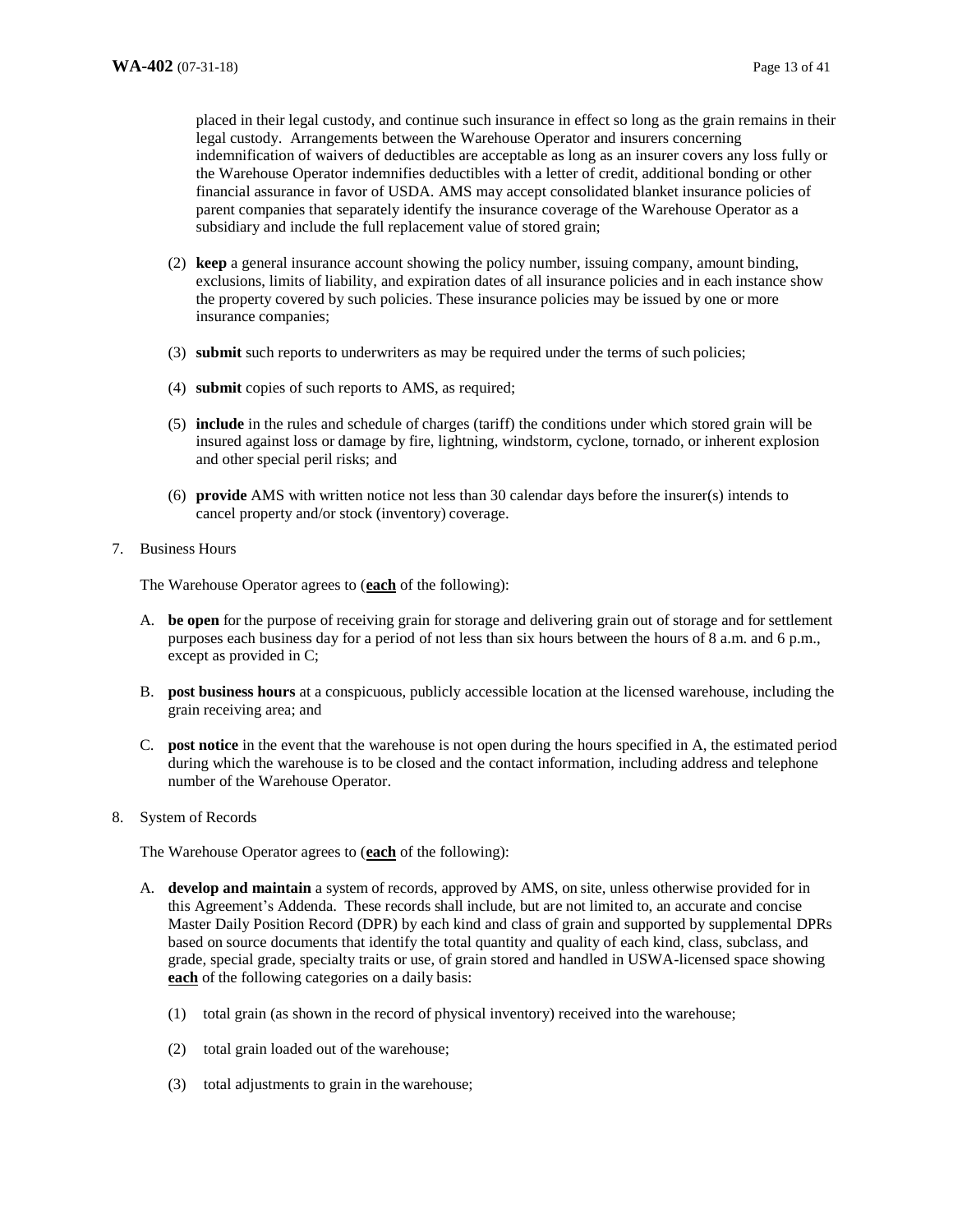- (4) total grain remaining in the warehouse at the close of each business day;
- (5) total grain obligations transferred or forwarded to another warehouse;
- (6) total grain represented by negotiable and non-negotiable warehouse receipts issued and canceled, and the remaining outstanding balance;
- (7) total increase, decrease, and outstanding storage grain obligations, including grain bank and open storage grain belonging to others;
- (8) total unpaid (unsettled) grain owned by the Warehouse Operator for which warehouse receipts have not been issued;
- (9) total paid and unpaid (unsettled) grain owned by the Warehouse Operator for which warehouse receipts have not been issued; and
- (10) total grain obligations.

**Note**: Before proceeding to the next day's DPR, the Warehouse Operator is to accurately update the current day's DPR with all applicable changes that occurred that date by closing and preventing subsequent changes to those data. Any corrections to that data must be made and shown as an adjustment on the date that the error is found and corrected.

B. **maintain** a record of corrections and adjustments made to the DPR. This record may be included as footnotes in the DPR or a separate record may be maintained. The footnotes shall reference the date, the document used to make the adjustment, the nature of the adjustment and the reason for the adjustment.

**Note**: Upward adjustments to the DPR are not permitted, except when verified by emptying the warehouse or a complete verifiable weigh-up, or as authorized by AMS. Under normal circumstances and conditions, grain does not increase in volume while in storage. Excesses of measured inventory over obligations are to be explained and not arbitrarily adjusted.

- C. **maintain** records for each depositor showing the kind, class (and the subclass white club wheat), grade, specialty (such as waxy corn), and quantity of grain deposited or redelivered;
- D. **maintain** records of direct-shipment and transferred grain. In the case of direct-shipment grain, such records shall include the inspection and/or weight certificates from the receiving warehouse(s). If directshipment grain is being substituted for storage grain, the storage grain must be shown on the DPR as a storage obligation. If direct-shipment grain is being substituted as sold or contracted grain, such grain must be shown in the Warehouse Operator's records as a monetary obligation. If the grain is transferred or forwarded and the Warehouse Operator is maintaining ownership, the grain shall be shown on the DPR as a storage obligation and shall comply with the requirements for transferring of grain;
- E. **maintain** a detailed accounting system of all money received and disbursed;
- F. **maintain** records accurately and concisely reflecting daily business activity, including weekend activity;
- G. **retain** these records for a period of 6 years after December 31 of the year in which the records were created. A longer retention period may be necessary for the purposes of any litigation which the Warehouse Operator knows to be pending or as may be required by AMS in particular cases to carry out the purposes of the USWA; and
- H. **maintain** similar records and information for any non-storage grain handled through the warehouse. Records required with respect to non-storage grain must be retained, as a part of the records of the warehouse, for a period of 6 years after December 31 of the year in which the lot of non-storage grain is delivered from the warehouse.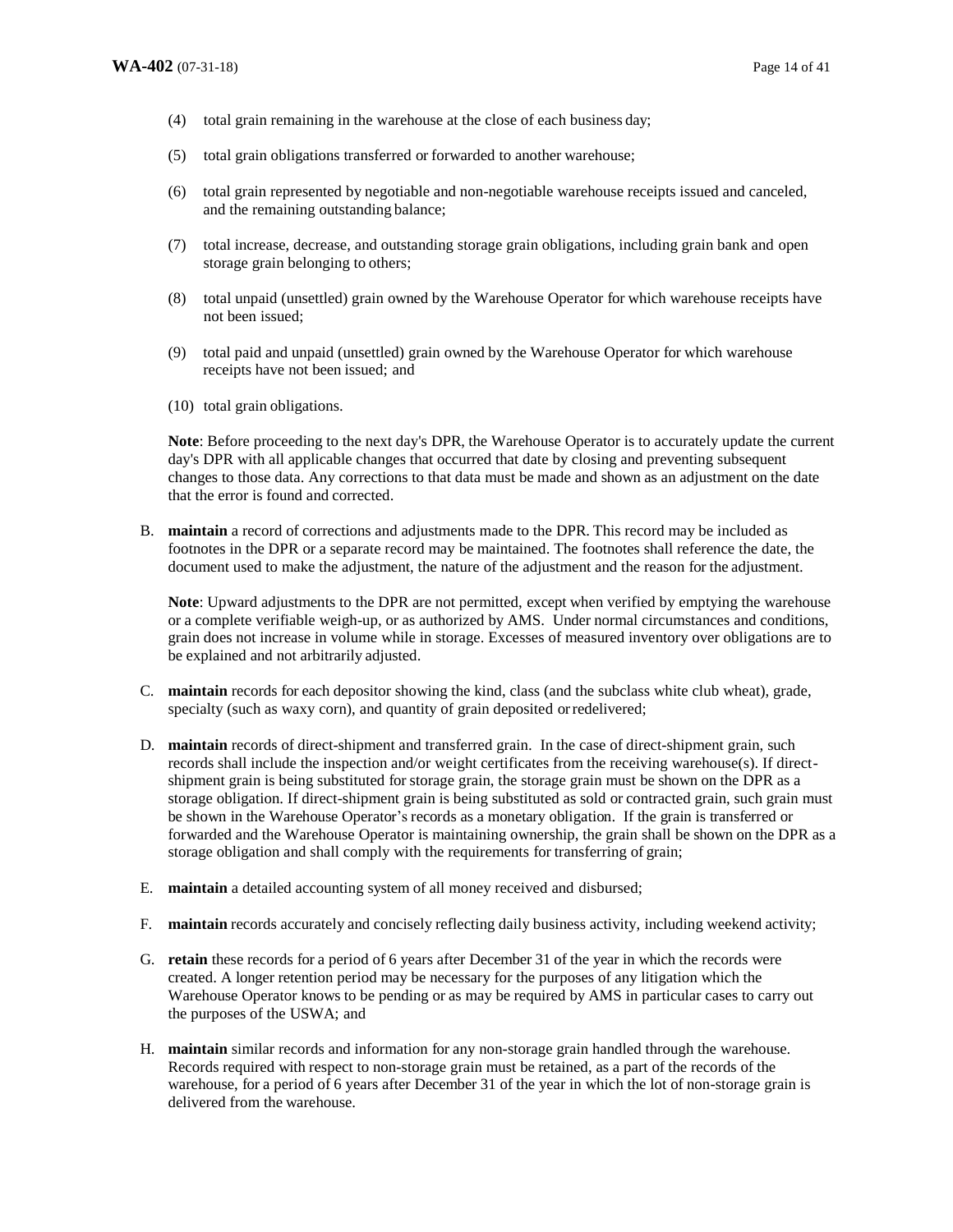#### 9. Reports

The Warehouse Operator agrees to (**each** of the following):

- A. **make reports** concerning the condition, contents, operation, and business of the warehouse available upon request by AMS on forms prescribed and furnished for that purpose by AMS; and
- B. **keep on file**, either electronically or on paper, an exact copy of each report submitted as a part of the records of the warehouse for a period of 6 years after December 31 of the year in which the document was created or longer, if required by AMS.

#### 10. Records

The Warehouse Operator agrees to (**each** of the following):

- A. **back up** and maintain an off-site copy of electronic records daily;
- B. **provide,** unless an alternative is approved by AMS, at least a fireproof safe, a fireproof vault, or a fireresistant compartment in which to keep, when not in actual use, all records, books, and papers pertaining to the licensed warehouse, including current warehouse receipt books, and copies of issued and canceled warehouse receipts;
- C. **retain** each canceled warehouse receipt for a period of 6 years after December 31 of the year in which the warehouse receipt is canceled. A longer retention period may be necessary for the purposes of any litigation which the Warehouse Operator knows to be pending or as may be required by AMS in particular cases to carry out the purposes of the USWA;
- D. **retain** a copy of each inspection and weight certificate for a period of 6 years after December 31 of the year in which the document was created; and
- E. **arrange** for purposes of an audit, canceled paper or electronic warehouse receipts, contracts, and inspection and/or weight certificates in a sequential numerical order or as otherwise may be directed by AMS.
- 11. Public Tariff and Schedule of Charges

The Warehouse Operator must (**each** of the following):

- A. **not impose** unreasonable or exorbitant charges for services rendered;
- B. **file** with AMS, a copy of the public tariff rules and schedule of charges to be assessed depositors before a license to operate a warehouse is granted under the USWA;
- C. **post** conspicuously at a publicly accessible location where the depositor may access it at the warehouse, including the grain receiving area, a copy of the public tariff, including current rules and schedule of charges;
- D. **file** with AMS a new public tariff rule statement or schedule of charges before implementing any change to such rules or schedule of charges. No increase in charges or rates shown in such schedule will apply to grain in storage at the time the changes become effective for a period of 1 year from the date such grain was deposited; and
- E. **include** in the rules and schedule of charges the conditions under which the grain will be insured against loss or damage by fire, lightning, windstorm, cyclone, tornado, or inherent explosion and other special peril risks.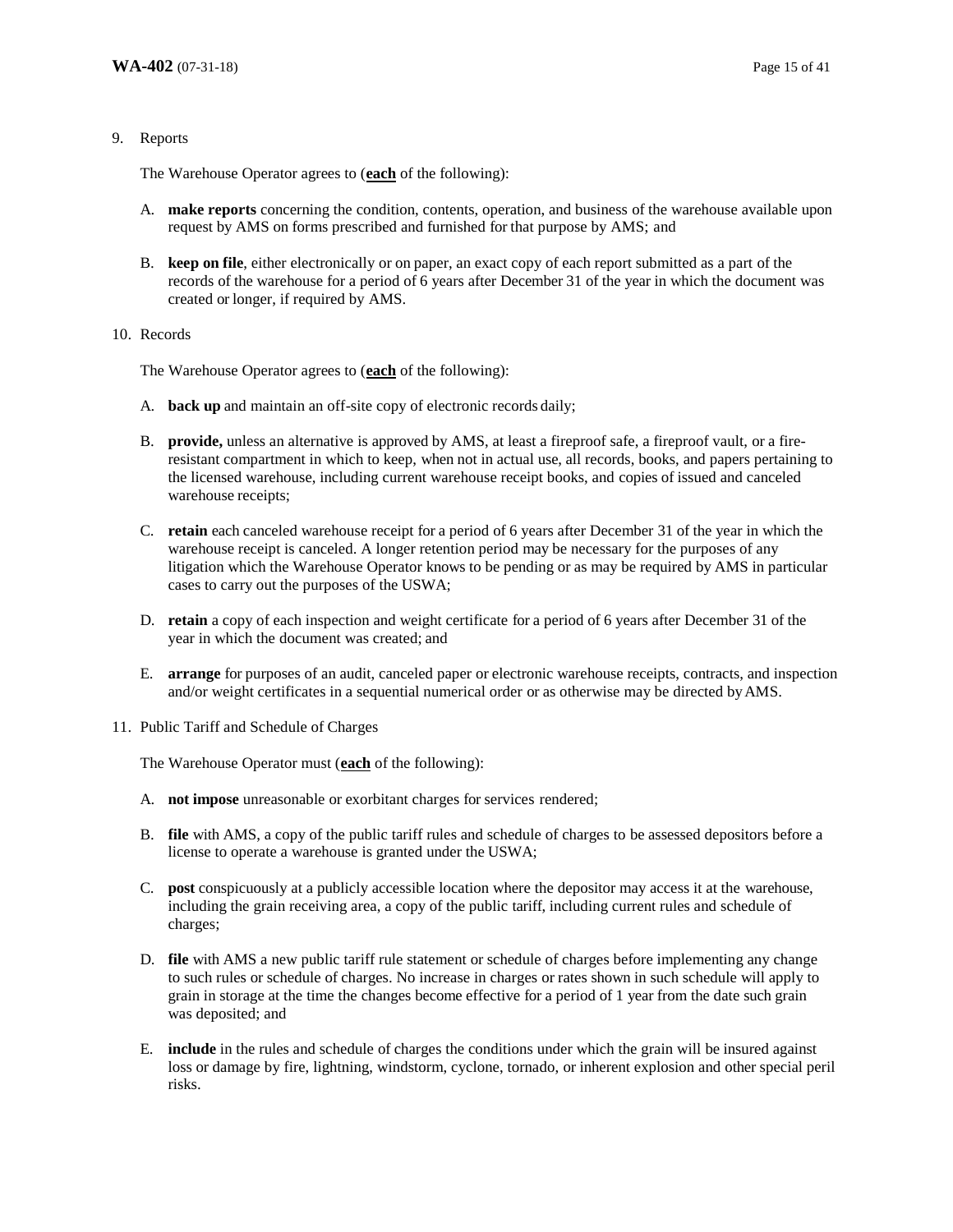The Warehouse Operator may (**any** of the following):

- (1) **demand payment** of all accrued charges at the close of each crop year or other mutually agreed-upon date. If, upon demand, the owner of the grain refuses to pay such charges at the end of a season, action may be taken to enforce collection of such charges as permitted by the laws of the State in which the warehouse is located; or
- (2) **demand payment** of all accrued charges associated with the storage of grain to satisfy the Warehouse Operator's lien prior to delivering such grain to the depositor; or
- (3) **enter** into mutually agreed upon special agreements with depositors that may include service rates and rules differing from the public tariff rules and schedule of charges. Such special arrangements shall be submitted by the Warehouse Operator to AMS prior to execution, and are subject to approval by AMS.
- 12. Grades and Grain Quality Inspections

The Warehouse Operator agrees to (**each** of the following):

- A. **equip** the warehouse with grading and quality-evaluation equipment necessary to determine the kind, grade, and quality of each class, subclass, and specialty grain received, handled, or accepted for storage;
- B. **ensure** that all grading and quality-evaluation equipment is inspected and certified annually by an applicable regulatory or independent authority. Testing or quality-evaluation equipment whose performance is rejected and/or not certified shall **not** thereafter be used to ascertain the grade or quality of grain for the purposes of the USWA license, until such rejection is withdrawn by the applicable regulatory or independent authority; and
- C. **ensure** that all samples submitted to FGIS or an independent agency are representative of the grain delivered.
- 13. Scales and Weighing

The Warehouse Operator agrees to (**each** of the following):

- A. **equip** the warehouse with scales appropriate for the kind of grain being weighed, and have them arranged in a manner that all grain, whether for storage or non-storage purposes, can be weighed in and out of the warehouse; and
- B. **have** scales inspected and certified annually by an applicable regulatory or independent authority. Scales which have been tested and their performance rejected and not certified shall **not** thereafter be used in ascertaining the weight of grain for the purposes of the USWA license, until such rejection is withdrawn by the applicable regulatory or independent authority.
- 14. Prompt Delivery

In the absence of force majeure or a lawful excuse, the Warehouse Operator shall, as commercially reasonable and without unnecessary delay, deliver the grain stored or handled in the warehouse on a demand made by **(either** of the following):

- A. **the holder** of the warehouse receipt; or
- B. **the lawful owner** of the grain, if no warehouse receipt has been issued.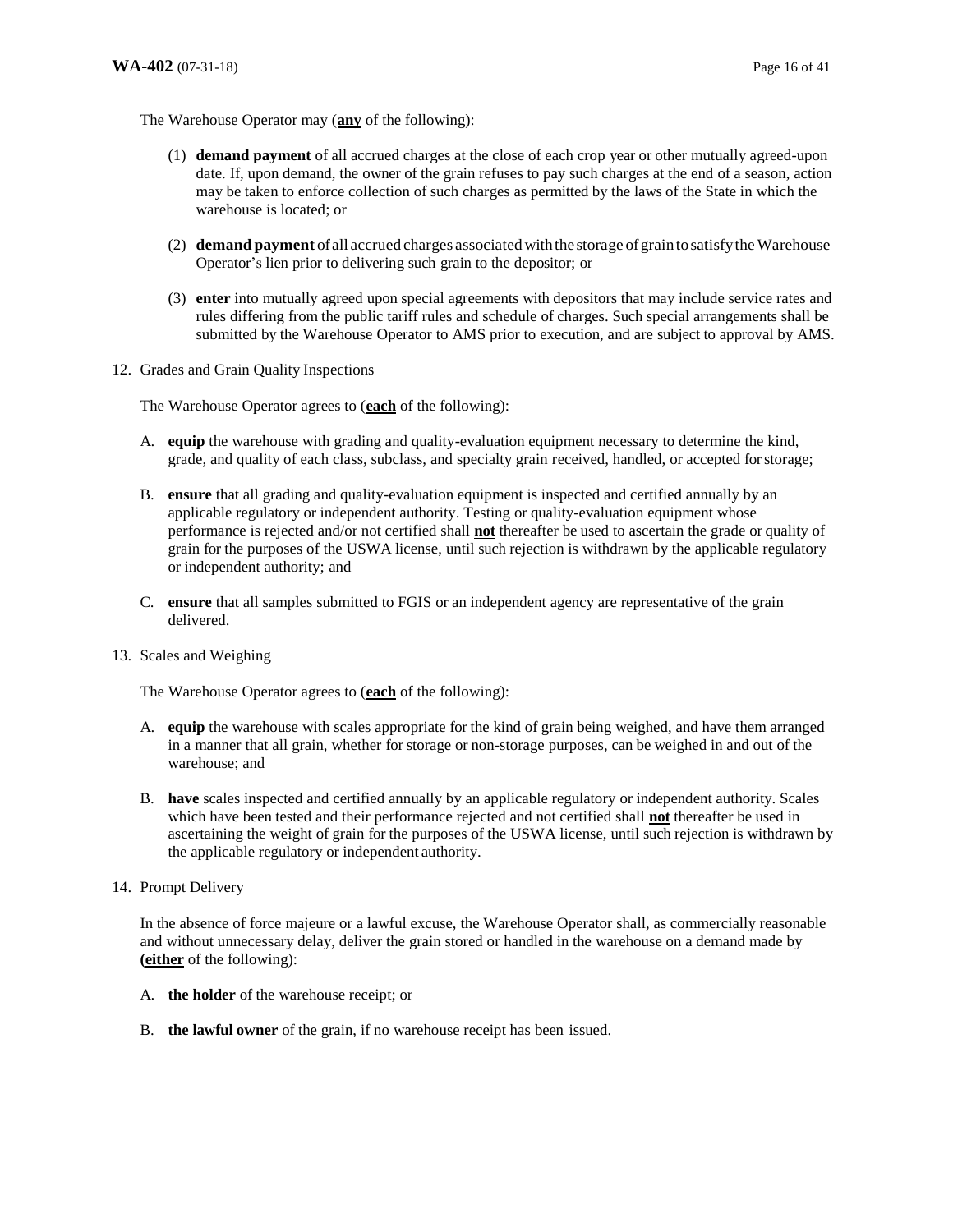- 15. Identity-Preserved and Conjoint-Storage Grain
	- A. The Warehouse Operator may elect **not** to accept and store identity-preserved or conjoint-storage grain.
	- B. If electing to accept and store such grain in bagged or bulk form, the Warehouse Operator agrees to (**each** of the following):
		- (1) **clearly** identify and mark each bag, container, bin, or tank containing such grain;
		- (2) **maintain** records that clearly show the depositor of such grain, the quality characteristics and internal storage location of each lot deposited and stored in the warehouse;
		- (3) **enter into**, at the time of deposit, a special storage agreement with the depositor defining the terms and conditions of storage, including the amount of shrinkage or quality deterioration to be allowed while such grain is in storage;
		- (4) **maintain** the quality and quantity of such grain as stated within the terms of the applicable public tariff or special storage agreement entered into with the depositor(s); and
		- (5) **follow** good warehouse storage practices.
	- C. For identity-preserved grain:
		- (1) Except as may be required by law or the regulations in this part, the Warehouse Operator shall not remove or transfer any such grain for storage from the licensed warehouse or a part thereof to another bin without first notifying the depositor.
		- (2) The Warehouse Operator must deliver to the depositor or lawful owner the actual grain deposited and stored in the warehouse. The conditions for delivery are (**each** of the following):
			- (a) proper presentation of title for any identity-preserved grain; and
			- (b) payment of all accrued charges associated with the storage and handling of such grain, if requested by the Warehouse Operator.
	- D. For conjoint-storage grain:
		- (1) Except as may be required by law or the regulations in this part, the Warehouse Operator shall **not** remove or transfer any grain for storage from the licensed warehouse or a part thereof to another bin without first notifying the depositor(s).
		- (2) The Warehouse Operator shall deliver to the depositor(s) or lawful owner(s), upon demand, the actual commingled grain deposited and stored jointly in the warehouse. The conditions for delivery are (**each** of the following):
			- (a) proper presentation of title for any conjoint-stored grain; and
			- (b) payment of all accrued charges associated with the storage and handling of such grain if requested by the Warehouse Operator.
- 16. Storage Obligations

The Warehouse Operator, while authorized to commingle grain in store, is liable for the care and redelivery of grain stored in licensed space to each depositor or lawful owner to the same extent and under the same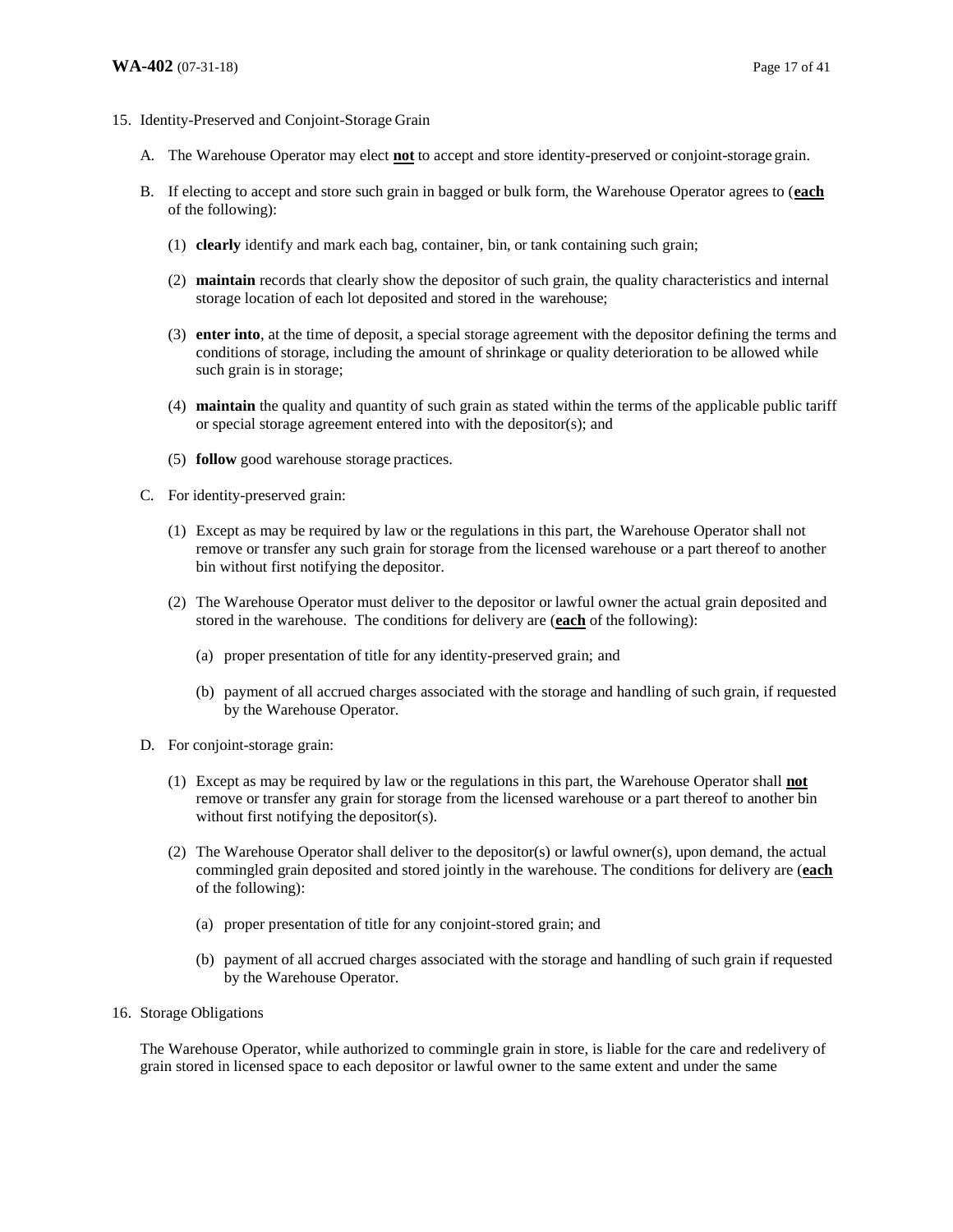circumstances as if the grain was separately stored. The Warehouse Operator, as a bailee for hire, is free to store grain in any manner that enables it to be delivered in a condition that meets or exceeds the quality and quantity represented on the warehouse receipt or the original inspection and/or weight certificate.

17. Containerized Grain Storage

The Warehouse Operator agrees to keep binned grain stored in an orderly manner to permit easy access to all lots and to facilitate inspecting, sampling, counting, and identification of each lot.

18. Delivery of Commingled Grain

The Warehouse Operator must deliver to the depositor or lawful owner, upon demand, grain of the kind, quantity, numerical grade, and class as obligated or better, as determined by a licensed inspector and/or weigher or an official inspection certificate issued by an FGIS official service provider. The conditions for delivery are (**each** of the following):

- A. **proper presentation** of documents of title; and
- B. **payment** of all accrued charges associated with the storage of grain, if requested by the Warehouse Operator.
- 19. Loading Out Without Weighing

The Warehouse Operator may load out without weighing (**either** of the following):

- A. **identity-preserved or conjoint-storage grain** if the owner has agreed to assume all shortages as part of the special storage agreement; or
- B. **commingled bulk grain**, at the request of the owner. An interim weight document must be issued by the shipping Warehouse Operator, clearly indicating the weight as an estimate and must be posted to the DPR as activity occurs. Destination weights are to be obtained and adjustments posted to the DPR as soon as available.
- 20. Out-of-Condition and Damaged Grain
	- A. The Warehouse Operator may refuse to accept grain offered for storage if its condition is such that it will adversely affect the condition of grain customarily stored in the warehouse.
	- B. When grain is discovered to be going out-of-condition and the Warehouse Operator is unable to condition the grain or stop the deterioration, the Warehouse Operator agrees to (**each** of the following):
		- (1) **immediately notify** the owner(s) or depositor(s) and AMS;

Such notification shall include:

- (a) the warehouse location in which the grain is stored;
- (b) the quantity, kind, class, and grade of the grain at the time notification occurred;
- (c) the actual condition of the grain, as nearly as can be ascertained;
- (d) the reason for the current condition, if known;
- (e) the warehouse receipt information, if a warehouse receipt has been issued; and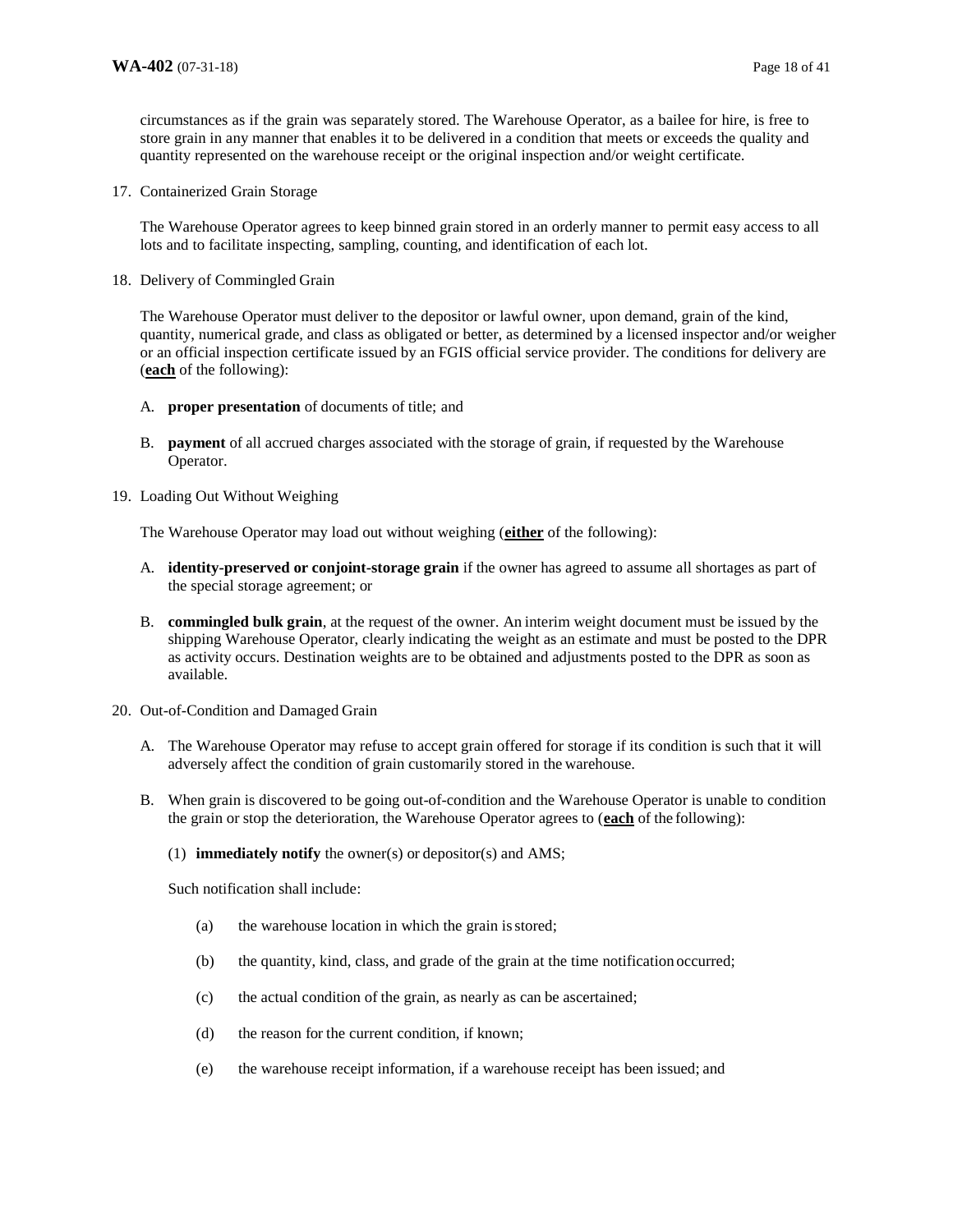- (f) a statement that the grain will be delivered upon the presentation of the warehouse receipt and payment of applicable charges.
- (2) **follow** instructions received from AMS;
- (3) **maintain** as warehouse records copies of all notices and correspondence associated with the out-ofcondition grain; and
- (4) **submit to and reimburse** the cost of a verification examination, if one is necessary.
- 21. Inspections and Examinations of Warehouse

The Warehouse Operator agrees to (**each** of the following):

- A. **permit** authorized individuals to enter and inspect or examine any licensed warehouse on any business day during normal or posted business hours;
- B. **provide safe access** to authorized individuals to the extent reasonable to determine the quantity and quality of grain stored in the licensed warehouse;
- C. **provide** authorized individuals with notice of any safety or other company policies pertaining to the physical facility and grounds subject to examination or inspection;
- D. **provide** authorized individuals access to such books, records, papers, accounts, and their contents pursuant to the examination of a licensed warehouse;
- E. **furnish** authorized individuals with the assistance necessary to conduct an inspection or examination;
- F. **provide safe** and functioning equipment (e.g. ladders, catwalks, lifts, or elevators) required to conduct a warehouse examination. Further, the Warehouse Operator shall provide advance notice to AMS of any special requirements or equipment required to perform an examination at the licensed warehouse. An examination will be stopped and an exception report prepared for removal of the facility from licensed space if a warehouse examination cannot be conducted or completed because of unsafe equipment;
- G. **provide notice**, at the time of the examination, of any fumigation of bins in progress or where the fumigant is currently active, and to provide conspicuous written notification affixed to the fumigated storage structure of the date and type of fumigant used; and
- H. **promptly respond** to violations noted on the examination. The response must include corrective action on items completed and a corrective action plan on items to be completed, including a timetable for completion.
- 22. Transfer of Grain
	- A. The Warehouse Operator may, under certain circumstances, transfer or forward grain by physical movement or other AMS-approved method to a receiving warehouse. For the purposes of this part, a receiving warehouse is **any** of the following:
		- (1) an active USWA-licensed grain warehouse;
		- (2) a public grain warehouse currently licensed by a State licensing authority that has financial, bonding, and examination requirements for the benefit of all depositors; or
		- (3) a public grain warehouse holding an approved Commodity Credit Corporation (CCC) storage agreement.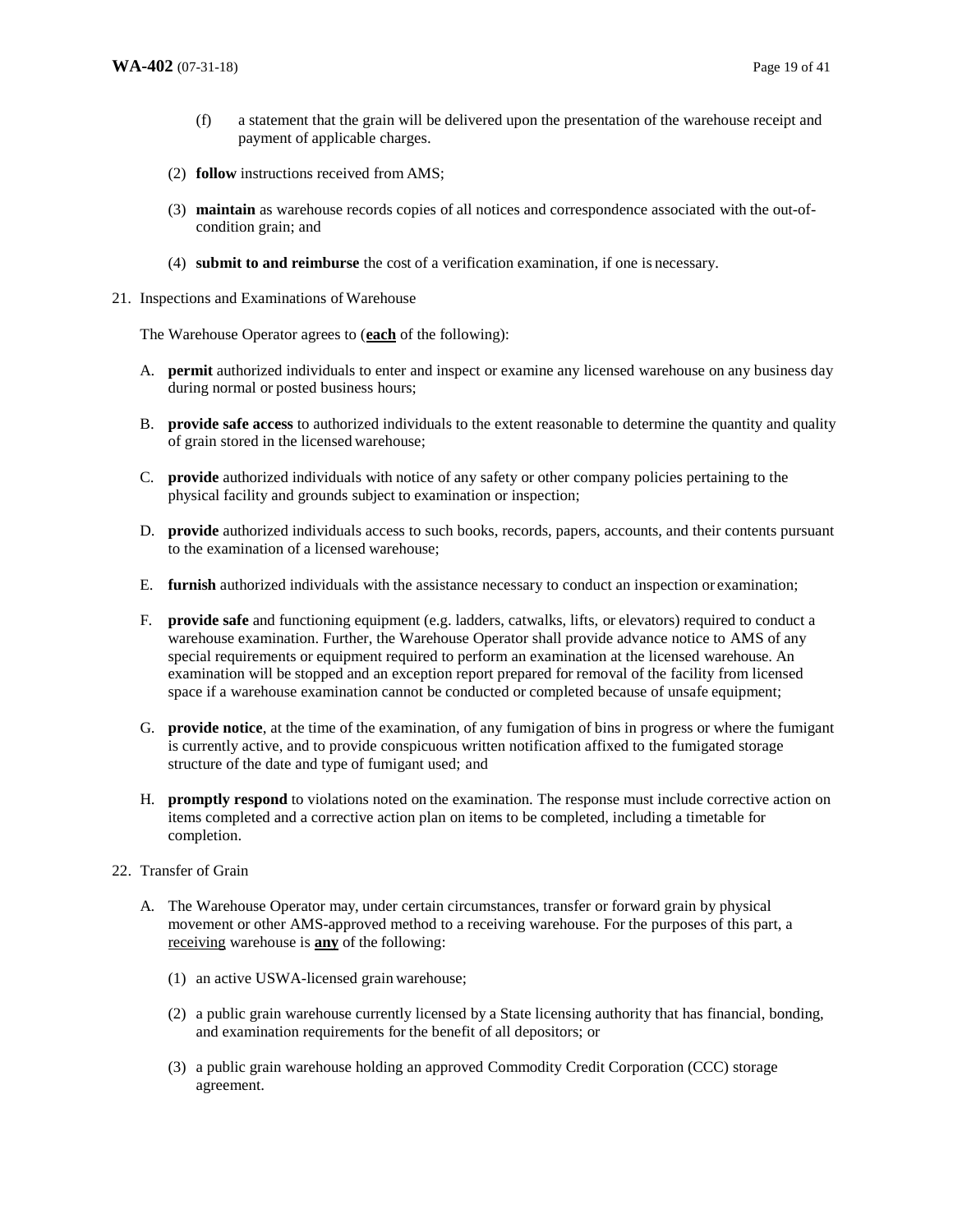- B. The transferring Warehouse Operator agrees to (**each** of the following):
	- (1) provide written notification immediately to AMS by FAX or e-mail upon becoming aware that the grain obligations at a specific storing warehouse exceed the licensed or insured capacity of that warehouse, as well as the name and location of the receiving warehouse; and
	- (2) if physically moving or transferring grain to a receiving warehouse (**each** of the following):
		- (a) **ensure** that the public tariff's rules and schedule of charges include language that allows the Warehouse Operator to transfer grain according to conditions prescribed by AMS;
		- (b) **obtain written permission** from AMS, by FAX or e-mail, in advance of movement or approved transfer of warehouse-receipted grain;
		- (c) **obtain permission in advance** from CCC if grain to be transferred is owned by CCC;
		- (d) **obtain** from the receiving warehouse a non-negotiable warehouse receipt or certified deposit affidavit or notarized deposit letter stating "Held in Trust for Depositors of *name of transferring warehouse*" as legal depositor for all transferred grain;
		- (e) **not accept** transferred grain from another warehouse while grain of the same kind and class is in a transferred position;
		- (f) **retain or increase** financial assurance encompassing the warehouse capacity and the transferred grain, as specified in Section C – Financials, subsection 1 A of this Agreement;
		- $(g)$  **post** transferred grain positions to the DPR, as specified in Section  $E -$  Duties of the Warehouse Operator, subsection 8 – System of Records;
		- (h) **retain** a storage obligation to the depositor or lawful owner for grain originally deposited in the warehouse and, unless otherwise specified in Item (i) below, be prepared to redeliver the grain deposited upon demand of the depositor or lawful owner at the place where the grain was first deposited for storage; and
		- (i) **provide** an opportunity for the depositor or lawful owner to make final settlement and take delivery of the storage obligation at the place where the grain was first deposited for storage unless, with the consent of both the transferring (shipping) Warehouse Operator and the receiving Warehouse Operator, the depositor or lawful owner elects to take delivery at the warehouse to which the grain was transferred.
- C. Non-Negotiable warehouse receipts received under subsection 22 Transfer of Grain, B. (2) (d) above:
	- (1) **must** have conspicuously printed or stamped across the face of the paper receipt the words "Not Negotiable" or be issued as a "Non-Negotiable" electronic warehouse receipt;
	- (2) **are not** valid for collateral purposes;
	- (3) **are retained** by the transferring (shipping) Warehouse Operator to be presented for use by AMS in lieu of an on-site inventory of the receiving warehouse; and
	- (4) **shall** be subject to the general requirements for warehouse receipts in their recording and retention.
- D. For grain transferred to a warehouse in a State that does not allow or recognize the issuance of nonnegotiable warehouse receipts, obtain from the receiving Warehouse Operator a certified deposit affidavit or notarized deposit letter specifying the kind, class, numerical grade, specialty, and quantity of the grain received.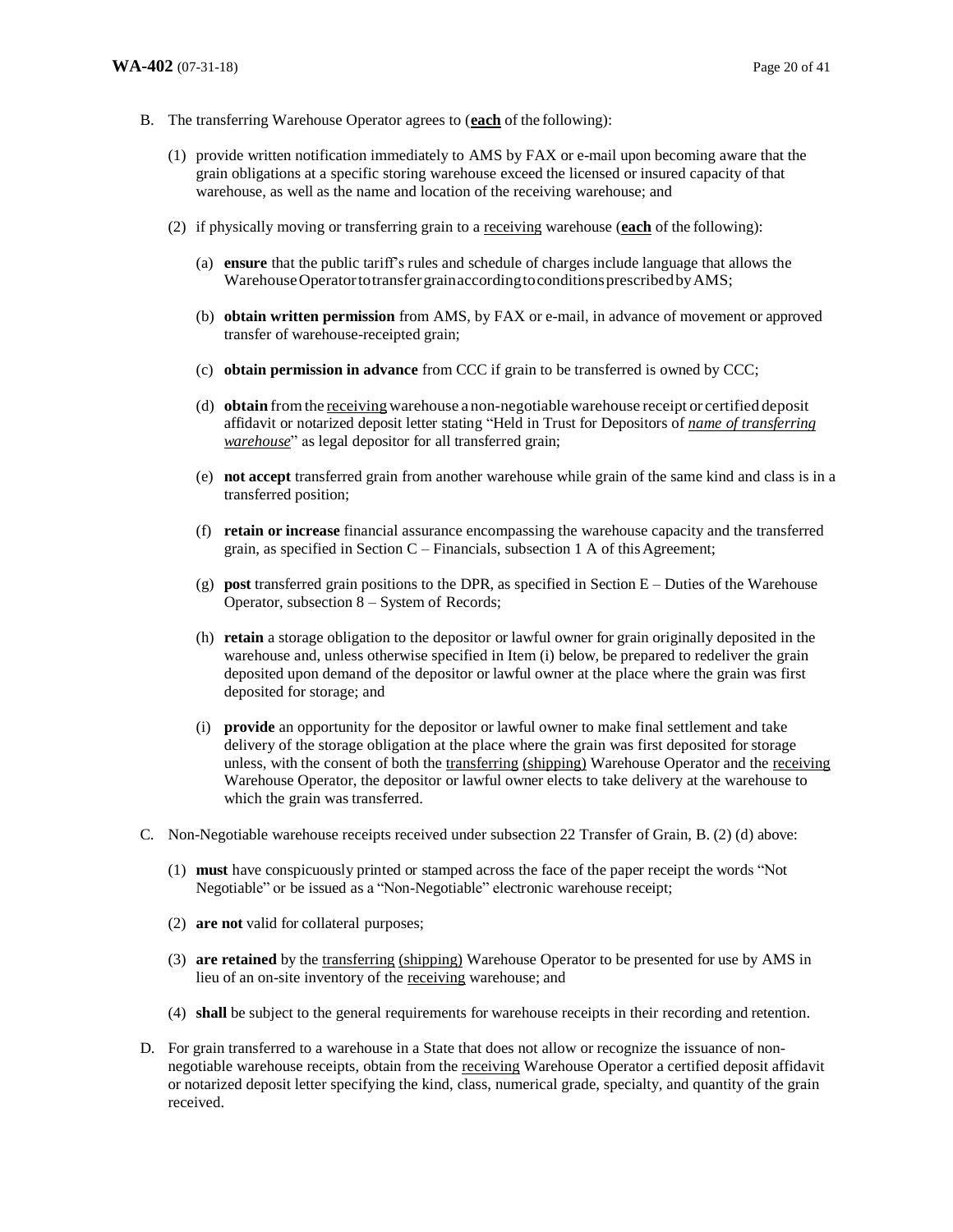- E. The transferring (shipping) Warehouse Operator shall execute a legal binding operational agreement with the receiving Warehouse Operator that specifies that the receiving Warehouse Operator will (**each** of the following):
	- (1) **not exceed** the licensed or approved capacity of the warehouse by accepting the transfer;
	- (2) **not further move, transfer or** in any way offset the grain transferred to it to another warehouse and retain a storage obligation to the depositors of the transferring (shipping) Warehouse Operator;
	- (3) **fully insure** the transferred grain; and
	- (4) **promptly issue** a non-negotiable warehouse receipt or certified deposit affidavit or notarized deposit letter for the transferred grain stating on the document that such grain is "Held in Trust for Depositors of the (name) transferring warehouse," as the legal depositor and return the warehouse receipt or certified deposit affidavit or notarized deposit letter promptly to the transferring (shipping) Warehouse Operator.
- F. The grain covered by non-negotiable warehouse receipts, certified deposit affidavits, and notarized deposit letters shall be held in trust solely for the benefit of the shipping warehouse and its depositors or lawful owners whose grain was transferred individually or collectively and for which they retain title.

#### **Section F - Warehouse Receipts**

## 1. General

- A. Issuance The Warehouse Operator agrees to (**each** of the following):
	- (1) **issue** a warehouse receipt for any grain received or stored in a warehouse if requested by a depositor or lawful owner;
	- (2) **maintain** a sufficient quantity and quality of grain as represented on the warehouse receipt(s);
	- (3) **list** only the Warehouse Operator as depositor if issuing collateral warehouse receipts; and
		- (a) ensure a sufficient quantity and quality of grain is owned by the Warehouse Operator to cover the obligation at the time of issuance and for the duration the collateral warehouse receipt is outstanding;
		- (b) endorse warehouse receipts to the financial institution or holder receiving the warehouse receipt;
		- (c) ensure that warehouse receipts are endorsed and dated by the financial institution or holder when returning the warehouse receipt (transferring title) to the Warehouse Operator, **(endorsements and date required)**; and
		- **(d)** the Warehouse Operator and the financial institution or holder must have legal documentation clearly defining the terms and conditions for the issuance and acceptance of the collateral warehouse receipts**.**
	- (4) **retain** a copy of the weight certificate, inspection certificate, or inspection and weight certificate representing the grain prior to issuing any warehouse receipt to a depositor under the USWA. The Warehouse Operator's records must identify the certificate(s) used as the basis for issuing the warehouse receipt and be retained for a period of 6 years after December 31 of the year in which issued. Certificates filed in the office of an independent inspection or weighing agency, with a Board of Trade, or a U. S. Registrar must also meet this requirement;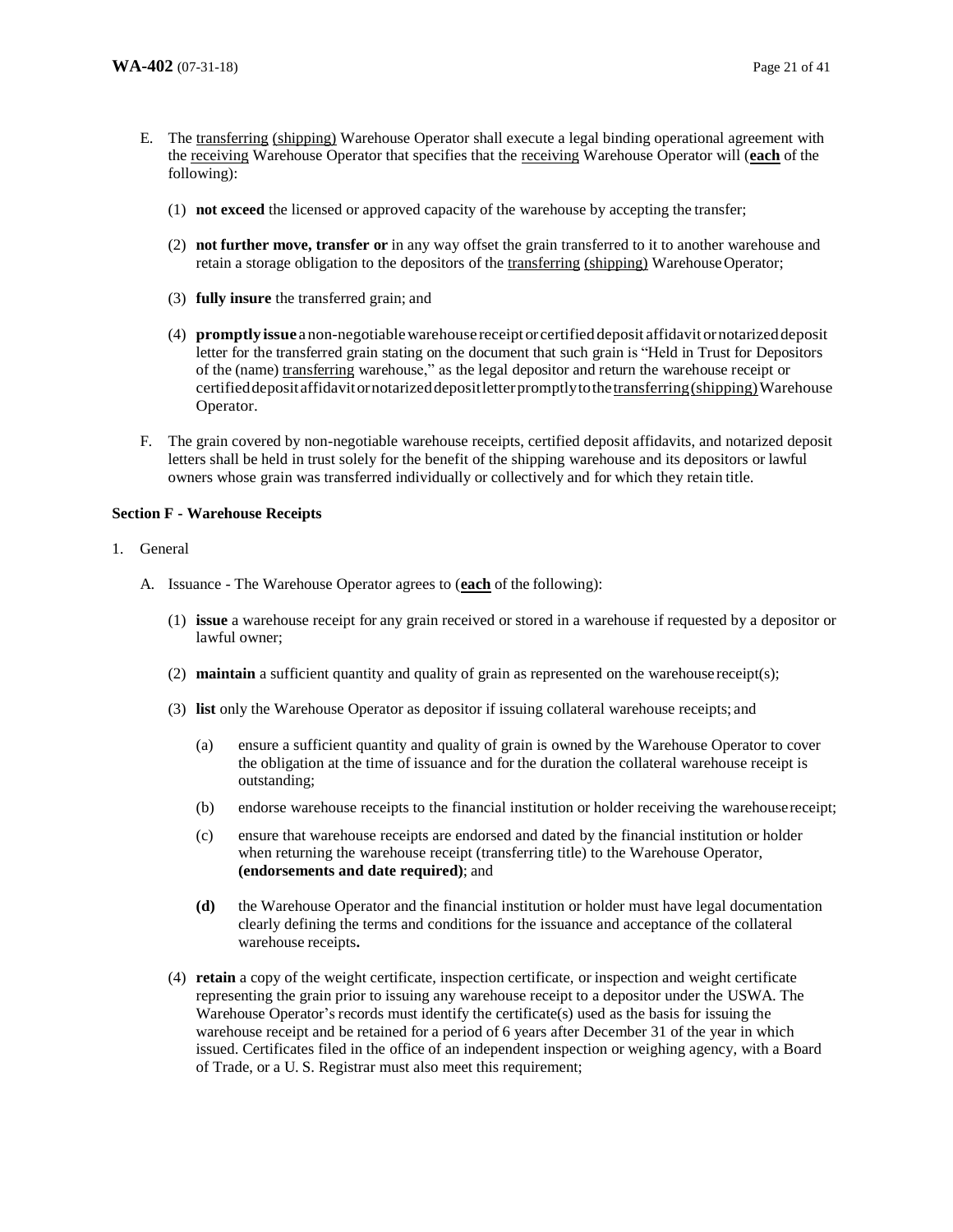- (5) **replace** lost or destroyed warehouse receipts in accordance with 7 CFR Part 735 and Section F Warehouse Receipts, subsection 2 E of this agreement;
- (6) **not issue** a warehouse receipt when another warehouse receipt is outstanding that represents the same specific identity-preserved, conjoint-storage, or commingled lot of grain;
- (7) **not issue** more than one warehouse receipt with the same warehouse receipt number;
- (8) **state** within the written or printed terms of non-negotiable warehouse receipts that such a warehouse receipt is not negotiable; and
- (9) **issue** warehouse receipts consecutively within the assigned order of warehouse receipts as determined by AMS.
- B. Persons Authorized to Sign Warehouse Receipts

The Warehouse Operator must (**each** of the following):

- (1) **file** with AMS the name and genuine, facsimile, digital, or electronic signature of the person(s) authorized to sign warehouse receipts on behalf of the Warehouse Operator;
- (2) **promptly notify** AMS of any changes or additions to the names of persons authorized to sign warehouse receipts on behalf of the Warehouse Operator, and file the genuine, facsimile, digital, or electronic signature(s) of such person(s);
- (3) **be bound** by the signatures of persons authorized to sign warehouse receipts, the same as if the Warehouse Operator personally signed the warehouse receipt; and
- (4) **agree and verify** that all filed signatures legally bind the Warehouse Operator.
- C. Return of Warehouse Receipts Prior to Delivery

The Warehouse Operator agrees to deliver grain (under **each** of the following situations):

- (1) for which they have issued a negotiable warehouse receipt **only** after the warehouse receipt has been returned to the Warehouse Operator and canceled;
- (2) for which they have issued a non-negotiable warehouse receipt **only** after the warehouse receipt has been returned to the Warehouse Operator and canceled or, alternatively, the Warehouse Operator has obtained from the holder or authorized agent a written order to deliver the grain. Under this alternative method, a Warehouse Operator may deliver up to ninety percent (90%) of the quantity represented by the warehouse receipt. The warehouse receipt must be surrendered before the final ten percent (10%) of the quantity can be delivered.
- D. Balance Warehouse Receipts

The Warehouse Operator, upon request of the holder, may issue a warehouse receipt for previously warehouse-receipted grain for which the original warehouse receipt has been canceled. The warehouse receipt issued for the remaining balance must reference the number and issuance date of the original warehouse receipt.

- 2. Paper Warehouse Receipts
	- A. Content
		- (1) Every paper warehouse receipt, whether negotiable or non-negotiable, issued for grain stored in a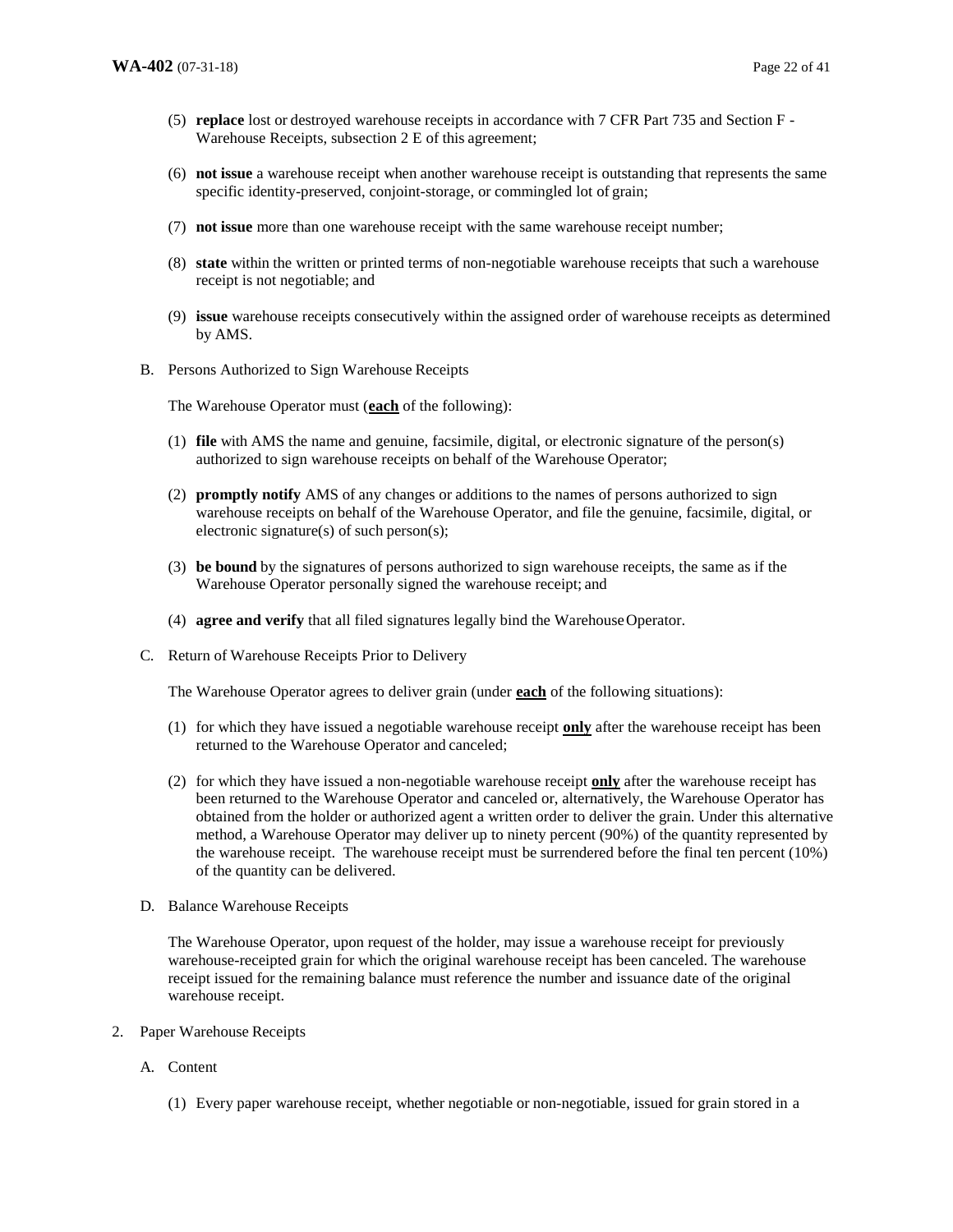USWA warehouse, in addition to complying with the requirements of Section 11 of the USWA and 7 CFR Part 735, Subpart D, must embody within its written or printed terms (**each** of the following):

- (a) the name of the Warehouse Operator and the designation, if any, of the warehouse facility;
- (b) the location of the warehouse in which the grain is stored;
- (c) the Warehouse Operator's license number;
- (d) the CCC storage agreement code number, if applicable;
- (e) the issuance date of the warehouse receipt;
- (f) the consecutive number of the warehouse receipt;
- (g) the name of the depositor or lawful owner;
- (h) a statement as to whether the grain received is to be delivered to the holder, to a specified person, or their order;
- (i) prepaid warehouse charges, if applicable;
- (j) a description of the grain received, including the quantity, kind, class, grade, and the standard or description in accordance with which such classification has been made (**each** of these apply):
	- (i) The grade stated in a warehouse receipt must be the weighted average of the numeric grades as determined by the inspector and as indicated on the applicable inspection certificate(s) or as determined by an FGIS official service provider; however, if an appeal of the grade determination has been requested and obtained, the grade stated on such warehouse receipt shall be the final appeal grade; and
	- (ii) Except in the case of identity-preserved or conjoint-storage grain, if, at the request of the depositor, the Warehouse Operator issues a warehouse receipt omitting the statement of grade, such warehouse receipt shall have clearly and conspicuously stamped or written on the face thereof, or included as part of the paper warehouse receipt, the following statement: "Not graded at the request of the depositor."
- (k) dockage and foreign material, if applicable;
- (l) a statement that the warehouse receipt is issued subject to the USWA, the regulations, and this Agreement and its rules;
- (m) a statement of the amount of advances, if made, and of liabilities incurred regarding warehouse storage, handling, and other charges claimed by the Warehouse Operator; however, if the precise amount of such advances made or of such liabilities incurred is unknown to the Warehouse Operator (or to the agent who issues it) at the time the warehouse receipt is issued, it is sufficient to include a statement that advances have been made or liabilities incurred, as well as their purpose;
- (n) if issued showing the Warehouse Operator as owner, either solely or jointly in common with others, the fact of such ownership;
- (o) such other terms and conditions within the limitations of the USWA and this Agreement, as may be required by the Secretary or AMS;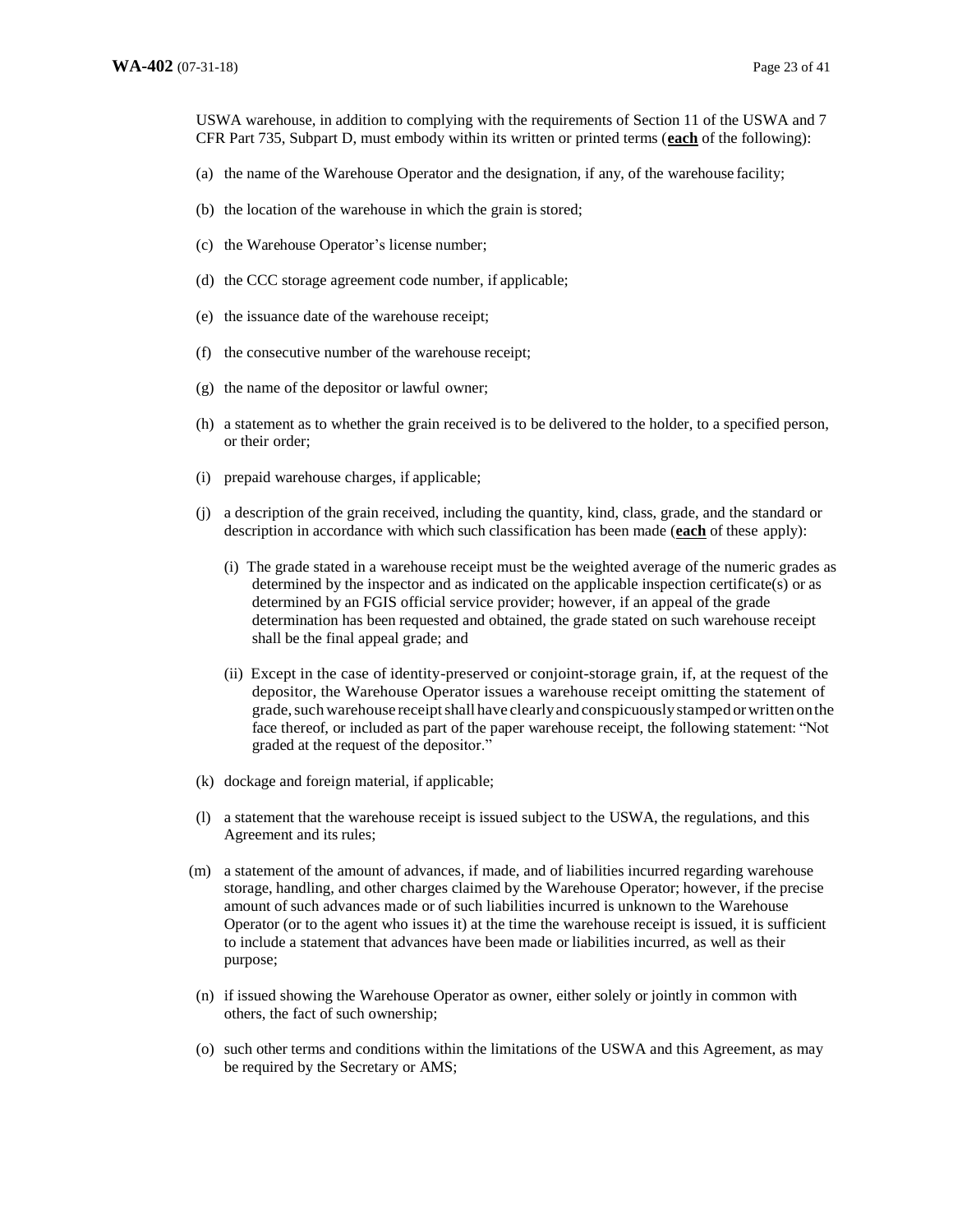- (p) a statement of the Warehouse Operator's business organization type (e.g. sole proprietorship, corporation, partnership, limited liability company) and the name of the State whose laws govern that organization (e.g. "a Texas corporation.");
- (q) in the event the relationship existing between the Warehouse Operator and any depositor is not that of a strictly disinterested custodianship, a statement setting forth the actual relationship;
- (r) a statement, conspicuously placed, that the grain is insured by the Warehouse Operator against loss or damage by fire, lightning, windstorm, cyclone, tornado, inherent explosion or other special peril risks;
- (s) net weight of the grain;
- (t) if the grain represented by the warehouse receipt is identity-preserved or conjoint-stored product, the words "identity-preserved" or "conjoint storage" and the specific bin(s) or warehouse location of such grain;
- (u) the words "Negotiable" or "Non-Negotiable," as appropriate to the nature of the warehouse receipt, clearly and conspicuously printed thereon. Every negotiable warehouse receipt issued must, in addition to conforming to the requirements of this subpart, embody within its written or printed terms, a form of endorsement that may be used by the depositor or authorized agent, for showing the current ownership of the grain and applicable charges, mortgages or other encumbrances on the grain represented by the warehouse receipt;
- (v) the signature of the Warehouse Operator, which may be made by the authorized agent; and
- (w) other information as may be required by AMS.
- (2) If the Warehouse Operator issues a warehouse receipt under the USWA omitting any information not required to be stated, for which a blank space is provided in the form of the warehouse receipt, a line shall be drawn through such space to show that such omission has been made purposely or "ILB" entered in the blank data field to indicate it has been "intentionally left blank."
- (3) A warehouse receipt may contain additional information, provided it does not contradict, mislead, conceal, or interfere with any required information or printed or written terms.
- (4) Warehouse receipts must not be altered or defaced, except as authorized by AMS.
- B. Copies of Paper Warehouse Receipts

The Warehouse Operator agrees to maintain at least one file copy of each warehouse receipt and clearly and conspicuously print or stamp on the face of such warehouse receipt the words "Copy-Not Negotiable" on its surface.

C. Printing of Negotiable and Non-Negotiable Paper Warehouse Receipts

The Warehouse Operator agrees to issue only paper warehouse receipts that are printed (**each** of the following apply):

- (1) **in a form** prescribed by AMS;
- (2) **by a printer** with which AMS has an agreement and bond for such printing; and
- (3) **on distinctive paper** tinted in a manner specified in AMS's agreement with the printer.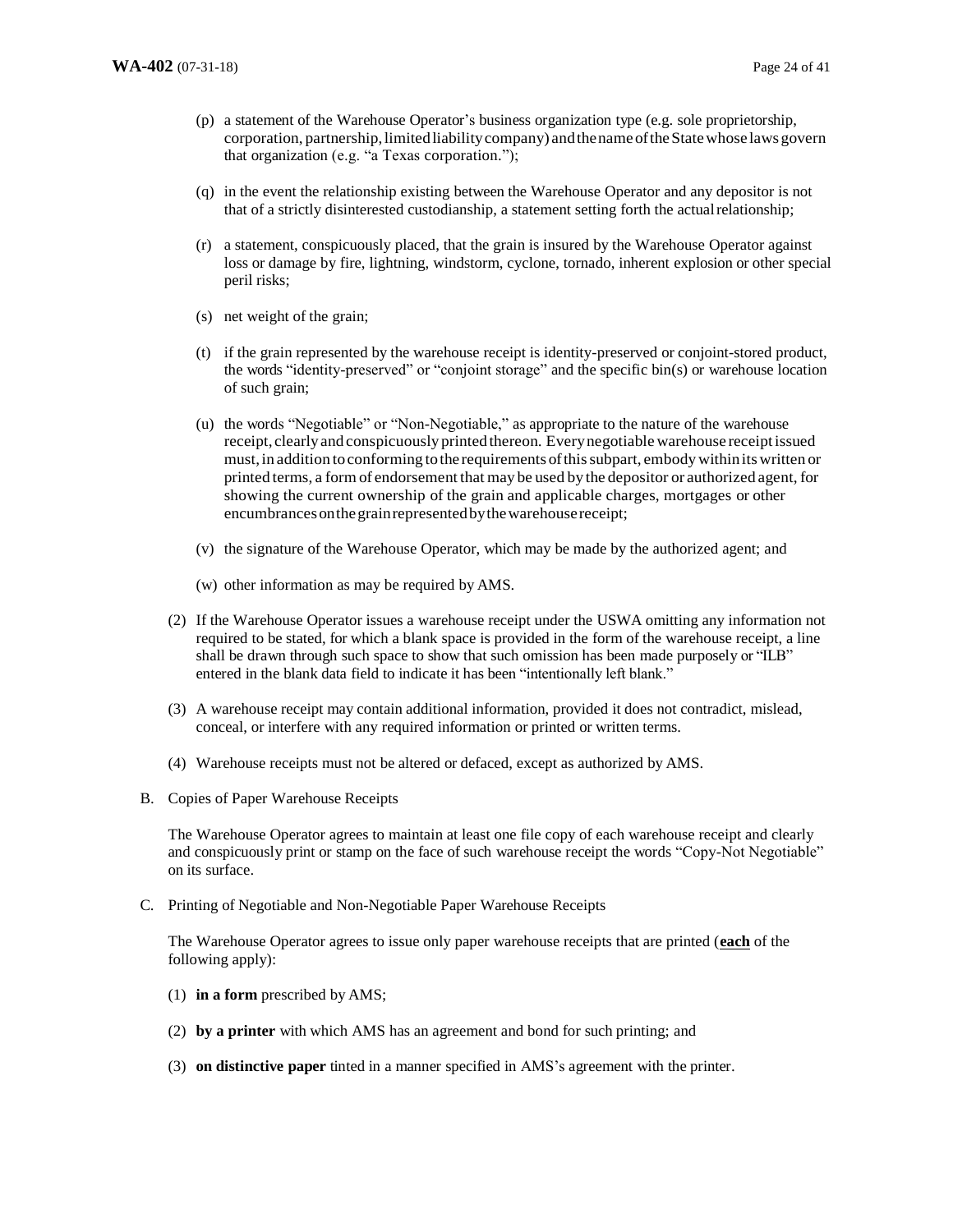D. Details on the Printing of Paper Warehouse Receipts

The Warehouse Operator agrees to (**each** of the following apply):

- (1) **order** warehouse receipts on a form provided or by a method authorized by AMS;
- (2) **proofread** each order and review the warehouse receipts received from the printer for errors and omissions; and
- (3) **pay** the printer in a timely manner.
- E. Lost or Destroyed Paper Warehouse Receipts
	- (1) The Warehouse Operator may issue a replacement warehouse receipt subject to the same terms and conditions and bearing on its face the number and the date of the original warehouse receipt.
	- (2) Before issuing a replacement warehouse receipt, the Warehouse Operator must require the holder or lawful owner applying therefore to make and file with the Warehouse Operator the following:
		- (a) an affidavit showing (**each** of the following):
			- (i) that the holder or lawful owner is lawfully entitled to possess the original warehouse receipt;
			- (ii) that the holder or lawful owner has not negotiated or assigned the original warehouse receipt to another person or entity;
			- (iii) how the original warehouse receipt was lost or destroyed; and
			- (iv) if lost, that diligent efforts were made to find the warehouse receipt without success.
		- (b) an assurance, in the form of a bond or personal guarantee, for a period of not less than 6 years, equal to an amount two times the value of the grain represented by the lost or destroyed paper warehouse receipt. This assurance shall be in a form approved by AMS and conditioned to indemnify the Warehouse Operator against any loss sustained as a result of issuing a replacement warehouse receipt. The assurance may be (any of the following):
			- (i) a bond issued by a surety company. Such company must be authorized to do business and be subject to administration of process in a suit on the bond in the State in which the warehouse is located, unless a variance is granted by AMS;
			- (ii) a personal guarantee, made by at least two individuals who are residents of the State and each of whom owns real property therein having a value, in excess of all exemptions and encumbrances, equal to the amount of the bond; or
			- (iii) other type of assurance, as approved by AMS.
- F. Canceled and Voided Paper Warehouse Receipts
	- (1) The Warehouse Operator agrees to make available all canceled and voided original warehouse receipts for auditing, as requested by AMS.
	- (2) All canceled warehouse receipts shall be defaced with the word "CANCELED" written in large, bold lettering and shall reflect the date canceled and instrument of cancellation (e.g. check number, contract number, return to storage, etc). The date of cancellation shall not precede the date shown on the original or replacement warehouse receipt that is in the possession of the Warehouse Operator.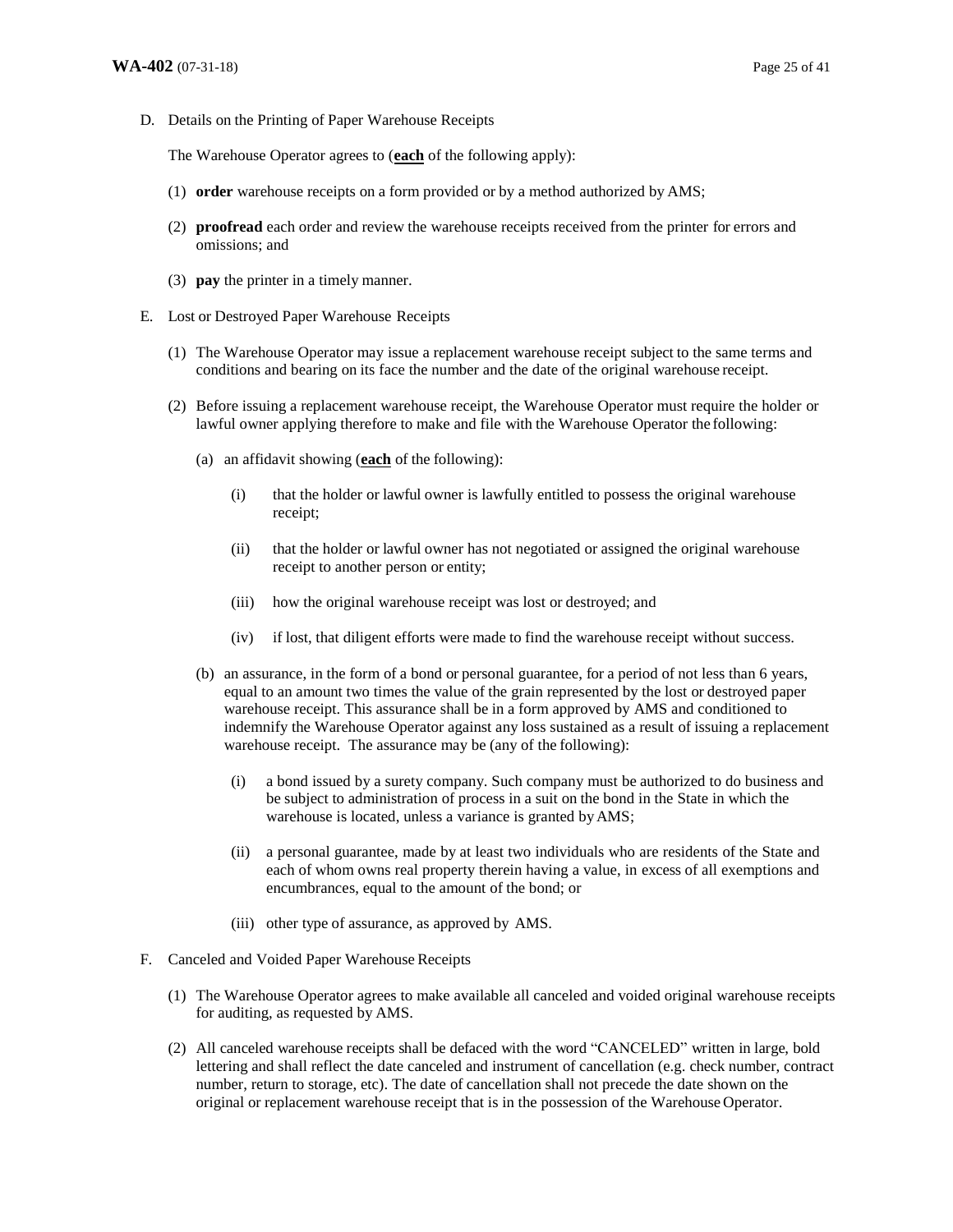- (3) Voided original warehouse receipts must be defaced with the word "VOIDED" written in large, bold lettering.
- 3. Electronic Warehouse Receipts (EWRs)
	- A. General The Warehouse Operator, when choosing the option to issue EWRs instead of paper warehouse receipts for grain stored in the warehouse, agrees to (**each** of the following):
		- (1) **issue** EWRs only through a provider approved by AMS;
		- (2) **inform** AMS of the identity of the Provider at least 60 calendar days before issuing EWRs through that Provider. AMS may waive or modify this 60-day requirement as set forth under 7 CFR Part 735;
		- (3) **request and receive** from AMS, prior to issuing any EWRs, a range of consecutive warehouse receipt numbers, which the Warehouse Operator shall use consecutively when issuing EWRs;
		- (4) **cancel** EWRs only when the Warehouse Operator is the holder of the EWR(s);
		- (5) **correct** information on the EWR in accordance with the applicable Provider Agreement;
		- (6) **receive** written approval from AMS at least 30 calendar days before changing Providers. Upon receiving notification of such approval, the Warehouse Operator may request that the current Provider transfer the EWR data from its CFS to the CFS of the new approved Provider selected by the Warehouse Operator. The Warehouse Operator shall instruct the new Provider to notify through its CFS all holders of outstanding EWRs of the identity of the new Provider at least 30 calendar days before changing Providers, unless otherwise authorized by AMS. The Warehouse Operator shall pay all charges, including transfer charges, due the current Provider before transferring EWRs to the new Provider. The Warehouse Operator may change Providers only once a year, unless otherwise authorized by AMS; and
		- (7) **not ship** grain represented by an EWR until it is canceled in the EWR Provider's CFS.
	- B. Rights and Obligations

The Warehouse Operator shall ensure that an issued EWR establishes the same rights and obligations with respect to grain as a paper warehouse receipt and that (**each** of the following applies):

- (1) the person identified as the holder of a EWR will be entitled to the same rights and privileges as the holder of a paper warehouse receipt;
- (2) only the current holder of the EWR may transfer the EWR to a new holder;
- (3) the identity of the holder shall be included as required information for every EWR;
- (4) only one person or entity shall be designated as an EWR holder at any one time;
- (5) an EWR may only be issued to replace an existing outstanding paper warehouse receipt if requested by the current holder of the paper warehouse receipt, and shall be issued only after the relevant paper warehouse receipt is surrendered and canceled;
- (6) an EWR holder has the option to authorize any other user of a Provider to act on the holder's behalf with respect to activities engaged in with the Provider. Such authorization shall be in writing, and be acknowledged and retained by the Provider; and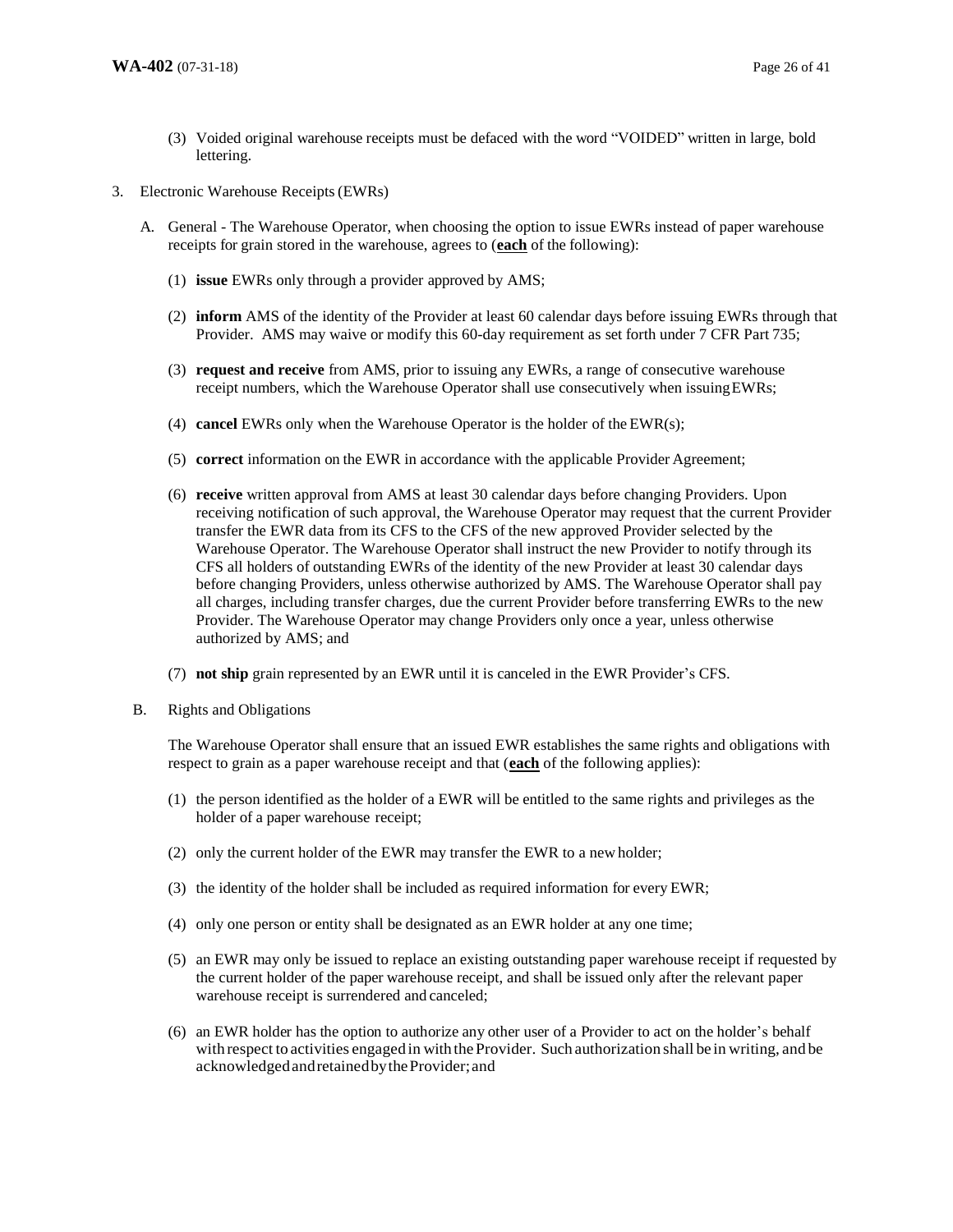- (7) only the current EWR holder may request a paper warehouse receipt in lieu of an EWR with respect to an agricultural product.
- C. EWR Data Requirements
	- (1) Every EWR, whether negotiable or non-negotiable, issued for grain stored in a USWA warehouse, in addition to complying with the requirements of Section 11 of the USWA and Section F - Warehouse Receipts, subsection 1 of this Agreement, shall embody **each** of the following within its terms:
		- (a) the name of the Warehouse Operator and the designation, if any, of the warehouse facility;
		- (b) the location of the warehouse in which the grain is stored;
		- (c) the Warehouse Operator's license type and license number ("**US**" designating the EWR as being issued by the USWA licensee) is to precede the EWR receipt number;
		- (d) the CCC storage agreement code number, if applicable;
		- (e) the issuance date of the EWR;
		- (f) the consecutive number of the EWR;
		- (g) the name of the current holder of the EWR;
		- (h) the name of the previous holder from which the EWR was received (if applicable);
		- (i) cancellation date (if the EWR has been canceled);
		- (j) warehouse location where the EWR was issued (city and state);
		- (k) a statement whether the grain received will be delivered to the holder, to a specified person or to their order;
		- (l) dockage and foreign material, as applicable;
		- (m) the rate of storage charges;
		- (n) prepaid storage and handling charges, if applicable;
		- (o) a description of the grain received, including the quantity, kind, class, grade, and the standard or description in accordance with which such classification has been made.
			- (i) The grade stated on the EWR must be the weighted average of the numeric grades as determined by the inspector and as indicated on the applicable inspection certificate(s); however, if an appeal of the grade determination has been requested and obtained, the grade stated on such EWR shall be the final appeal grade.
			- (ii)Except in the case of identity-preserved and conjoint-storage grain, if, at the request of the depositor, the Warehouse Operator issues an EWR omitting the statement of grade, such EWR shall state clearly and conspicuously the following statement: "Not graded on request of the depositor."
		- (p) a statement that the warehouse receipt is issued subject to the USWA, the regulations and this Agreement and its terms and conditions;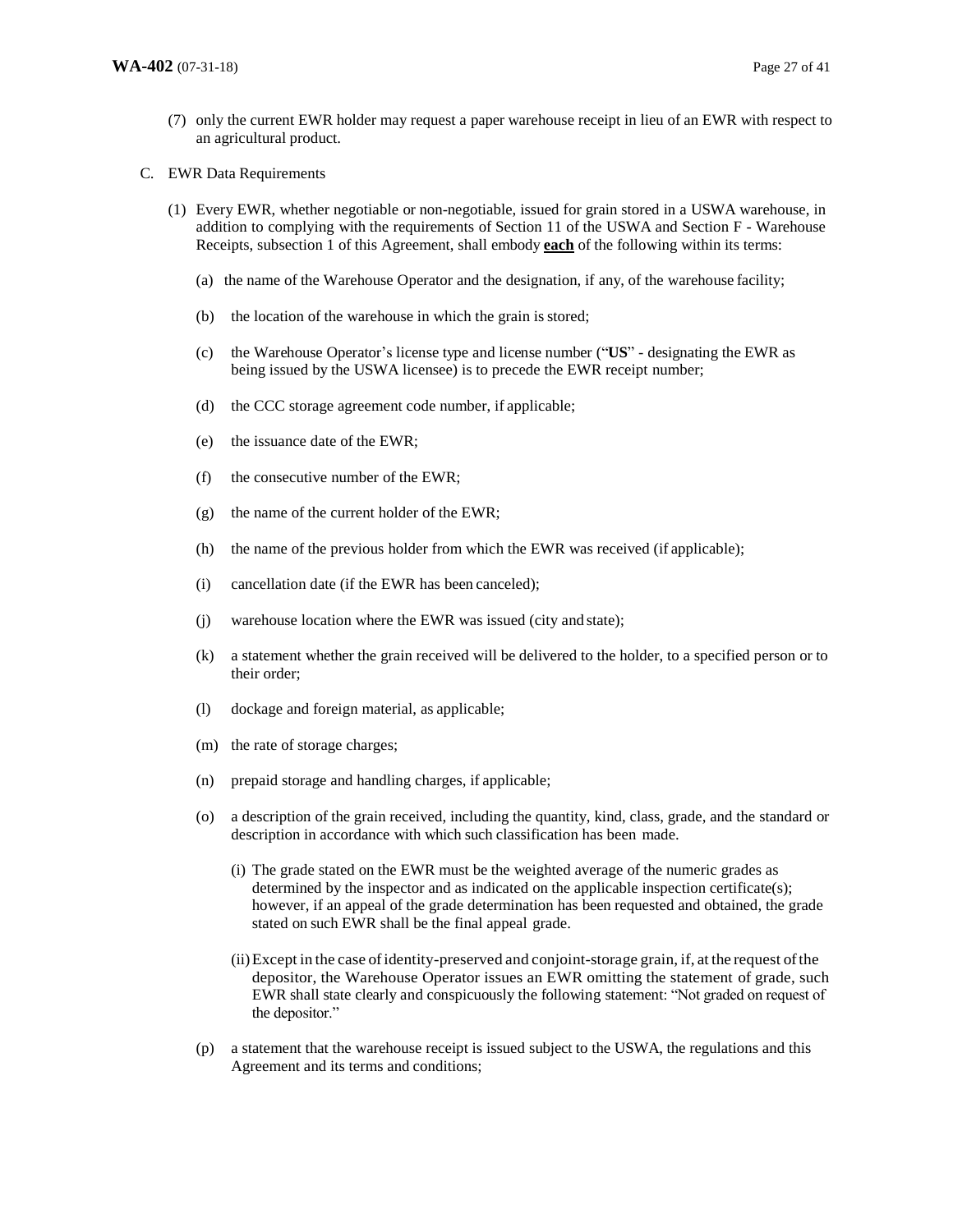- (q) a statement of the amount of advances, if made, and of liabilities incurred regarding warehouse storage, handling and other charges claimed by the Warehouse Operator; however, if the precise amount of such advances made or of such liabilities incurred is unknown to the Warehouse Operator (or to the authorized agent who issues it) at the time the EWR is issued, it is sufficient to include a statement that advances have been made or liabilities incurred, as well as their purpose;
- (r) if issued showing the Warehouse Operator as owner, either solely or jointly in common with others, the fact of such ownership;
- (s) such other terms and conditions within the limitations of the USWA and this Agreement as may be required by AMS or the Secretary;
- (t) a statement of the Warehouse Operator's business organization type (e.g. sole proprietorship, corporation, partnership, limited liability company) and the name of the State whose laws govern that organization (e.g. "a Texas corporation");
- (u) in the event the relationship existing between the Warehouse Operator and any depositor is not that of a strictly disinterested custodianship, a statement setting forth the actual relationship;
- (v) a statement, conspicuously placed, that the grain is insured by the Warehouse Operator against loss or damage by fire, lightning, windstorm, cyclone, tornado, inherent explosion or other special peril risks;
- (w) net weight of the grain;
- (x) if the grain represented by the EWR is identity-preserved or conjoint-stored product, the words "identity-preserved" or "conjoint" grain storage and the specific bin(s) or warehouse location of such grain;
- (y) the terms "Non-Negotiable or "Negotiable" as appropriate to the nature of the warehouse receipt;
- (z) name of the person whose electronic signature is authorized for the EWR; and
- (aa) paper warehouse receipt number (if applicable).

#### **Section G - Service Licenses**

No person will in any way represent themselves as an inspector, sampler, classifier, and/or weigher licensed under the USWA unless such person holds a valid (neither suspended nor revoked) license issued under the USWA. AMS reserves the right to suspend or revoke any service license for due cause.

#### **FGIS official service providers are not required to obtain a service license under the USWA.**

1. Warehouse Operator's Responsibility

The Warehouse Operator is responsible to (**each** of the following):

- A. **have** at least one person licensed to perform inspection, sampling, classifying, and/or weighing of grain at the warehouse;
- B. **notify** the Warehouse and Commodity Management Division (WCMD) when a person holding a service license:
	- (1) discontinues to provide service at the specific warehouse they serve; or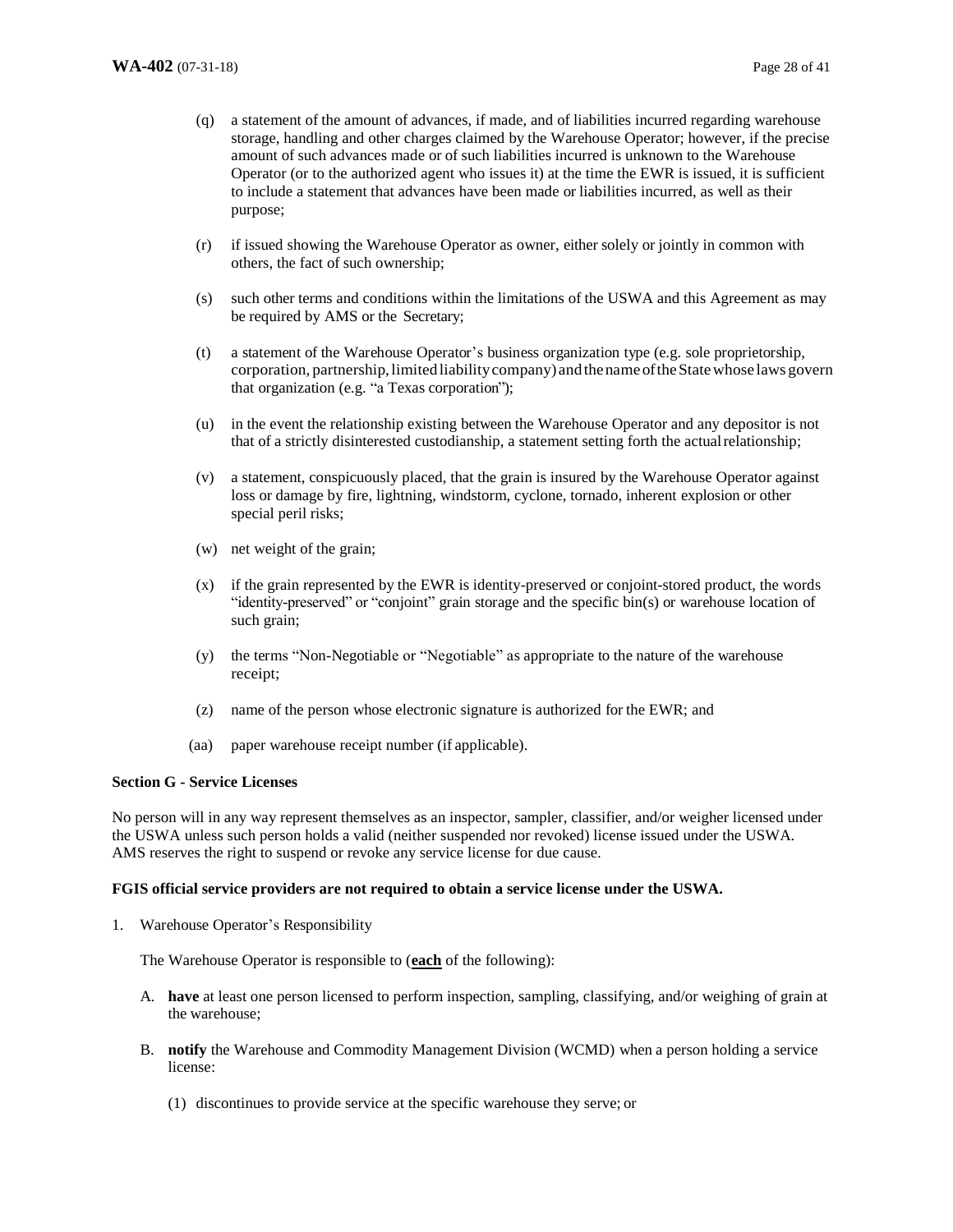- (2) is no longer is employed by the Warehouse Operator.
- C. **post** conspicuously, at a publicly accessible location at the warehouse, including the grain-receiving area, a copy of the certificate of license or other AMS-approved evidence of licensing under the USWA for each person performing the service(s) at that location.
- 2. Applicant's Responsibility

The Applicant requesting a service license under the USWA:

- A. must make application for a license to inspect, sample, classify, and/or weigh grain as directed by AMS. **Each** application shall:
	- (1) **be signed** by the applicant;
	- (2) **be certified** by a statement from the Warehouse Operator that the applicant is competent and authorized to perform the duties of a licensed inspector, sampler, classifier, and/or weigher;
		- (a) If the applicant is seeking an inspection license, the Warehouse Operator or authorized agent shall certify that such applicant can correctly inspect, sample, and classify grain in accordance with the United States Standards or, in the absence of such standards, in accordance with standards accepted by AMS.
		- (b) If the applicant is seeking a weigher's license, the Warehouse Operator or authorized agent shall certify that such applicant can correctly weigh grain.
	- (3) **furnish** such additional information as requested by AMS.
- B. may be required to submit to an examination or test to demonstrate the ability to properly inspect, sample, classify, and/or weigh grain in accordance with the United States Standards.
- C. make available for inspection the equipment used or to be used to perform such duties.
- 3. Duties of the Licensed Inspector, Sampler, Classifier, and/or Weigher.

Each inspector, sampler, classifier, and/or weigher, licensed under the USWA whose license remains in effect must (**each** of the following as applicable):

- A. **perform** the requested services for which licensed when given grain to inspect, sample, classify, and/or weigh, under conditions that permit proper inspection, sampling, classifying, and/or weighing, without discrimination, as soon as practicable and upon reasonable terms;
- B. **make accessible** to the depositor at the location of the licensed warehouse, a copy of the inspection certificate issued by the licensed inspector, as soon as possible after inspecting any grain, and not later than the close of business on the next business day following the performance of such duties, unless requested otherwise by the depositor;
- C. **permit** any authorized individual to inspect or examine, on any business day during the usual and customary hours of business, the books, papers, records, and accounts relating to the performance of their duties under the USWA, and to assist any such authorized individual in the inspection or examination into the performance of the duties of such inspector, sampler, classifier, and/or weigher licensed under the USWA;
- D. **file and retain** for a period of 6 years after December 31 of the year in which the documents were created, each paper or electronic inspection or weight certificate issued, and make such certificates accessible upon request to interested parties at the warehouse location where the grain is stored; and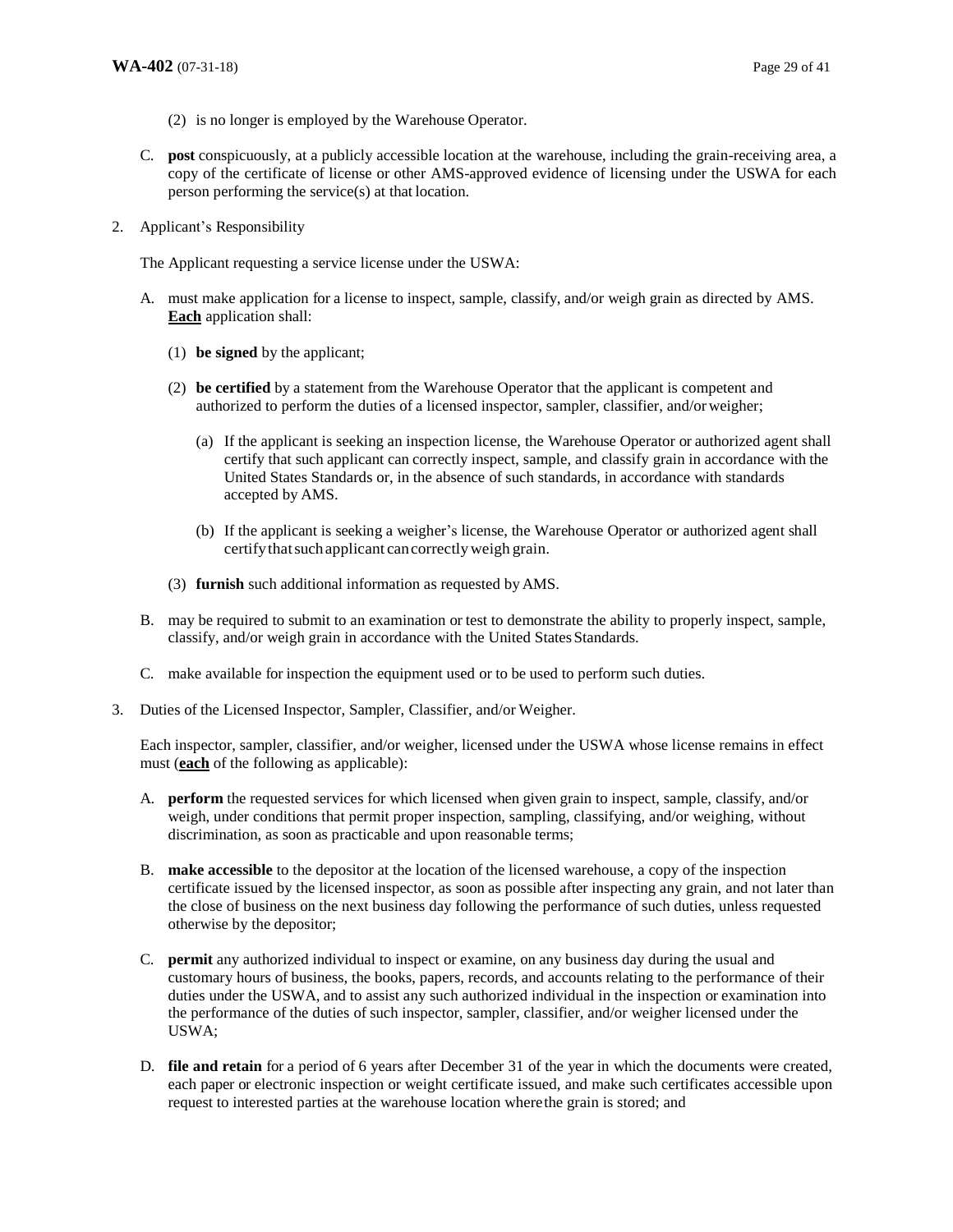- E. in addition to meeting the requirements in A through D of this part, the licensee shall be subject to suspension or revocation under conditions described in Section R - Warehouse Operator Failures and Defaults – Remedies, as determined by AMS*.*
- 4. Service License Format

Service licenses will be issued in a form or format determined by AMS.

## **Section H - Inspection and Weight Certificates**

Inspection and weight certificates may be in paper or electronic format. Proof copies of formats must be approved in advance by AMS.

#### 1. Inspection Certificates

- A. Each inspection certificate issued under the USWA shall be on a form approved by AMS and shall include the following information within its terms:
	- (1) the caption "United States Warehouse Act, Grain Inspection Certificate";
	- (2) whether it is an original, a duplicate or other copy, and that it is Not Negotiable;
	- (3) the name and location of the warehouse in which the grain is stored or is to be stored;
	- (4) whether the certificate represents grain moving into or out of the warehouse;
	- (5) the date the certificate is issued;
	- (6) the consecutive number of the certificate;
	- (7) the quantity of grain represented by the certificate;
	- (8) the kind and class of grain represented by the certificate;
	- (9) the amount of foreign material and dockage, if applicable;
	- (10) the grade of the grain, as determined by such duly licensed inspector, in accordance with the United States Standards and, in the case of grain for which no official standards of the United States are in effect, the standards or description in accordance with which such grain is inspected;
	- (11) the statement "Inspection not valid for purposes of the United States Grain Standards Act";
	- (12) a statement that the certificate is issued by an inspector licensed under the USWA and the regulations; and
	- (13) the signature of the licensed inspector who inspected the grain.
- B. In addition to the provisions of part A, the inspection certificate may include other information consistent with the USWA or its regulations, if pre-approved by AMS.
- C. In lieu of a USWA inspection certificate in the form prescribed in part A (above) of this Section*,* an official certificate issued pursuant to the AMA or the USGSA on grain stored or to be stored in a warehouse licensed under the USWA will be acceptable for purposes of the USWA and its regulations.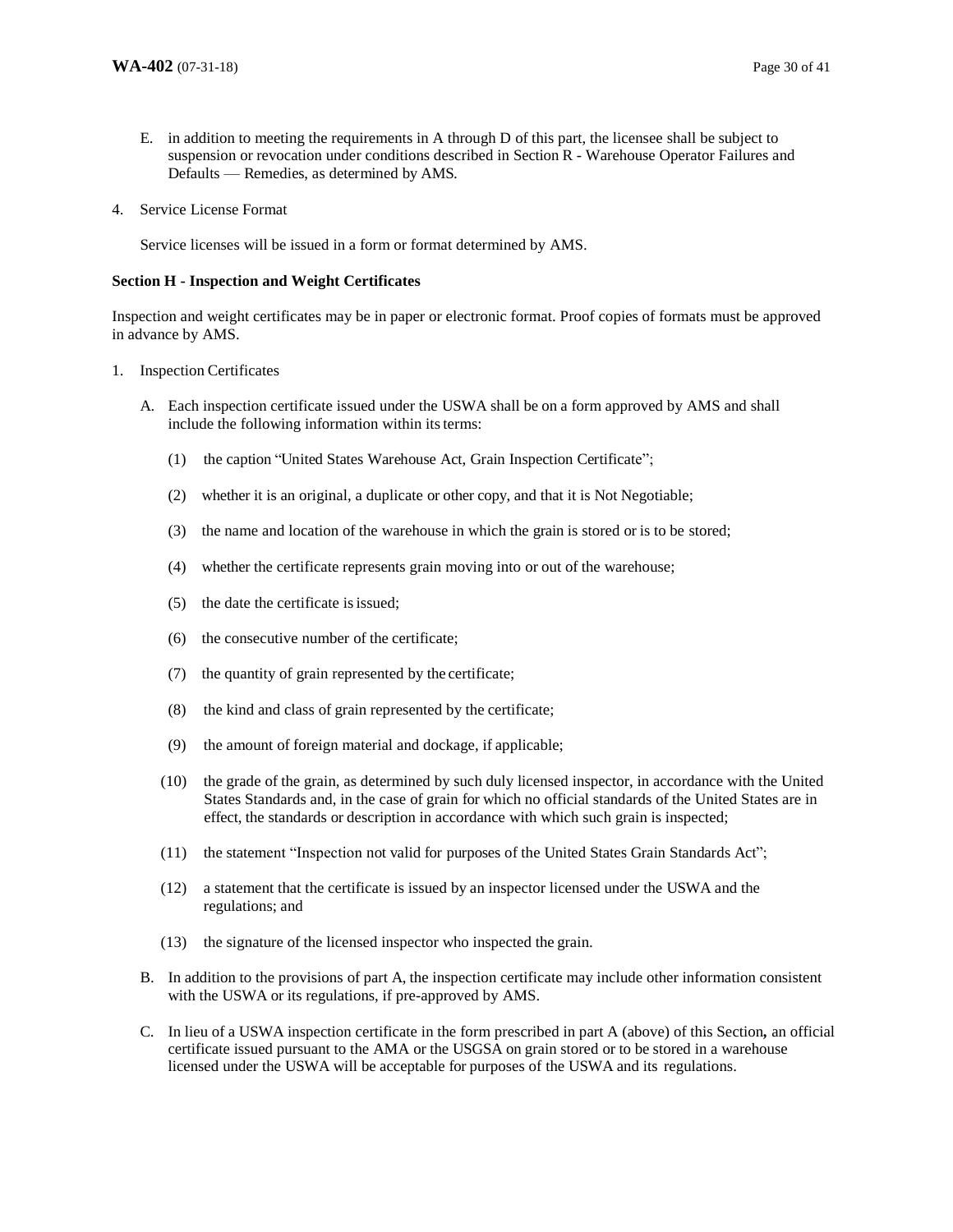- D. When the inspection is performed by FGIS official service providers and the information is included on the USWA inspection certificate, the Warehouse Operator shall insert the language "**Inspection performed by an official service provider. Records on file."** on the inspection certificate in the area that would normally show the name of the service license holder who performed the actions. Any reference on a USWA inspection certificate to a specific official service provider is not allowed.
- E. The Warehouse Operator will retain and file any documentation (log) of inspection of the grain prepared by the official service provider from which the USWA inspection certificate was prepared.
- 2. Weight Certificates
	- A. Each weight certificate issued under the USWA shall be on a form approved by AMS and shall include the following information within its terms:
		- (1) the caption "United States Warehouse Act, Grain Weight Certificate";
		- (2) whether it is an original, a duplicate, or other copy, and that it is Not Negotiable;
		- (3) the name and location of the warehouse in which the grain is stored or to be stored;
		- (4) a statement indicating whether the grain is weighed into or out of the warehouse;
		- (5) the date the certificate is issued;
		- (6) the consecutive number of the certificate;
		- (7) the weight of grain represented by the certificate;
		- (8) a statement that the certificate is issued by a weigher licensed under the USWA and the regulations; and
		- (9) the signature of the licensed weigher.
	- B. In addition to the provisions of subsection A (above) of this Section, the weight certificate may include any other matter consistent with the USWA or its regulations in this part, if pre-approved by AMS.
	- C. In lieu of a USWA weight certificate in the form prescribed in subsection A (above) of this Section, an official weight certificate issued pursuant to the AMA or the USGSA on grain stored or to be stored in a warehouse licensed under the USWA will be acceptable for purposes of the USWA and its regulations.
- 3. Inspection and/or Weight Certificates

The kind, class, grade, and weight of any grain, ascertained by an inspector, sampler, classifier, and/or weigher licensed under the USWA may be stated on a certificate in compliance with the combined requirements of subsections 1 and 2 of this Section provided the form of the certificate is pre-approved for this purpose by AMS.

## **Section I - Determining Quality**

1. Official United States Standards

The Official United States Standards are hereby adopted as the official standards for the purposes of the USWA and the regulations.

2. Standards of Kind, Class, and Grade for Other Grain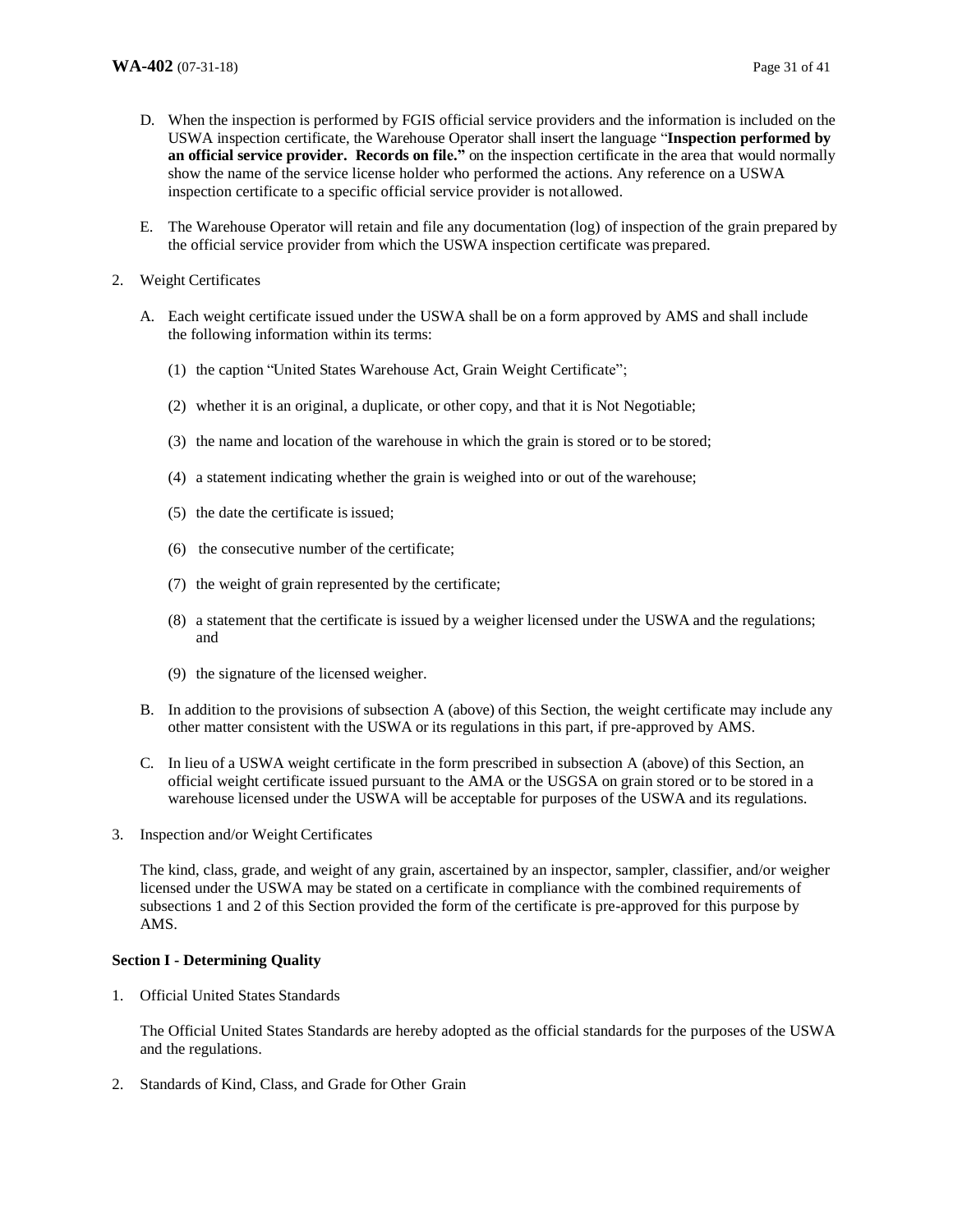Until United States Standards are established for the kind, class, and grade of grain to be inspected, the grade of the grain will be stated, subject to the acceptance by AMS (**any** of the following):

- A. in accordance with the standards, if any, established by the State in which the warehouse is located; or
- B. in the absence of any State standards, in accordance with the standards, if any, adopted by the local board of trade, chamber of commerce, or by the grain industry generally in the locality in which the warehouse is located; or
- C. in the absence of the standards mentioned in parts A and B of this subsection, in accordance with any standards accepted for the purpose by AMS.

## **Section J - Grain Grading Appeals**

- 1. Ability to Appeal
	- A. No person licensed under the USWA will, directly or indirectly, deter, prevent, or attempt to deter or prevent any party from requesting an appeal of the results of an inspection of grain.
	- B. No rule, regulation, bylaw, or custom of any market, board of trade, chamber of commerce, exchange, inspection department or similar organization, nor any contract, agreement or understanding, will be grounds for refusing to determine an appeal.
- 2. Appeal Procedure

The depositor or holder of the warehouse receipt or the Warehouse Operator may request an appeal of the grade of grain stored, to be stored, or transferred into a warehouse. If the original inspection and/or grade certificate was issued by an inspector licensed under or authorized by the AMA or the USGSA, the appeal, including the amount of fees, will be governed by the regulations issued under that authority; otherwise, the appeal, including fees, will be governed by this Agreement as determined by AMS.

- 3. Request for Appeal
	- A. The Warehouse Operator agrees to make available to a depositor or holder of a warehouse receipt a split sample representative of grain delivered, in accordance with authorized grain-evaluation procedures, before the identity of the representative sample of grain has been lost, provided a written request is received from the depositor or holder by no later than the close of business on the first business day after being furnished the results of the original inspection.
	- B. If an appeal is requested by the Warehouse Operator, notice must be given promptly to the owner of the grain. Oral notice may be made, if followed by written notice within two business days.
	- C. A representative sample must be retained for third-party evaluation. The identity of that sample is not to be compromised until the appeal inspection results are determined.
	- D. If the identity of the delivered grain has been maintained and if the parties are unable to agree on such a sample, a sample drawn by a duly licensed sampler, inspector, and/or grader in the presence of the interested parties shall be deemed binding. In no case is the sample to weigh less than 2,000 grams.
- 4. Appeal Samples
	- A. For grain graded under the United States Standards, the appeal sample is to be secured and delivered to an office charged with providing official grain inspection services under the AMA or the USGSA. Procedures used to determine the grade of the grain will be as set forth in regulations issued under the AMA or the USGSA as applicable. The sample is to be accompanied by (**each** of the following):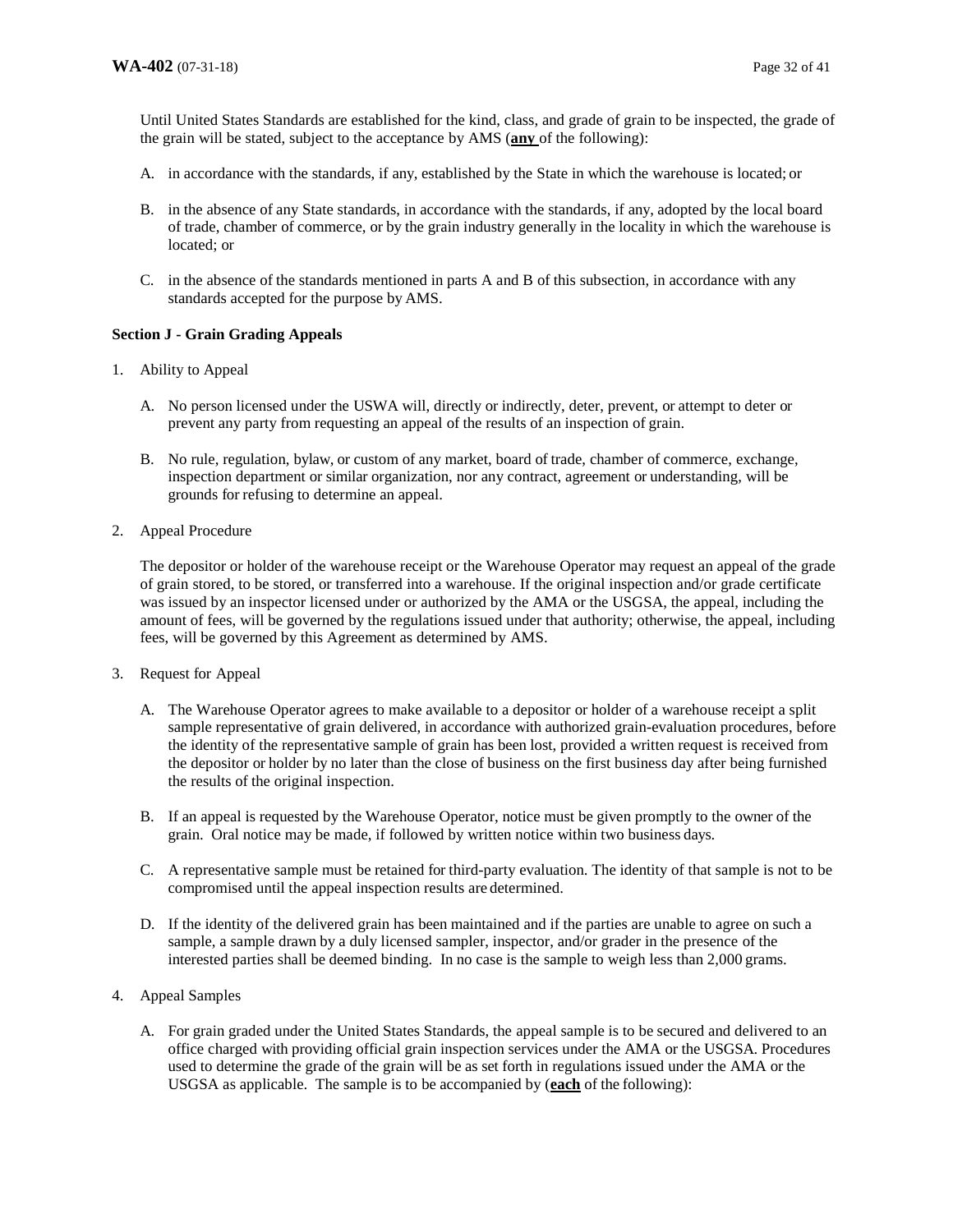- (1) a copy of the written request for appeal;
- (2) the original grain inspection certificate upon which the appeal is based; and
- (3) an agreement to pay the costs of such inspection, as prescribed by the AMA or the USGSA.
- B. For grain not graded under United States Standards because such standards have not been established, the party requesting the appeal is to apply directly to AMS for consideration. AMS's determination shall be binding on all interested parties.
- C. The sample of the grain subject to the appeal shall be submitted for inspection as soon as possible. The certificate representing the appeal inspection result will supersede the original inspection certificate. The original or a copy of the appeal inspection certificate is to be sent to the party requesting the appeal, with copies distributed to the depositor or holder of the warehouse receipt, the Warehouse Operator, and the licensed sampler and inspector executing the original certificate.
- 5. Owner Not Compelled to Store Grain

Nothing in this Agreement requires the owner or authorized agent of grain to store such grain with the Warehouse Operator after the appeal inspection. However, if the grain is stored, it shall be accepted for and delivered out of storage in accordance with the final grade determined through such appeal, and is subject to the Warehouse Operator's lawful tariff for storage, handling, and other charges.

## **Section K - Licensing of Emergency and Temporary Grain Storage**

- 1. The Warehouse Operator may, under certain conditions, license emergency and temporary storage space for commodities deemed storable by AMS.
- 2. The Warehouse Operator agrees to (**each** of the following):
	- A. **request** and obtain licensing of emergency and temporary space prior to utilizing it for storage;
	- B. **operate** the emergency and temporary storage space in conjunction with the USWA-licensed warehouse;
	- C. **meet** all security, net worth, financial assurance, and insurance requirements as required in Sections C, D, and E of this Agreement;
	- D. **provide access** to the emergency and temporary storage space for examination purposes;
	- E. **maintain** separate inventory records of each commodity stored in emergency and temporary storage space, as well as accounting for such commodities in their DPR; and
	- F. **provide** written notification within 30 days of the date when all the commodities stored in temporary and emergency space have been removed.
- 3. For **emergency** storage, the Warehouse Operator agrees to (**each** of the following):
	- A. **provide** written justification that a need for emergency storage exists for the current crop year, in the local area including the exact location, kind of commodity, and quantity requested;
	- B. **receive** authorization from AMS before using emergency storage space;
	- C. **move commodities** into their USWA-licensed warehouse by:
		- (1) March 31 following initial licensing for wheat, corn, grain sorghum, and other feed grains; and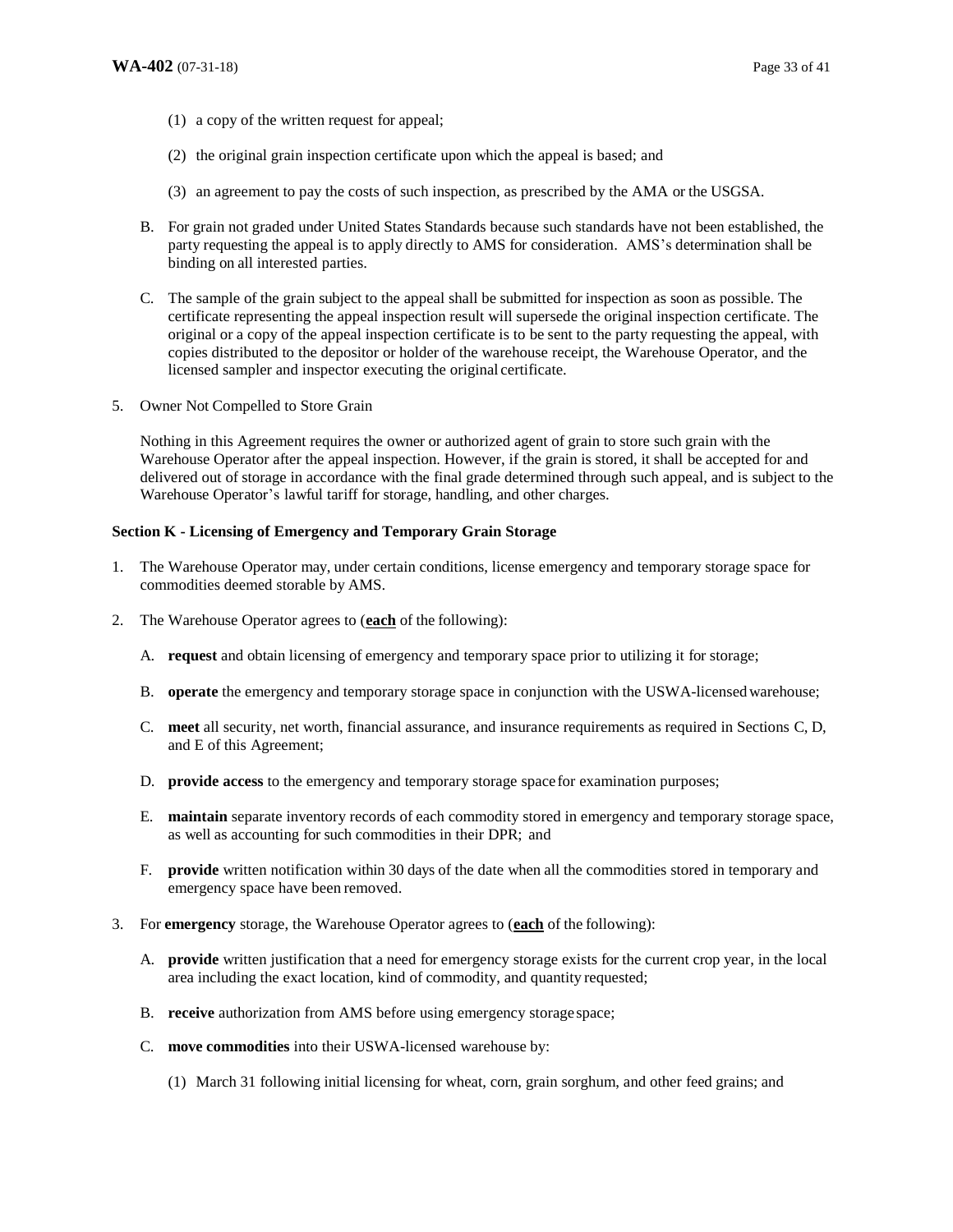- (2) other dates, as established by AMS, for other commodities.
- 4. For **temporary** storage, the Warehouse Operator agrees to (**each** of the following):
	- A. **use** asphalt, concrete, or other AMS-approved base materials;
	- B. **use** rigid self-supporting sidewalls;
	- C. **provide** adequate aeration;
	- D. **provide** an acceptable covering or tarp, as determined by AMS;
	- E. **move** commodities into their USWA-licensed warehouse by:
		- (1) March 31 of the following crop year for rice and soybeans;
		- (2) July 1 of the following crop year for wheat, corn, grain sorghum, and other feed grains; and
		- (3) other dates, as established by AMS, for other commodities.
	- F. **provide** written notification before reusing licensed temporary space for another crop year.
- 5. If the Warehouse Operator chooses to continue using the emergency and temporary storage space for companyowned commodities after the respective final date, the Warehouse Operator agrees to (**each** of the following):
	- A. **remove** that quantity of the commodity from the DPR;
	- B. **not** use the commodity to cover the storage or warehouse-receipted obligations of the warehouse; and
	- C. **not** include that quantity of the commodity in any USWA warehouse examination.
- 6. The licensing of emergency and temporary storage space does **not** relieve the Warehouse Operator of obligations under the USWA. The Warehouse Operator is responsible throughout the authorized period for the quantity and quality of commodities stored in emergency and temporary storage space to the same extent as liability for licensed warehouse storage space. All commodities stored in approved emergency and temporary storage space are considered a part of the Warehouse Operator's commingled inventory during the authorized storage period.

#### **Section L - Warehouses Regular for Delivery in Terminal and Futures Contract Markets**

For purposes of this Section, terminal and futures contract markets are any grain markets designated as futures contract markets under authority of the Commodity Exchange Act, as amended, (7 U.S.C. § 1-27f).

Warehouse Operators whose licensed facilities are regular for delivery under the rules and regulations of an exchange or board of trade (i.e., warehouses whose warehouse receipts are accepted for delivery in satisfaction of futures contracts) agree to, when applicable (**each** of the following applies):

- 1. **maintain** financial assurance, in addition to the requirements of Sections C and D of this Agreement, in the maximum amount required of non-licensed warehouse operators by the exchange, board of trade, or other agency within the terminal or futures market.
- 2. **permit**, with AMS approval, duly authorized person(s) of any exchange or board of trade in such a market to accompany authorized individuals to USWA-licensed warehouses regular for delivery to observe an official examination of the warehouse or to participate in such an examination under the supervision and direction of the authorized individual in charge. Access is to be granted to the Warehouse Operator's business records for warehouse receipts, fire insurance, and inspection and weight certificates that are required to be issued pursuant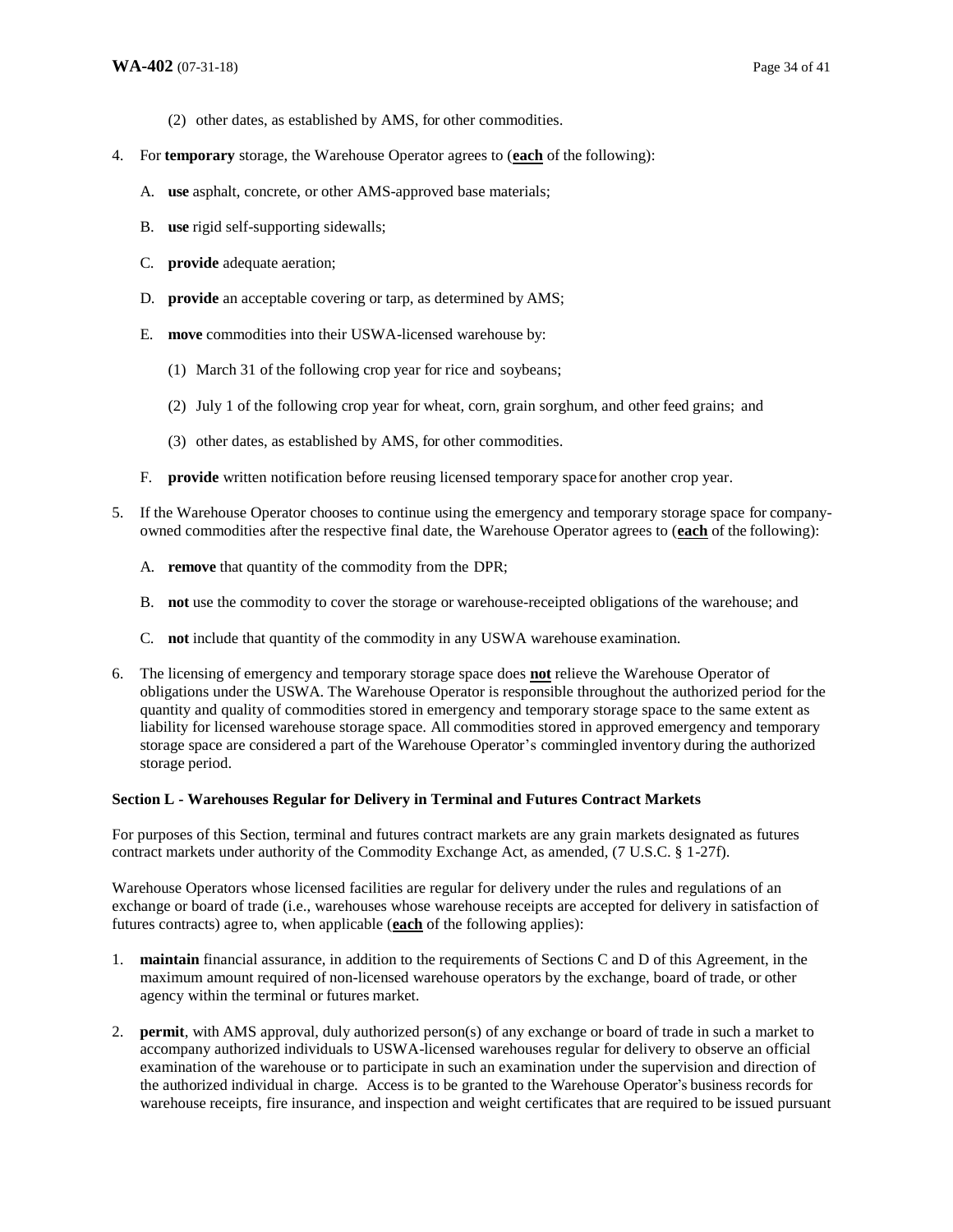to this Agreement. In lieu of such examination, AMS will furnish, at the option of exchange or board, a summarized statement of AMS's findings.

- 3. **register** all warehouse receipts with the duly authorized registrar and report changes in ownership to the registrar.
- 4. When grain represented by warehouse receipts deliverable in satisfaction of futures contracts in such a market is discovered to be going out-of-condition and the Warehouse Operator is unable to condition the grain or stop the deterioration, the Warehouse Operator agrees to (**each** of the following apply):
	- A. **immediately notify** the registrar and AMS. Such notification shall include:
		- (1) the warehouse location in which the grain is stored;
		- (2) the quantity, kind, class, and grade of the grain at the time notification occurred;
		- (3) the actual condition of the grain, as nearly as can be ascertained;
		- (4) the reason for the current condition, if known; and
		- (5) a statement that the grain will be redelivered upon the presentation of the warehouse receipt and payment of charges.
	- B. **follow** instructions received from AMS.
	- C. **maintain** a warehouse record copy of all notices and correspondence.
- 5. The Warehouse Operator may:
	- A. **hold** such grain for the owner's account, if the owner fails to remove such grain, with any loss of quality designated for the owner's account.
	- B. **fulfill** contracts with other stocks under the Warehouse Operator's control subject to the USWA, the regulations and this Agreement.
- 6. Warehouse Operators licensed under the USWA operating in such terminal and futures markets and issuing warehouse receipts deliverable in satisfaction of futures contracts shall assure AMS that the following conditions exist in order to participate in such a market:
	- A. Any employee operating in a market who weighs grain into or out of a USWA-licensed warehouse shall be licensed under the USWA to weigh grain or be an FGIS official service provider.
	- B. Any appointed registrar of warehouse receipts in such a market shall **not** be a USWA-licensed Warehouse Operator or their employee, nor a depositor of grain in a warehouse licensed under the USWA in such a market.

## **Section M - Dispute Resolution and Arbitration**

- 1. A person may initiate legal action in any district court of the United States concerning a claim for noncompliance or an unresolved dispute with respect to activities authorized under the USWA.
- 2. Any claim for noncompliance or an unresolved dispute between the Warehouse Operator or USWA Provider and another party with respect to activities authorized under the USWA may be resolved by the parties through mutually-agreed upon arbitration procedures.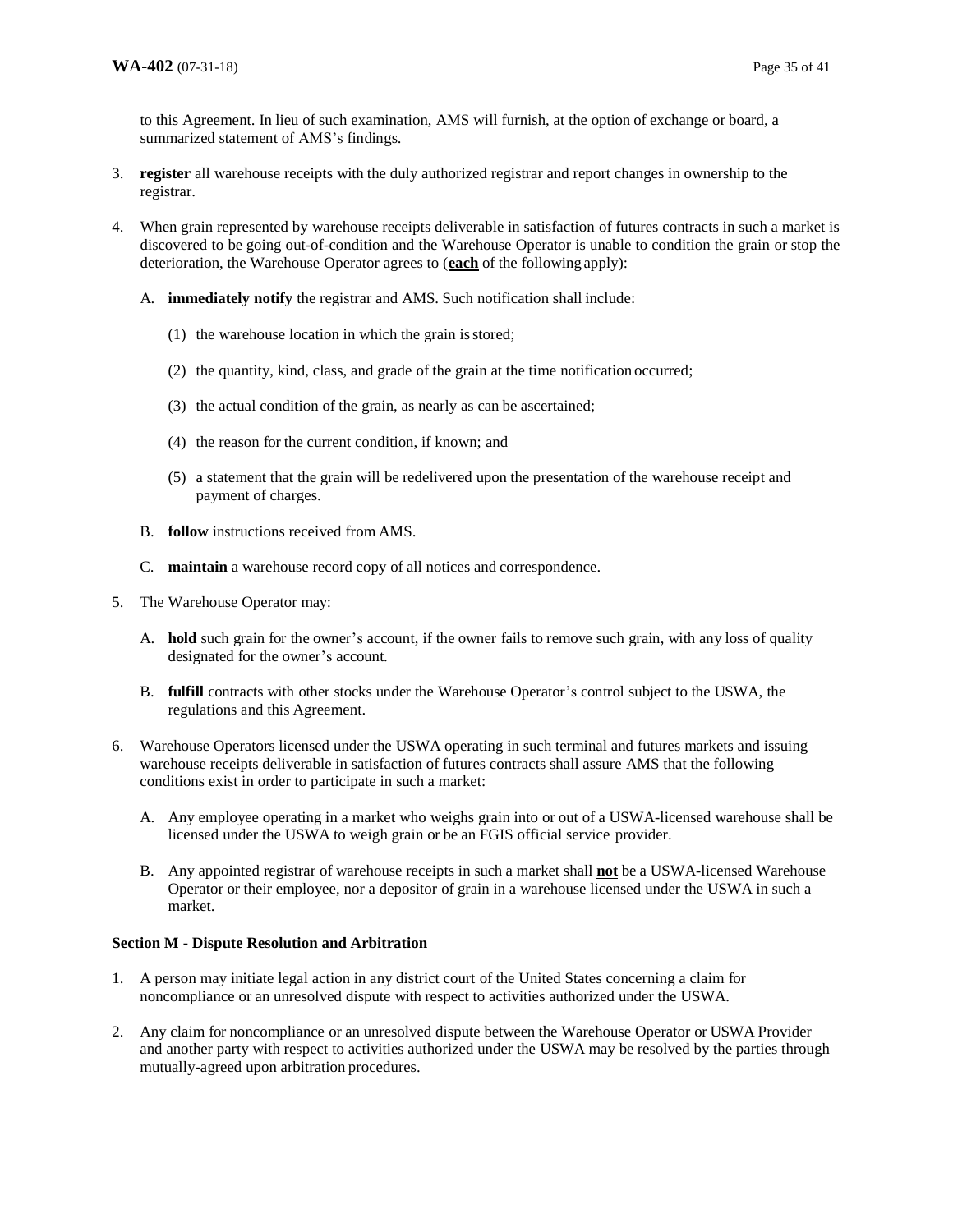3. In no case will AMS provide assistance or representation to parties involved in a court or arbitration proceeding arising with respect to activities authorized under the USWA and the regulations.

#### **Section N - Temporary Suspension**

AMS may temporarily suspend the USWA license of the Warehouse Operator prior to an opportunity for a hearing.

- 1. The grounds for temporary suspension imposed by AMS include, but are not limited to:
	- A. violations of, failure to perform the duties specified, or failure to meet the requirements of the USWA, the regulations, and/or this Agreement.
	- B. failure to maintain legal or operational control of the warehouse.
	- C. indication or commission of a fraudulent act.
	- D. incapacity or incompetence of the Warehouse Operator.
	- E. participation in a field warehousing agreement.
	- F. failure to make timely settlement and payment to depositors.
	- G. any action by the Warehouse Operator that may place depositors and storage obligations at risk.
	- H. failure to provide a safe work environment or noncompliance with safety regulations of the Occupational Safety and Health Administration (OSHA).
	- I. failure to ensure adequate security or protection of stored or handled grain from tampering or adulteration.
	- J. failure to pay fees required under this Agreement.
	- K. failure to provide financial assurance.
- 2. Upon temporary suspension, the Warehouse Operator will:
	- A. **not create** further storage obligations without approval of AMS. Specifically:
		- (1) no USWA inspection and/or weight certificates are to be issued;
		- (2) no warehouse receipts are to be issued; and
		- (3) licenses to inspect, sample, classify, and/or weigh grain shall be temporarily suspended.
	- B. **not remove or deliver** from inventory any stored grain without prior approval of AMS.
	- C. **take corrective action** within the time frame specified in the temporary suspension.
	- D. **not represent** the warehouse as licensed in good standing or perform the functions of a licensed USWA Warehouse Operator.
	- E. **be notified**:
		- (1) by mail, email, phone or fax of the suspension;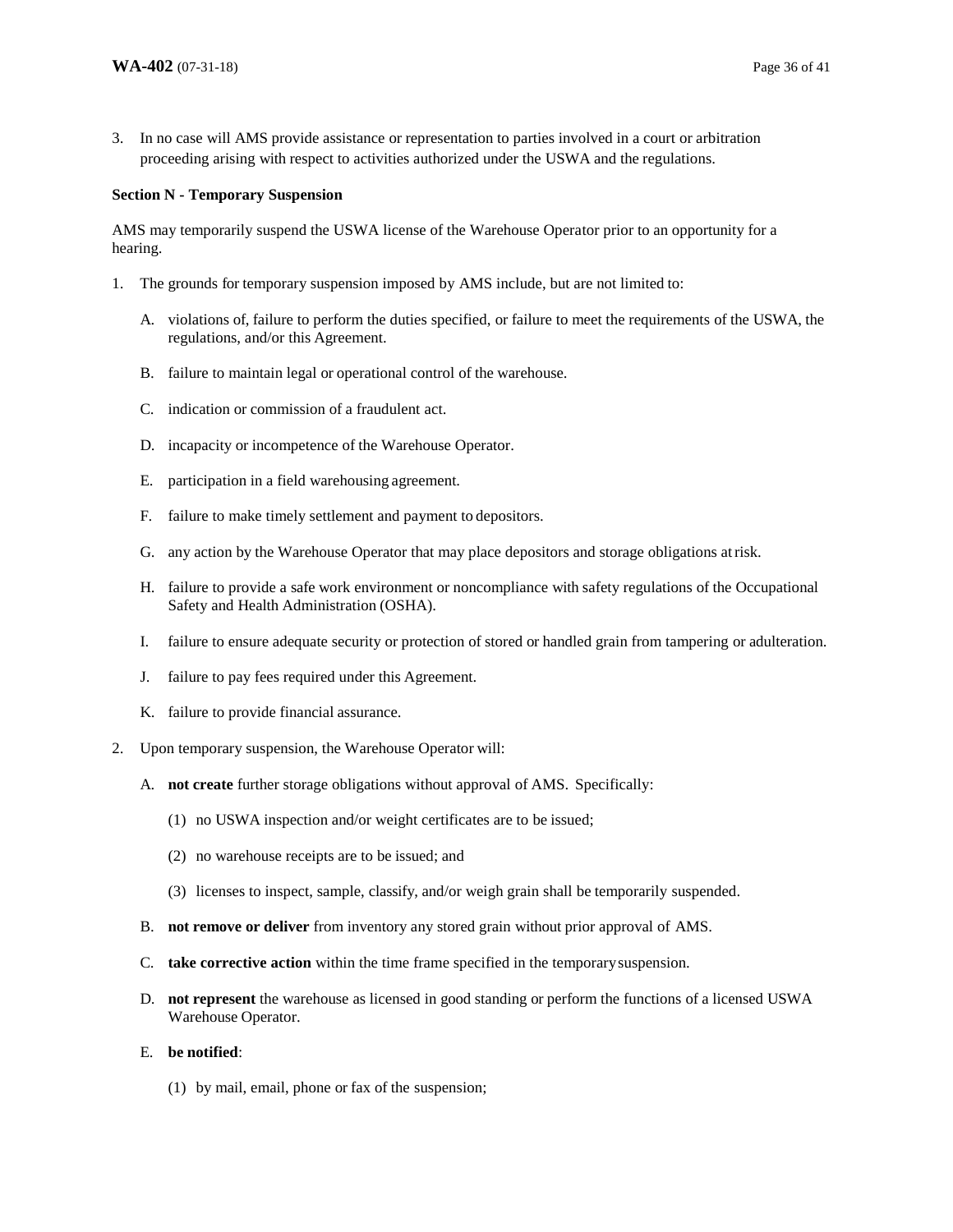- (2) of the reason for the suspension;
- (3) of the fact of an on-going review of the situation;
- (4) of the time period for expected compliance;
- (5) whether public notice will be made of a temporary suspension and of subsequent revocation of the USWA license;
- (6) that revocation of the USWA license may be anticipated for noncompliance; and
- (7) that progression from temporary suspension to revocation may be appealed as presented in Section R - Warehouse Operator Failures and Defaults - Remedies.

#### **Section O - Unjust Enrichment**

Upon a finding by AMS that the Warehouse Operator received profits from the sale and replacement of grain not owned by the Warehouse Operator, the Warehouse Operator shall, when instructed by AMS, pay to the general group of depositors a pro-rata share of those profits attributed to the amount of depositor-owned grain in-store. The amount of profit will be determined by first-in, first-out inventory method. The profit will be calculated by comparing the price at which the grain was sold versus the price of the replacement grain. Any losses resulting from the sale and replacement of depositor-owned grain shall be for the account and the responsibility of the Warehouse Operator, and are not to be offset against profits paid to the general group of depositors.

#### **Section P - Unearned Storage**

Upon a finding by AMS that the Warehouse Operator received storage charges from depositors during any period that the Warehouse Operator's inventory was less than the Warehouse Operator's total warehouse-receipted and non-warehouse-receipted storage obligations, the Warehouse Operator shall, when instructed by AMS, reimburse storage charges to depositors on a pro-rated basis for the period that the shortage existed.

#### **Section Q - Fines and Penalties**

Warehouse Operators and their employees are subject to the provisions of criminal and civil fraud statutes that apply to making a false certification or statement, illegal conversion, or removal of stored grain from USWA-licensed space, fraudulent adjustments or corrections, and concealment of operational or financial condition. Such violations may be punishable by imprisonment, fines, and other penalties, including, but not limited to, the following: 18 U.S.C. 286, 287, 371, 641, 651, 1001 and 1014; and 31 U.S.C. 3729.

#### **Section R - Warehouse Operator Failures and Defaults - Remedies**

1. AMS may initiate suspension and revocation of the Warehouse Operator's license and liquidation of grain storage:

In the event of (**any** of the following):

- A. failure to:
	- (1) perform services required under this Agreement;
	- (2) maintain minimum financial requirements;
	- (3) provide proper financial statements;
	- (4) provide financial assurance; or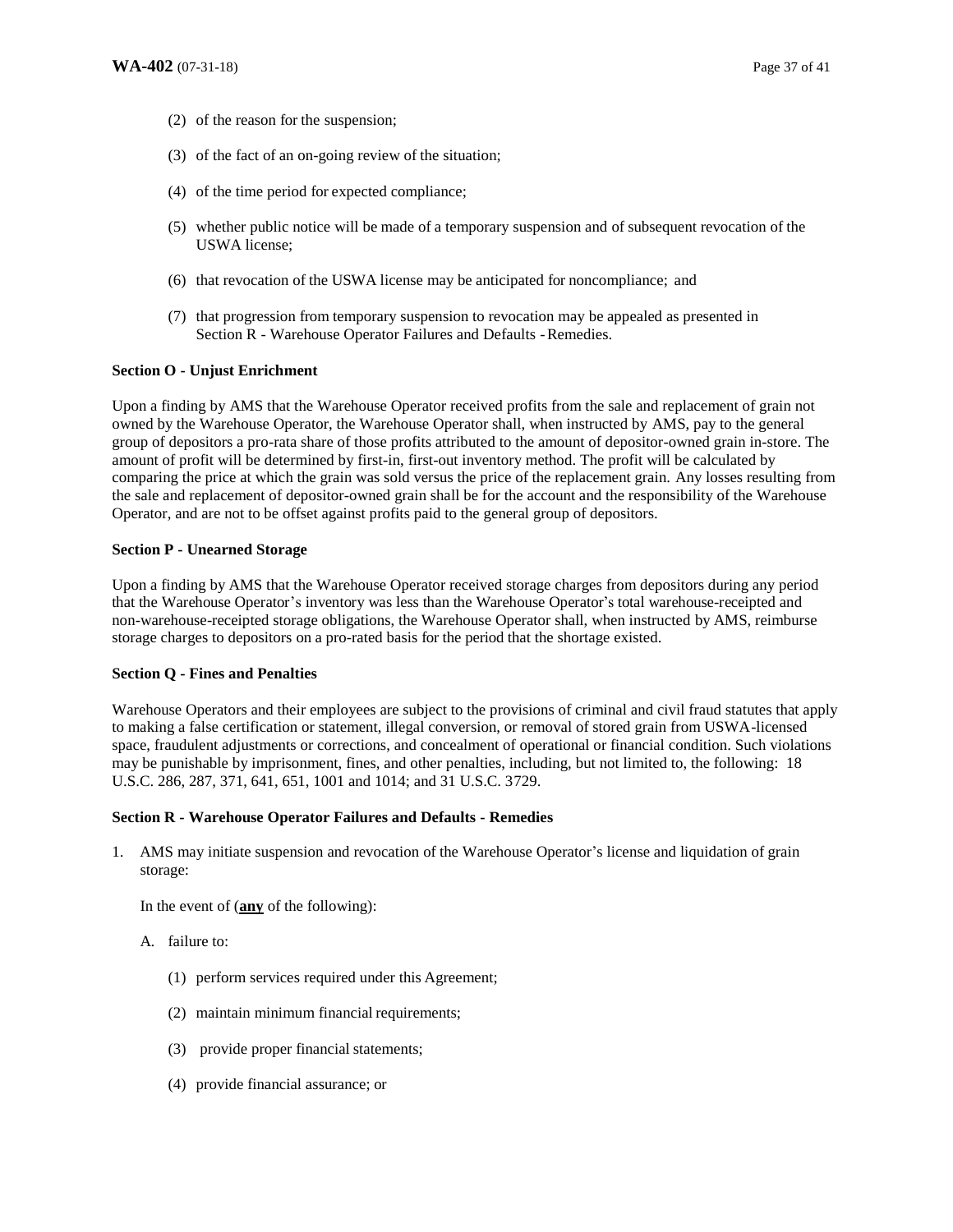- (5) maintain legal or operational control of the warehouse.
- B. commission of a fraudulent act.
- 2. Suspension, revocation, and liquidation shall be conducted in accordance with the adverse determination rules in 7 CFR Part 735.8, which provide for a hearing before AMS.
- 3. The Warehouse Operator may request revocation of their license and, if appropriate, liquidation of obligations, in which case the USWA license will be revoked and liquidation accomplished, if appropriate.
- 4. Upon a finding of failure, the commission of a fraud, or at the Warehouse Operator's request, AMS may (take **any** of these actions):
	- A. seize and take possession of:
		- (1) the control of the warehouse facility(ies), office(s), and/or grain inventories involved;
		- (2) any grain controlled by the Warehouse Operator in any manner;
		- (3) all books, papers, and property used in the operation of the warehouse;
		- (4) monetary or bartered proceeds of any unauthorized grain sale;
		- (5) any involved authorized or unauthorized conveyance and its contents; and/or
		- (6) any grain in transit.
	- B. liquidate the grain contained within the warehouse or controlled by the Warehouse Operator and use the proceeds to satisfy valid claims as determined by AMS.
	- C. recover from the Warehouse Operator necessary expenses incurred by AMS as a result of these seizure and liquidation procedures.
	- D. require the Warehouse Operator to continue to provide, to the extent possible:
		- (1) all utility services;
		- (2) required insurances;
		- (3) resources and assistance in obtaining labor necessary to operate the facility(ies) until all grain inventories have been liquidated, and
		- (4) equipment necessary for the operation of the warehouse.
	- E. exercise a claim on the letter of credit or other financial assurances executed in the name of USDA or in favor of the United States, if applicable.
- 5. Should liquidation become necessary, the following is the order of distribution of available liquidated funds:
	- A. validated warehouse-receipted and unreceipted storage obligation claims, excluding company-owned, for:
		- (1) commingled grain.
		- (2) grain segregated in storage because of special characteristics (may be joined with the other grain instore).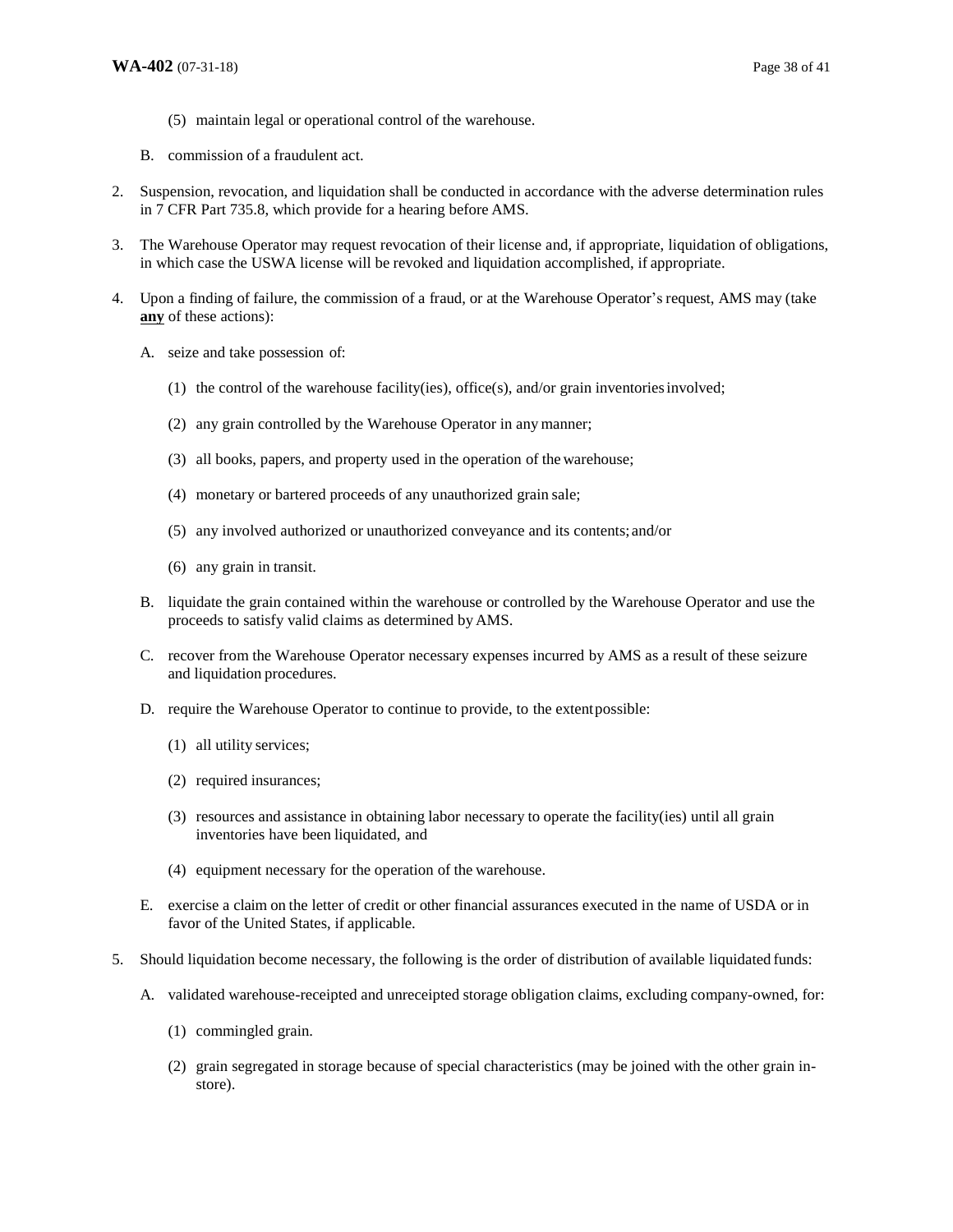- B. disputed storage-obligation claims.
- C. lien-holder claims for warehouse charges and warehouse-owned claims.
- D. Claims for grain belonging to the Warehouse Operator or a Principal will be subordinate to all other claims.
- 6. If bankruptcy occurs, certain terms and conditions of this Agreement may be subject to the authority of a Federal Bankruptcy Court's jurisdiction regarding the disbursement of liquidated inventory proceeds and associated expenses and charges.

#### **Section S - Fees**

1. AMS is authorized to collect fees to cover the administration of the USWA-licensed warehouse activities. The schedule of fees is set by AMS.

Warehouse Operators shall pay:

- A. **annual fees**. Fees are determined by computing capacity by location (as defined by AMS) and applying the Annual Schedule of Fees (see Fee Schedule on AMS/USWA Web Page). Annual fees are invoiced and paid prior to license issuance and annually thereafter. Fee changes will be published in the *Federal Register*.
- B. **licensing fees**. Such fees are invoiced and payable for the following and are paid in advance of service.
	- (1) original and amendment licensing actions, and
	- (2) licenses to inspect, sample, classify, and/or weigh grain.
- C. fees for additional and/or special warehouse examination services.
	- (1) Reinstatement fees for suspended licenses are invoiced at the examination/inspection fee rate and may be required to be deposited in advance of reinstating the license.
	- (2) Additional fees may be charged to the Warehouse Operator for examinations performed for noncompliance with the USWA, the regulations and/or this Agreement.
	- (3) Special services performed by USDA-AMS representatives and requested by the Warehouse Operator are available at an hourly rate which is approved by AMS. These services are available for scheduling and invoicing from the WCMD office. (Please call for rates and services available and scheduling.)
- 2. Fees paid in excess of actual fees owed will be refunded to the Warehouse Operator.
- 3. All fees collected under this Agreement will be credited to the account that incurs the costs of administering the warehousing activities and are available without further appropriation and without regard to fiscal year limitations. A schedule of fees showing the fees described in this Section are detailed in a *Federal Register*  notice.
- 4. Fees remaining unpaid will subject the Warehouse Operator to **suspension or revocation** of their license upon notification by AMS.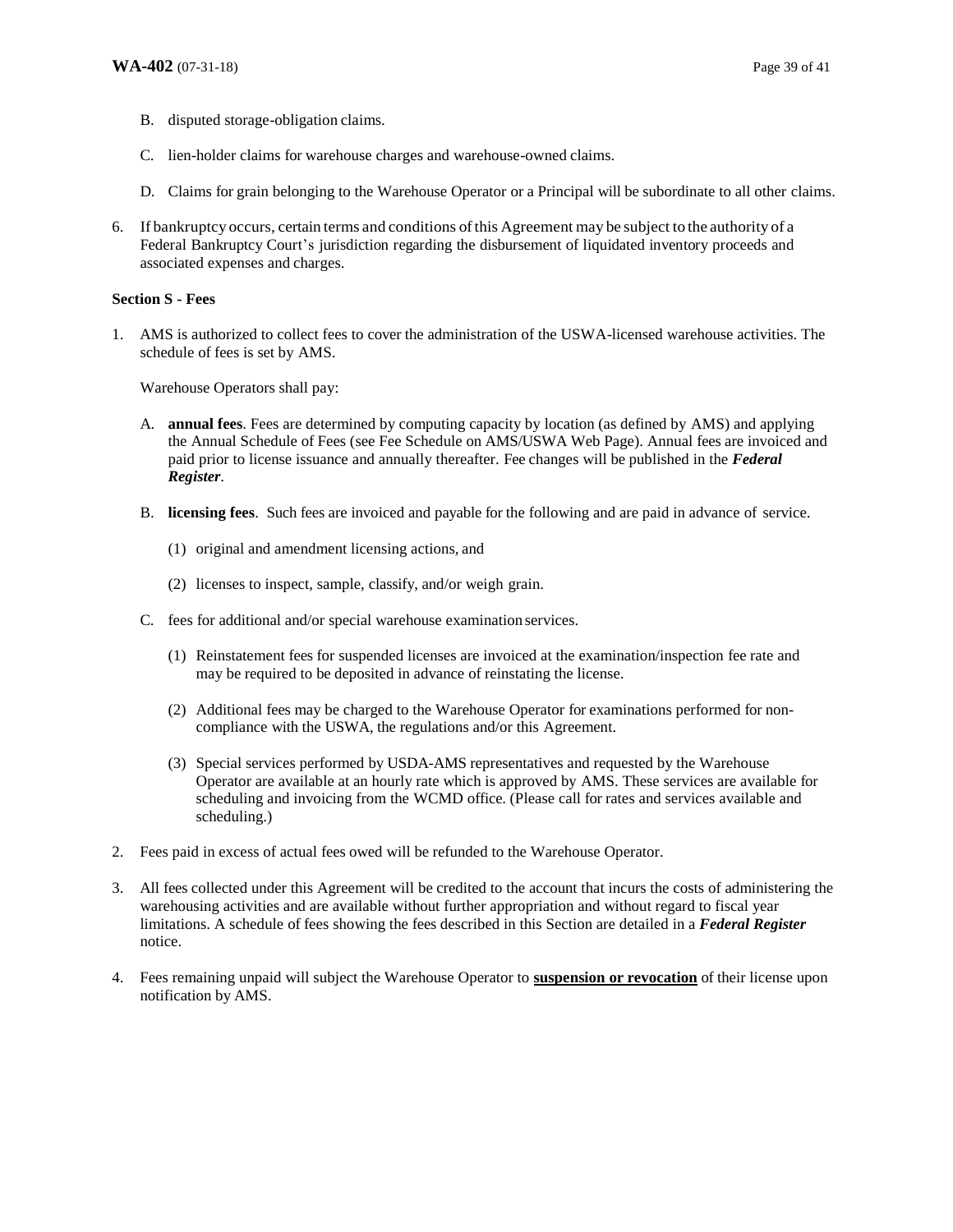By signing this form, I (the Warehouse Operator) agree to all the terms and conditions set forth in the WA-402, Licensing Agreement for Grain and Rice Warehouse Operators and the regulations found at 7 CFR Part 735 and the statute found at 7 U.S.C. § 241 *et seq*. I understand that failure to comply with the provisions set forth in this Agreement and the regulations found at 7 CFR Part 735 and the statute, United States Warehouse Act, found at 7 U.S.C. § 241 *et seq* may result in suspension, revocation, or liquidation.

| This completes the requirements for licensing of USWA Master Code _______________ |                                        |  |  |  |
|-----------------------------------------------------------------------------------|----------------------------------------|--|--|--|
| For:                                                                              |                                        |  |  |  |
|                                                                                   | Warehouse Operator                     |  |  |  |
| At:                                                                               |                                        |  |  |  |
|                                                                                   | Principal Place of Business            |  |  |  |
| By:                                                                               |                                        |  |  |  |
|                                                                                   | Signature of Authorized Representative |  |  |  |
|                                                                                   |                                        |  |  |  |
| Date signed                                                                       |                                        |  |  |  |
|                                                                                   | Date (MM-DD-YYYY)                      |  |  |  |
| Accepted for Agricultural Marketing Service By:                                   |                                        |  |  |  |
|                                                                                   | Signature                              |  |  |  |
| Title                                                                             |                                        |  |  |  |
| Date                                                                              |                                        |  |  |  |
|                                                                                   |                                        |  |  |  |

Please sign this page and return it to:

Warehouse and Commodity Management Division

Mail Stop 9148

Post Office Box 419205

Kansas City, Missouri 64141-6205

Phone: (816) 926-6474

Fax: (844) 930-0174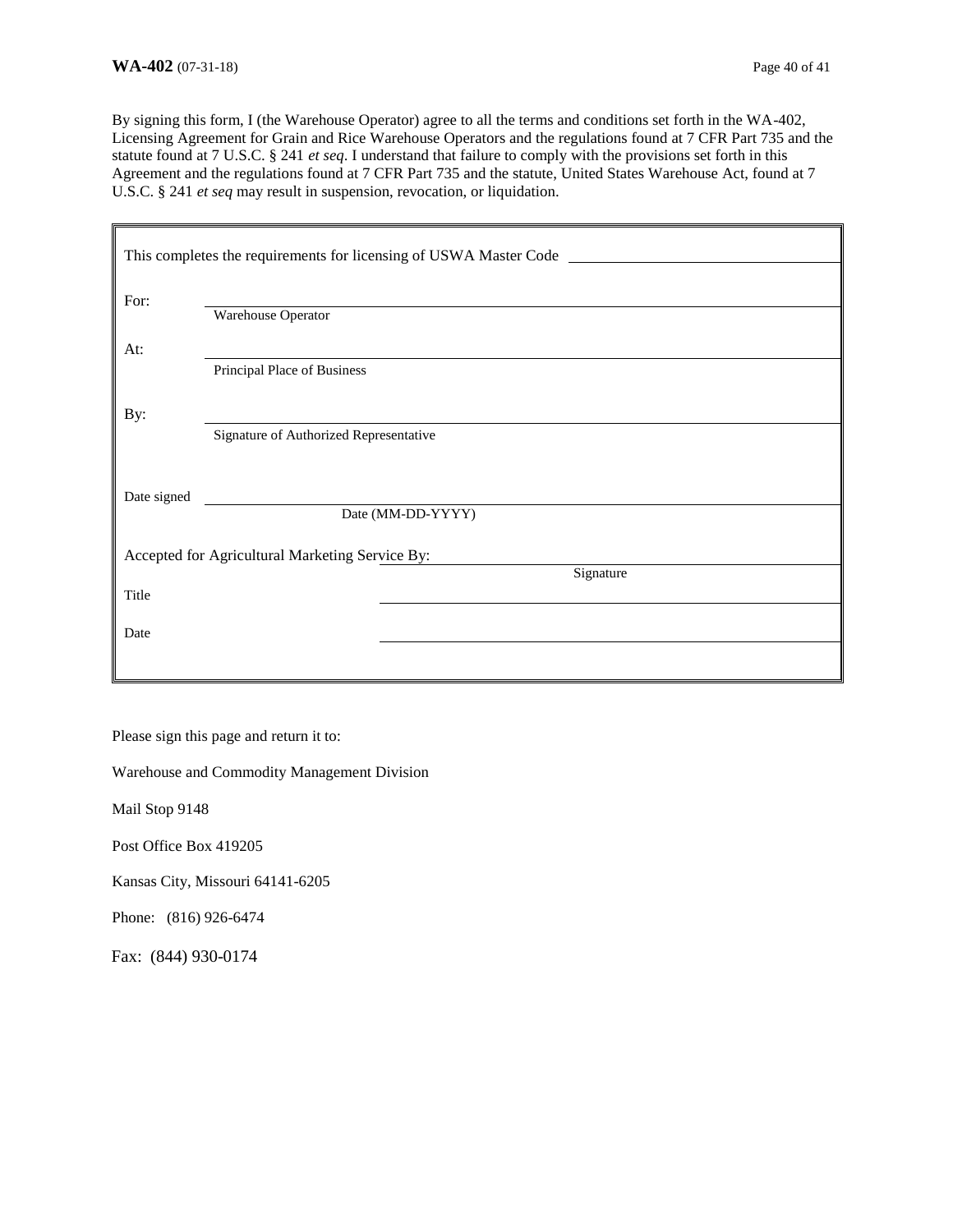**NOTE:** *The following statement is made in accordance with the Privacy Act of 1974 (5 U.S.C. 552a - as amended). The authority for requesting the information identified on this form is 7 CFR Part 735 and the United States Warehouse Act (7 U.S.C. § 241-273 et seq.). The information will be used to determine eligibility for initial licensing and continued licensing as identified in the terms and conditions set forth in this agreement between the Warehouse Operator and the Agricultural Marketing Service. The information collected on this form may be disclosed to other Federal, State, Local government agencies, Tribal agencies, and nongovernmental entities that have been authorized access to the information by statute or regulation and/or as described in applicable Routine Uses identified in the System of Records Notice for USDA/FSA-2, Farm Records File (Automated). Providing the requested information is voluntary. However, failure to furnish the requested information will result in a determination of ineligibility for initial licensing and continued licensing as identified in the terms and conditions set forth in this agreement between the Warehouse Operator and the Agricultural Marketing Service.* 

*According to the Paperwork Reduction Act of 1995, an agency may not conduct or sponsor and a person is not required*  to respond to a collection of information unless it displays a valid OMB control number. The valid OMB control number *for this information collection is 0581-0305. The time required to complete this information collection is estimated to average 30 minutes per response, including the time for reviewing instructions, searching existing data sources, gathering and maintaining the data needed and completing and reviewing the collection of information.* 

*The provisions of appropriate criminal and civil fraud, privacy, and other statutes may be applicable to the information provided. RETURN THIS COMPLETED FORM TO THE WAREHOUSE AND COMMODITY MANAGEMENT DIVISION, POST OFFICE BOX 419205, MAIL STOP 9148, KANSAS CITY, MO 64141-6205.*

*In accordance with Federal civil rights law and U.S. Department of Agriculture (USDA) civil rights regulations and policies, the USDA, its Agencies, offices, and employees, and institutions participating in or administering USDA programs are prohibited from discriminating based on race, color, national origin,*  religion, sex, gender identity (including gender expression), sexual orientation, disability, age, marital status, family/parental status, income derived from a *public assistance program, political beliefs, or reprisal or retaliation for prior civil rights activity, in any program or activity conducted or funded by USDA (not all bases apply to all programs). Remedies and complaint filing deadlines vary by program or incident.* 

*Persons with disabilities who require alternative means of communication for program information (e.g., Braille, large print, audiotape, American Sign*  Language, etc.) should contact the responsible Agency or USDA's TARGET Center at (202) 720-2600 (voice and TTY) or contact USDA through the *Federal Relay Service at (800) 877-8339. Additionally, program information may be made available in languages other than English.* 

*To file a program discrimination complaint, complete the USDA Program Discrimination Complaint Form, AD-3027, found online at*  [http://www.ascr.usda.gov/complaint\\_filing\\_cust.html](http://www.ascr.usda.gov/complaint_filing_cust.html) and at any USDA office or write a letter addressed to USDA and provide in the letter all of the *information requested in the form. To request a copy of the complaint form, call (866) 632-9992. Submit your completed form or letter to USDA by: (1) mail: U.S. Department of Agriculture Office of the Assistant Secretary for Civil Rights 1400 Independence Avenue, SW Washington, D.C. 20250-9410; (2) fax: (202) 690-7442; or (3) email: program.intake@usda.gov. USDA is an equal opportunity provider, employer, and lender.*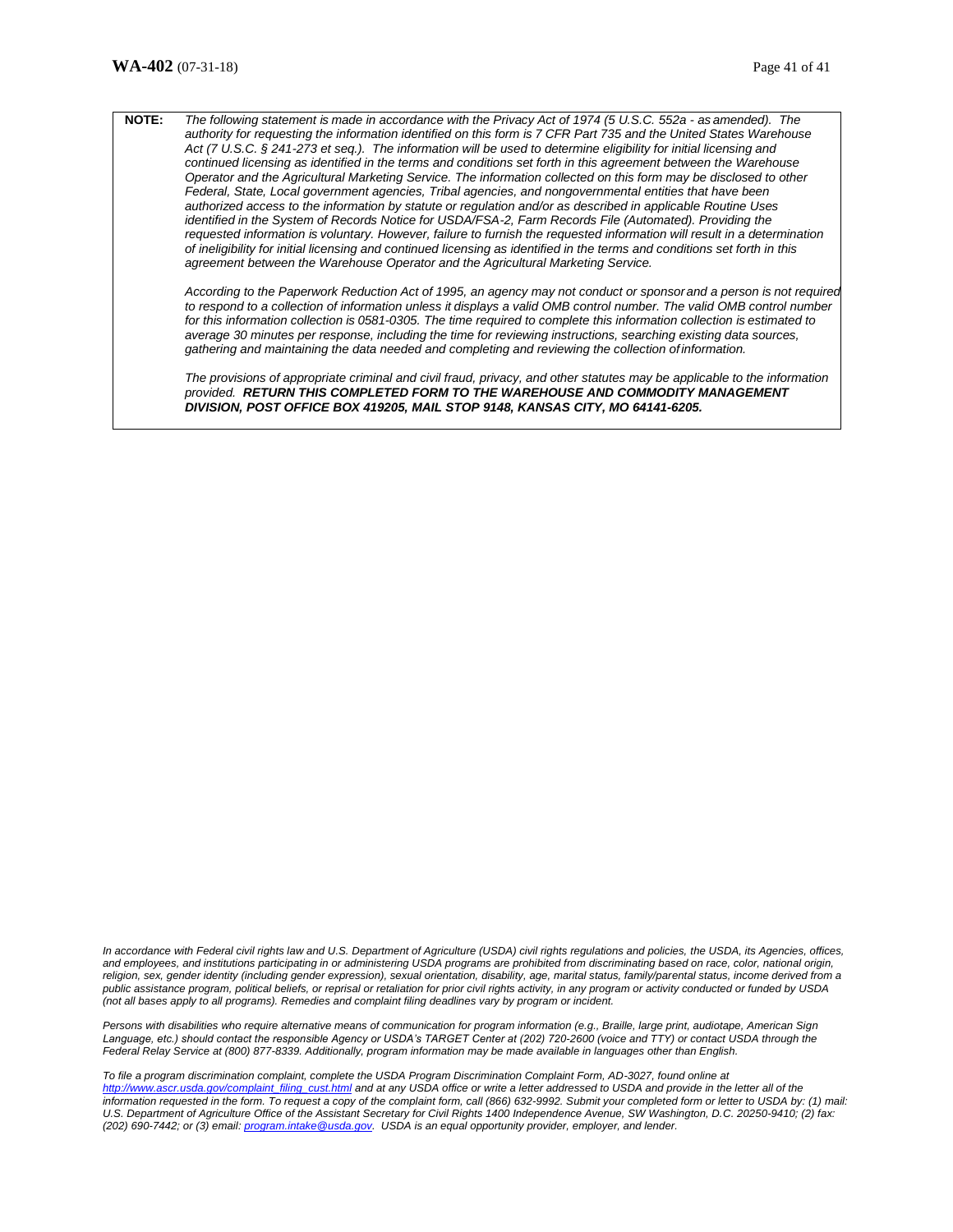# **Instructions for WA-402**

## *LICENSING AGREEMENT FOR GRAIN AND RICE WAREHOUSE OPERATORS*

The Warehouse and Commodity Management Division (WCMD) supplies grain and rice Warehouse Operators with a Licensing Agreement that incorporates the terms and conditions for licensing under the United States Warehouse Act. The Warehouse Operator reviews the provisions of the Licensing Agreement and signs the document indicating their agreement to abide by all provisions.

The Warehouse Operator submits the document to WCMD via one of the following:

- Hard copy mailed to Warehouse and Commodity Management Division, STOP 9148, P.O. Box 419205, Kansas City, MO 64141-6205;
- facsimile to 844-930-0174;
- email as prearranged with WCMD. Please call (816) 926-6474 to arrange email transmission.

**Note:** To establish online access credentials with USDA, you may register on the eAuthentication web site, located at www.eauth.egov.usda.gov.

When completing the Licensing Agreement, follow the instructions below. Please contact WCMD at (816) 926-6474 if assistance is needed.

| <b>Field Name</b>     | <b>Instruction</b>                                                                                                                                                                                                                                                                                                                                                                                                                                                                                                                                                                                                                                                                                                                                                       |
|-----------------------|--------------------------------------------------------------------------------------------------------------------------------------------------------------------------------------------------------------------------------------------------------------------------------------------------------------------------------------------------------------------------------------------------------------------------------------------------------------------------------------------------------------------------------------------------------------------------------------------------------------------------------------------------------------------------------------------------------------------------------------------------------------------------|
| Warehouse<br>Operator | Enter the complete name of the Warehouse Operator (Legal Entity)<br>in the field titled "Warehouse Operator".                                                                                                                                                                                                                                                                                                                                                                                                                                                                                                                                                                                                                                                            |
|                       | For a <b>proprietor</b> , enter the proprietor's name.<br>For a <b>corporation</b> , enter "[Corporate name], a [State]<br>Corporation," where [State] indicates the state of<br>incorporation.<br>For a <b>general partnership</b> , enter "[Names of partners],<br>$\bullet$<br>trading as [partnership name] under the laws of [State]"<br>For a <b>limited partnership</b> , enter "[Name of limited<br>$\bullet$<br>partnership], Limited Partnership under the laws of [State],<br>[Name of signing general partner], General Partner", where<br>[State] indicates the State of organization.<br>• For a limited liability company (LLC), enter "[LLC name],<br>L.L.C., a [State] limited liability company" where [State]<br>indicates the State of organization. |